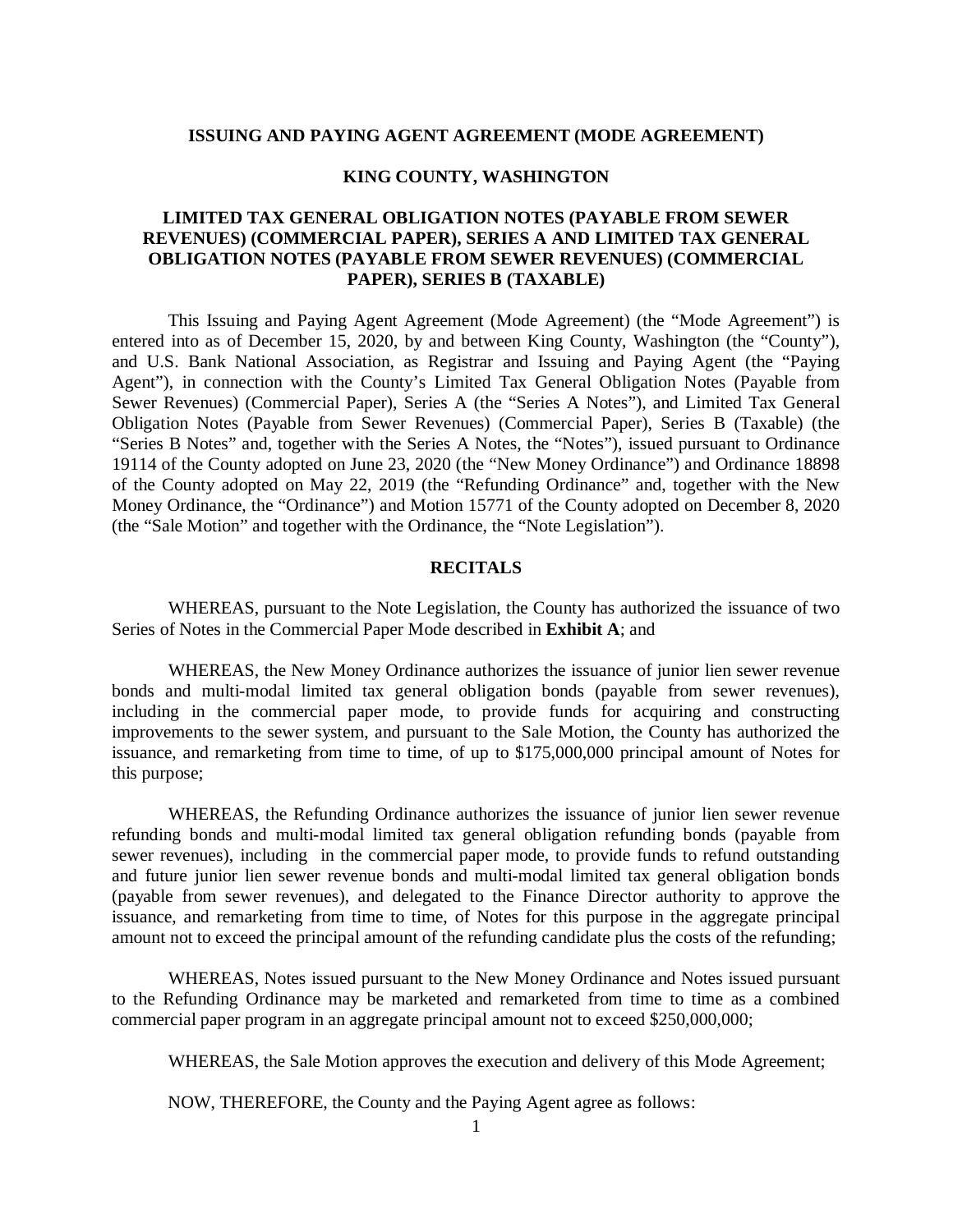**1. Appointment and Acceptance**. The County hereby appoints U.S. Bank National Association as Paying Agent solely for the purposes of the rights, duties, powers, and obligations of the Paying Agent under this Mode Agreement. The Paying Agent accepts this appointment, acknowledging the additional duties, obligations and responsibilities of the Paying Agent as set forth in the Note Legislation and this Mode Agreement, as an appointment supplemental to its duties as Registrar and Paying Agent with respect to the Notes under the Agreement for Fiscal Agency Services, dated as of February 1, 2015, between the State Finance Committee and the Registrar, as amended from time to time. The Paying Agent shall act as Paying Agent for the Notes and in such capacity shall perform the duties expressly identified as duties of the Paying Agent set forth in **Exhibit B** and incorporated by this reference. No implied duties or obligations shall be read into this Mode Agreement against the Paying Agent.

**2. Deposits.** The Paying Agent has no fiduciary or discretionary duties of any kind. The Paying Agent hereby agrees to use the funds deposited with it for payment of the principal of and interest on the Notes to pay the same as it shall become due and further agrees to establish and maintain such accounts and funds as may be required for the Paying Agent to function as Paying Agent.

**3. Resignation or Removal of Paying Agent**. The Paying Agent may resign by giving at least 30 days' prior written notice to the County. The Paying Agent shall provide written notice of resignation to the Liquidity Provider, if any, and Credit Provider, if any, and to Moody's and S&P. At any time, except during the period from the Record Date to the Interest Payment Date applicable to that Record Date (or such lesser period of time as shall be mutually agreed upon by the Paying Agent and the County) the Paying Agent may be removed from its agency by the County upon at least 30 days' prior written notice to the Paying Agent, the Liquidity Provider, if any, and Credit Provider, if any, and to Moody's and S&P. Subject to Section 4, such resignation or removal shall become effective upon payment to the Paying Agent of all amounts payable to it in connection with its agency. In such event, the Paying Agent shall deliver to the County copies of pertinent records then in the Paying Agent's possession that are reasonably requested by the County.

**4. Effectiveness and Term**. This Mode Agreement shall remain in effect and the agency established by this Mode Agreement shall continue until (i) termination by mutual agreement of the County and the Paying Agent, (ii) the resignation or removal of the Paying Agent in accordance with Section 3 hereunder, or (iii) the Final Maturity Date. If any Notes are to be issued or if any Notes remain outstanding on and after the date of termination, the County shall enter into a Mode Agreement with a successor paying agent in the form of this Mode Agreement and the agency established under this Mode Agreement shall continue with the Paying Agent until such successor is appointed. The County agrees to proceed diligently to appoint such successor, and to provide prior written notice to Moody's and S&P of the appointment of any such successor. This Mode Agreement, and any Mode Agreement with a successor Paying Agent, may be amended in the same circumstances as the Ordinance may be amended or supplemented under the relevant sections thereof, including without limitation, for any purpose, on any date all then outstanding Notes are paid in full or are defeased, with 30 days' written notice of such amendment to each Registered Owner of the Notes, Moody's and S&P with the prior written consent of any Credit Provider and Liquidity Provider if the rights of such Credit Provider or Liquidity Provider, as the case may be, will be adversely affected thereby, for so long as the Credit Provider or Liquidity Provider, as applicable, is not in default of its obligations. Any amendment or supplement to the Ordinance or this Mode Agreement that will become effective on a date other than a date on which all Notes are paid in full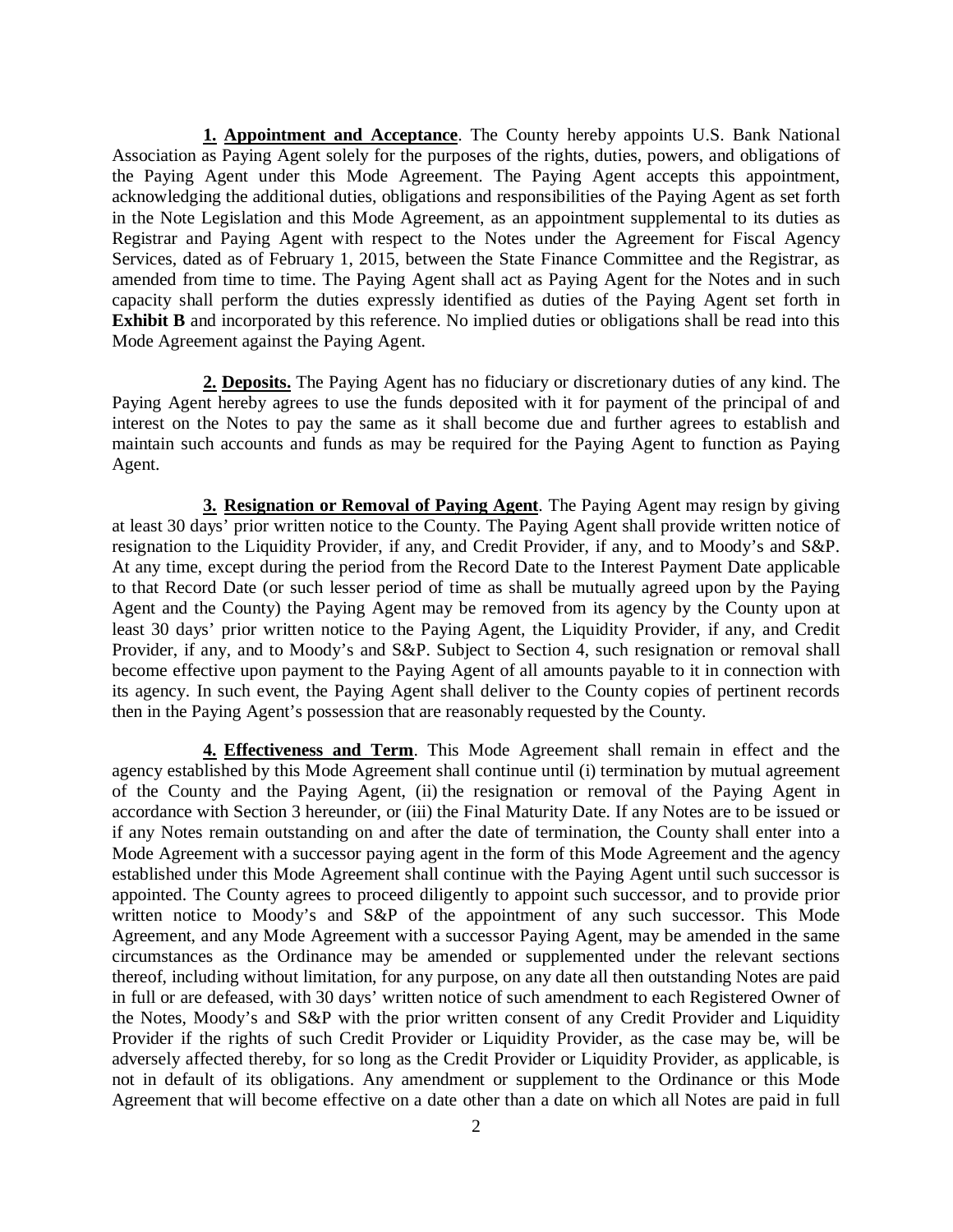or are defeased shall be subject to confirmation by Moody's and S&P that the amendment or supplement will not adversely affect the rating on the Notes, unless the Notes will be defeased or paid in full on or prior to the effective date of the amendment or supplement. The owners of such Series of Notes purchased on or after such effective date shall be deemed to have consented to any amendment proposed to become effective on such date for such Series of Notes.

**5. General Provisions**. The Paying Agent may conclusively rely, as to the truth of the statements and correctness of the opinions expressed therein, on certificates or opinions furnished to the Paying Agent by the County. The Paying Agent shall not be charged with knowledge or notice of any fact or circumstance not specifically set forth herein.

No provision of this Mode Agreement shall require the Paying Agent to expend or risk its own funds or otherwise incur any financial liability for performance of any of its duties hereunder, or in the exercise of any of its rights or powers. The Paying Agent shall not be obligated to take any legal action or commence any proceeding in connection with this Mode Agreement, the Notes or money held or disbursed by the Paying Agent pursuant to this Mode Agreement.

The Paying Agent may conclusively rely, and be protected in acting or refraining from acting, upon any resolution, certificate, statement, instrument, opinion, report, notice, request, direction, consent, order, bond, note, security or other paper or document believed by it to be genuine and to have been signed or presented by the proper party or parties. The Paying Agent need not examine the ownership of any Note, but shall be protected in acting upon receipt of Notes containing an endorsement or instruction of transfer or power of transfer which appears on its face to be signed by the Registered Owner or agent of the Registered Owner.

The Paying Agent may consult with counsel, and the written advice or opinion of counsel shall be full authorization and protection with respect to any action taken, suffered or omitted by the Paying Agent hereunder in good faith and reliance thereon.

The Paying Agent may exercise any of the powers hereunder and perform any duties hereunder either directly or by or through agents or attorneys and shall not be liable for the actions of such agent or attorney if appointed by it in good faith.

The Paying Agent shall not be responsible for delays or failures in performance resulting from acts beyond its control, including without limitation acts of God, strikes, lockouts, riots, acts of war or terror, epidemics, governmental regulations, fire, communication line failures, computer viruses, power failures, earthquakes or other disasters.

The Paying Agent is authorized, in its sole discretion, to comply with final orders issued or process entered by any court with respect to any money held by the Paying Agent hereunder, without determination by the Paying Agent of such court's jurisdiction in the matter. If any portion of money held by the Paying Agent hereunder is at any time attached, garnished or levied upon under any court order, or in case the payment, assignment, transfer, conveyance, or delivery of any such property shall be stayed or enjoined by any court order, or in case any order, writ, judgment or decree shall be made or entered by any court affecting, in its sole discretion, to rely upon and comply with any such order, writ, judgment or decree which it is advised by legal counsel selected by it is binding upon it without the need for appeal or other action; and if the Paying Agent complies with any such order, writ, judgment or decree, it shall not be liable to any of the parties hereto or to any other person or entity by reason of such compliance even though such order, writ, judgment or decree may be subsequently reversed, modified, annulled, set aside or vacated.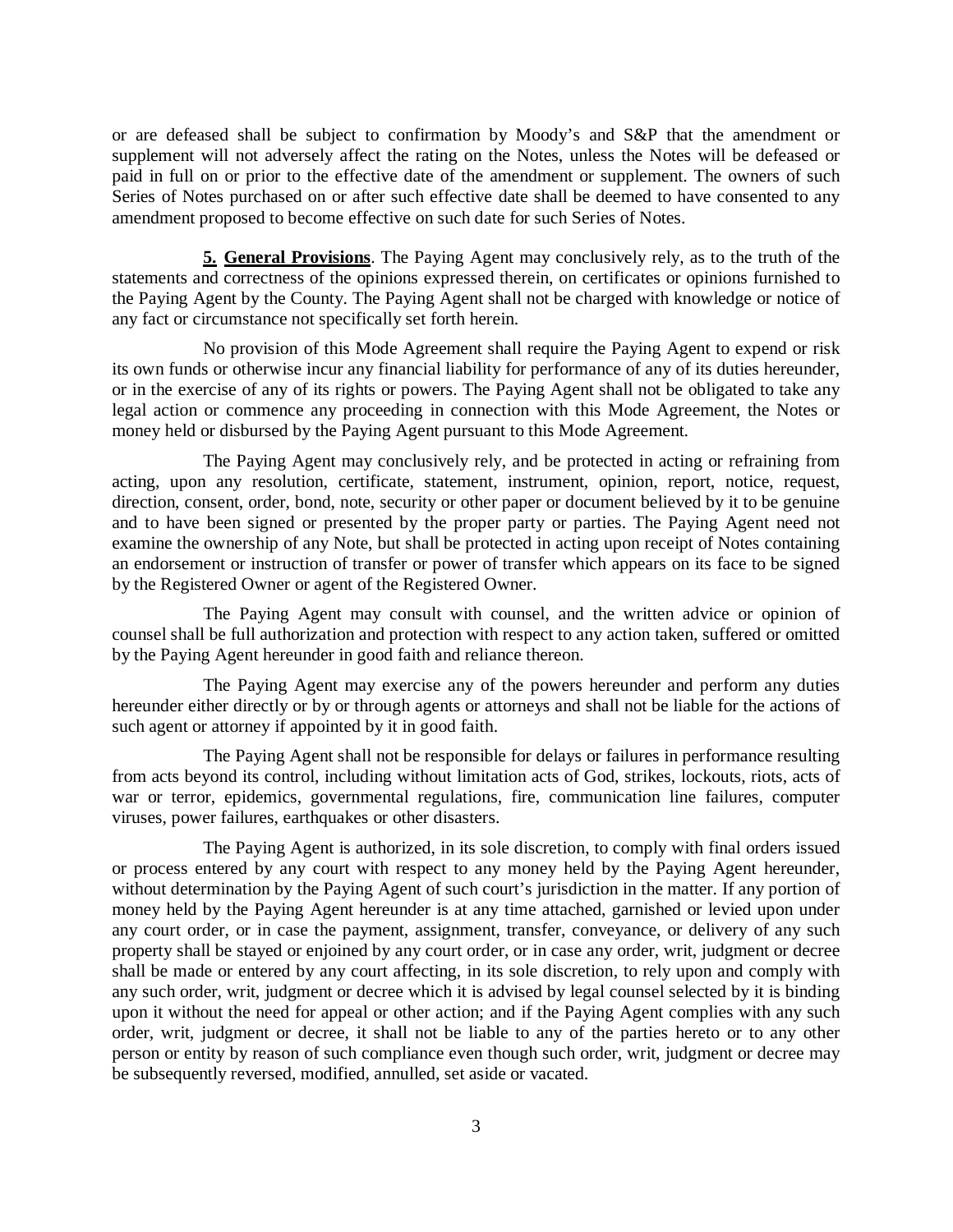**6. Conflict with Note Documents**. In the event of a conflict between the provisions of this Mode Agreement and those of the Note Legislation, the terms of this Mode Agreement shall govern.

**7. Governing Law**. This Mode Agreement shall be governed by and construed in accordance with the laws of the State of Washington. Venue for any dispute arising under this Mode Agreement shall be in the Superior Court of the State of Washington in King County.

**8. Patriot Act Compliance**. To help the government fight the funding of terrorism and money laundering activities, Federal law requires all financial institutions to obtain, verify and record information that identifies each person who opens an account. For a non-individual person such as a business entity, a charity, a trust or other legal entity the Paying Agent may ask for documentation to verify its formation and existence as a legal entity, and may also ask to see financial statements, licenses, identification, and authorization documents or other relevant documentation from individuals claiming authority to represent the entity.

**9. Entire Agreement**. Except to the extent that the matters herein are covered by the State Fiscal Agent Contract, the Note Legislation and this Mode Agreement shall constitute the entire agreement between the County and the Paying Agent with respect to the Notes. This Mode Agreement is intended to be for the benefit of or to be enforceable by only the County and the Paying Agent, and no third party (including but not limited to any bondholder, credit provider, remarketing agent or calculation agent) shall be entitled to claim that it is a third-party beneficiary hereof.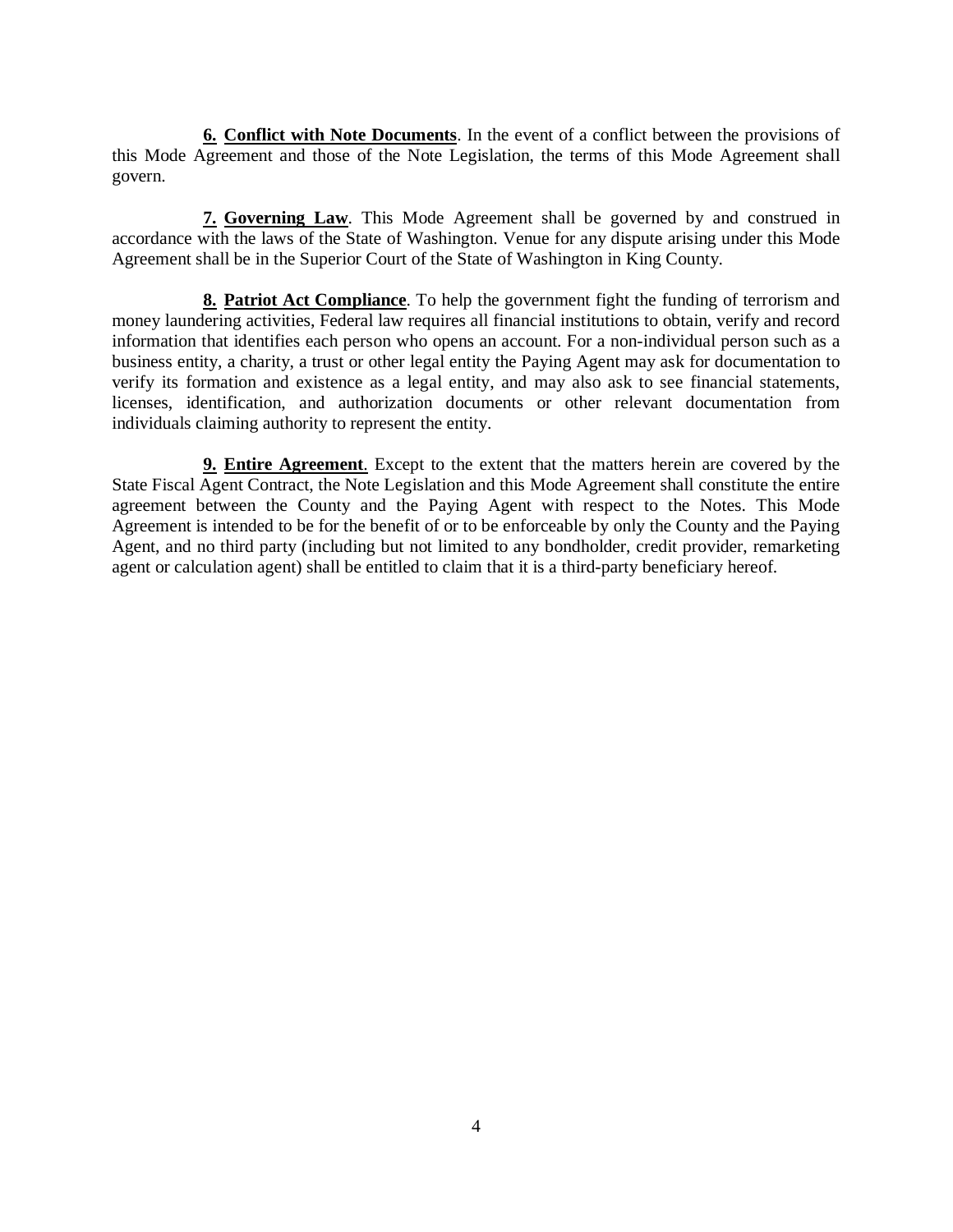**10. Execution in Counterparts.** This Mode Agreement may be executed in counterparts, each such counterpart shall for all purposes be deemed to be an original, and all of such counterparts, or as many of them as the County and the Paying Agent shall preserve undestroyed, shall together constitute but one and the same instrument.

IN WITNESS WHEREOF, the parties hereto have caused this Mode Agreement to be signed by their duly authorized officers as of the date first above written.

# KJNG COUNTY, WASHINGTON

| Name   |                  |  |
|--------|------------------|--|
| Title: | Finance Director |  |

U.S. BANK NATIONAL ASSOCIATION, as Paying Agent

Name: Title: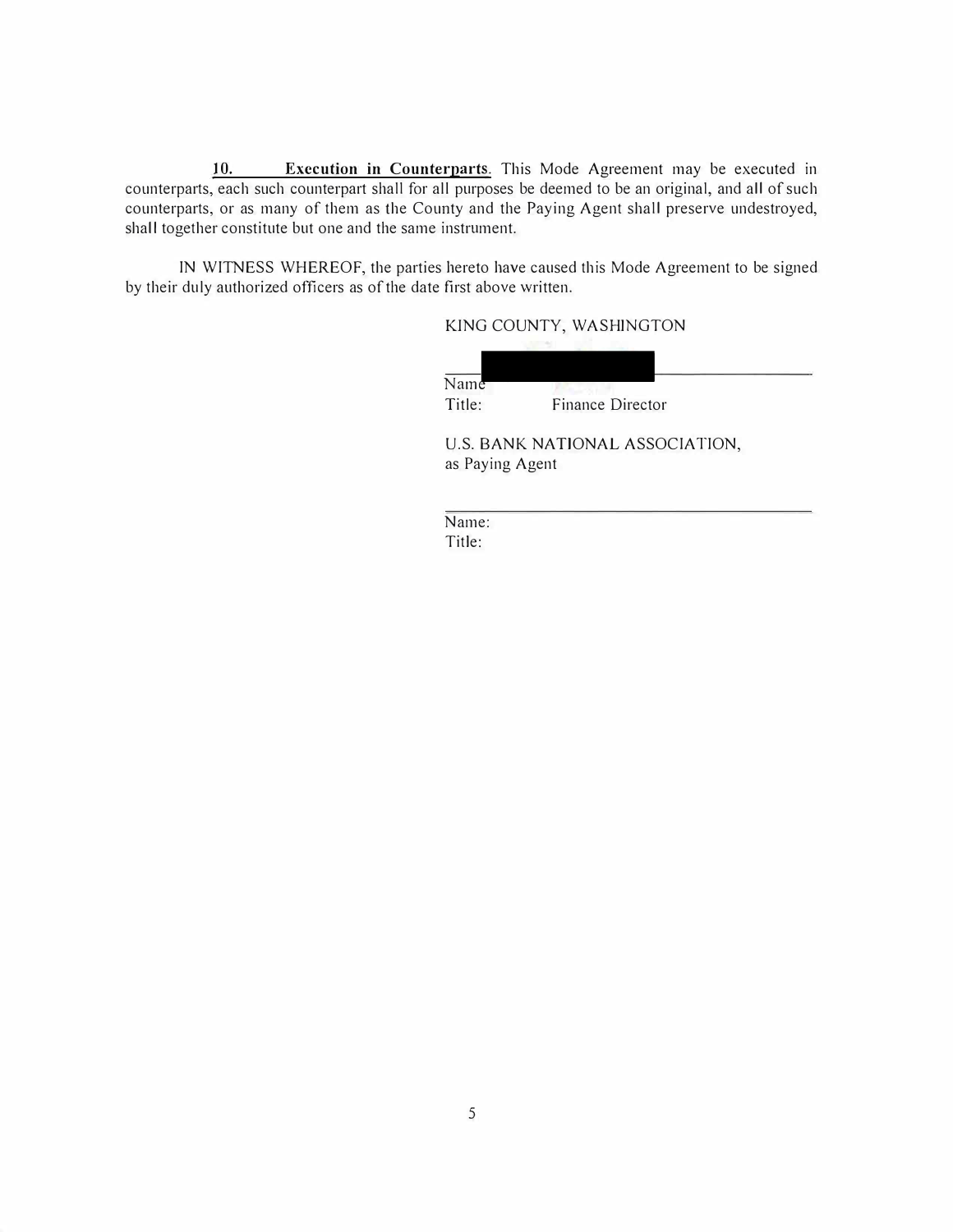# **EXHIBIT A DESCRIPTION OF THE NOTES**

# **Limited Tax General Obligation Notes (Payable from Sewer Revenues) (Commercial Paper), Series A and Limited Tax General Obligation Notes (Payable from Sewer Revenues) (Commercial Paper), Series B (Taxable) Not to Exceed \$250,000,000**

| Principal Amount:           | Not to exceed \$250,000,000 outstanding at any time |
|-----------------------------|-----------------------------------------------------|
| Mode:                       | Commercial Paper Mode                               |
| Price:                      | 100\%                                               |
| Initial Liquidity Facility: | None                                                |
| Initial Credit Enhancement: | None                                                |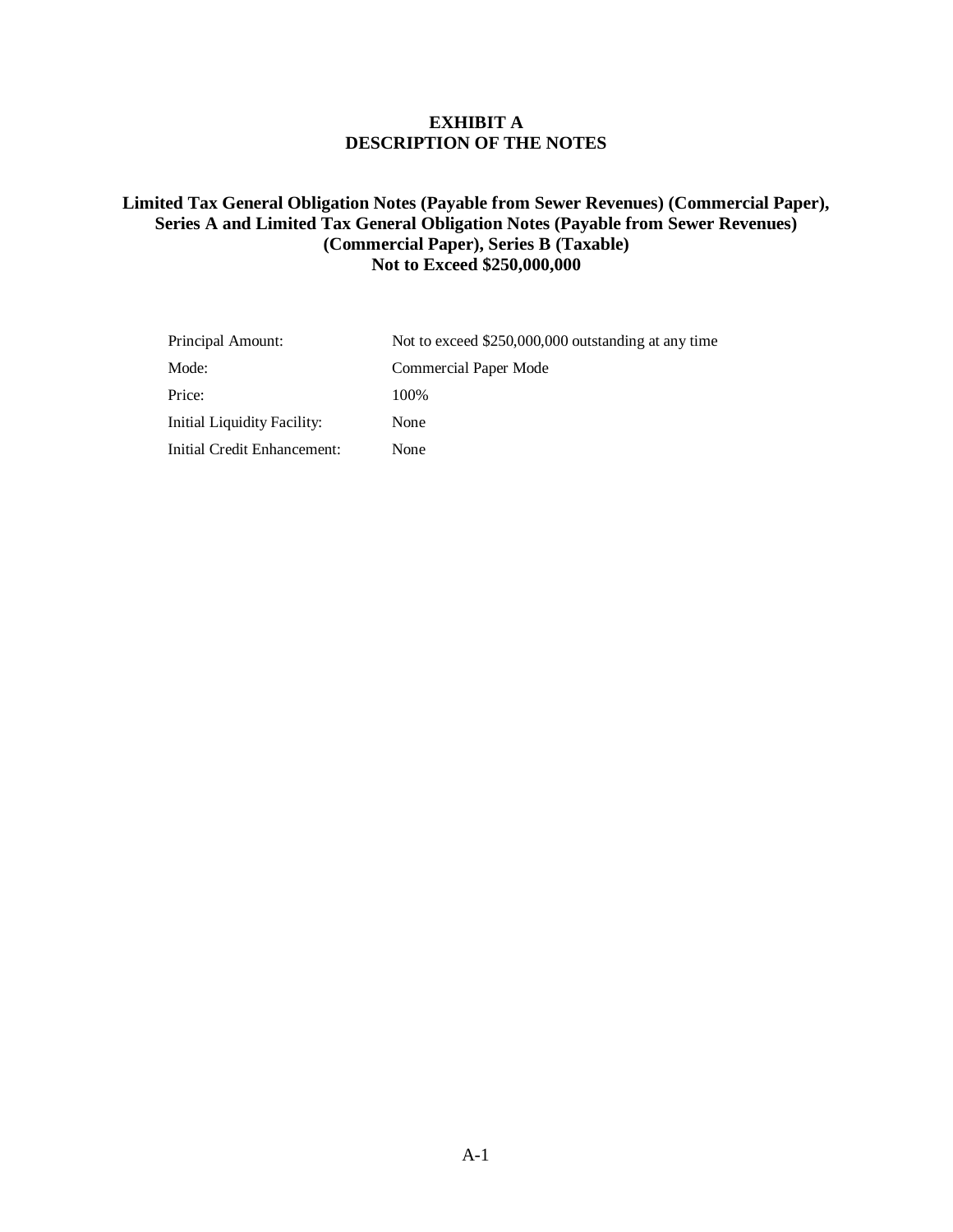#### **EXHIBIT B INTEREST RATE MODES AND RELATED PROVISIONS**

**1. Definitions.** The meanings of capitalized terms used and not otherwise defined in this Exhibit B shall be as set forth in the Note Legislation. In addition, the following terms as used in this Exhibit B shall have the following meanings, except as otherwise set forth in the Direct Purchase Agreement for Direct Purchase Notes (which meanings shall apply only during the applicable Direct Purchase Period):

"*Alternate Credit Enhancement*" means a letter of credit, insurance policy, surety bond or security, or other credit enhancement issued as a replacement or substitute for any Credit Enhancement then in effect.

"*Alternate Liquidity Facility*" means a line of credit, standby bond purchase agreement or other liquidity facility issued as a replacement or substitute for any Liquidity Facility then in effect.

"*Authorized Denomination*" means (a) during any Daily Interest Rate Period, Weekly Interest Rate Period or Commercial Paper Rate Period, \$100,000 or any integral multiple of \$5,000 in excess of \$100,000; (b) during any Term Rate Period. Fixed Rate Period, or Index Floating Rate Period, \$5,000 or any integral multiple thereof; and (c) notwithstanding the foregoing, during any Direct Purchase Period, \$250,000 or any integral multiple of \$5,000 in excess of \$250,000 or such other minimum denomination as may be set forth in the applicable Direct Purchase Agreement.

"*Bank Note*" means a Note (or portion thereof in any Authorized Denomination) that is purchased with amounts paid or provided by a Credit Provider under a Credit Enhancement or by a Liquidity Provider under a Liquidity Facility.

"*Bank Note Rate*" means that rate of interest borne by a Bank Note, as specified or determined in accordance with the respective Credit Enhancement, Reimbursement Agreement or Liquidity Facility.

"*Business Day*" means any day other than a Saturday or Sunday that is neither a legal holiday nor a day on which banking institutions are authorized or required by law or regulation to close in Seattle, Washington, or the city or cities in which the principal office of the Remarketing Agent, the Paying Agent, the Liquidity Provider or the Credit Provider is located, nor a day on which the New York Stock Exchange is closed or the payment system of the Federal Reserve Bank is not operational.

"*Commercial Paper Mode*" means the Mode during which a Series of the Notes bear interest at a Commercial Paper Rate or Rates. The Notes are issued initially in the Commercial Paper Mode.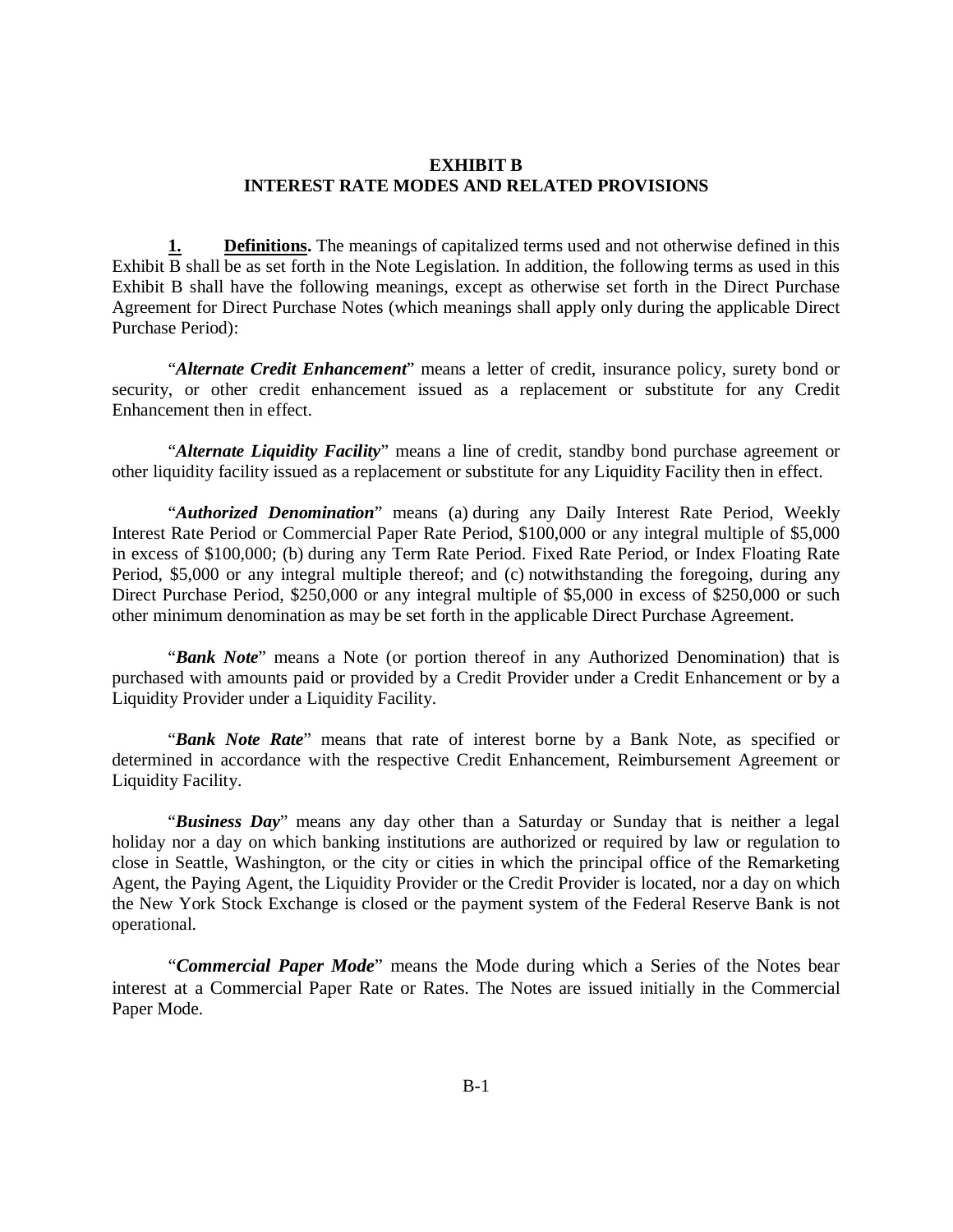*"Commercial Paper Rate"* means the interest rate determined with respect to any Note of a Series in the Commercial Paper Mode during each Commercial Paper Rate Period applicable to that Note in accordance with Section 4(a)(5).

*"Commercial Paper Rate Period"* means, with respect to any Note of a Series bearing interest at a Commercial Paper Rate, each period, which may be from one day to 270 days as determined for such Note, beginning on the Interest Accrual Date, and ending on, and including, a day that immediately precedes the Maturity Date.

"*Conversion*" means a conversion of a Series of the Notes from one Mode to another Mode (including the establishment of a future Commercial Paper Mode, Term Mode or Index Floating Mode). The following events shall not be deemed Conversions for purposes of the Note Documents: (a) the continuation of a Daily Interest Rate at the end of a Daily Interest Rate Period, (b) the continuation of a Weekly Interest Rate at the end of a Weekly Interest Rate Period, (c) the imposition of a Delayed Remarketing Period, (d) during a Direct Purchase Period, a renewal or extension of the term of such Direct Purchase Period then in effect, (e) an Extraordinary Mandatory Redemption of a Series pursuant to a Term-Out Provision, and (f) the issuance of new Notes in the Commercial Paper Mode or the issuance of Notes in the Commercial Paper Mode to pay maturing Notes, in each case prior to conversion to another Mode.

"*Conversion Date*" means the effective date of a Conversion.

"*County*" means King County, Washington.

"*Credit Enhancement*" means any letter of credit, insurance policy, surety bond, or other security or other credit enhancement, if any, to be issued by the Credit Provider in connection with the issuance of Notes in a Daily Mode, a Weekly Mode, or other Mode or with a Conversion to a Daily Mode, a Weekly Mode, or other Mode, that secures or supports the payment when due of the principal and Purchase Price of and interest on a Note, including any Alternate Credit Enhancement, or any extensions, amendments or replacements thereof pursuant to its terms.

"*Credit Provider*" means any bank, insurance company, pension fund or other financial institution that provides Credit Enhancement or an Alternate Credit Enhancement for a Series of the Notes.

"*Daily Interest Rate*" means a variable interest rate established for a Series of Notes in the Daily Mode in accordance with Section 4(a)(1) of this Exhibit B.

"*Daily Interest Rate Period*" means, with respect to a Series of the Notes, each period during which a Daily Interest Rate is in effect.

"*Daily Mode*" means the Mode in which a Series of the Notes bears interest at the Daily Interest Rate.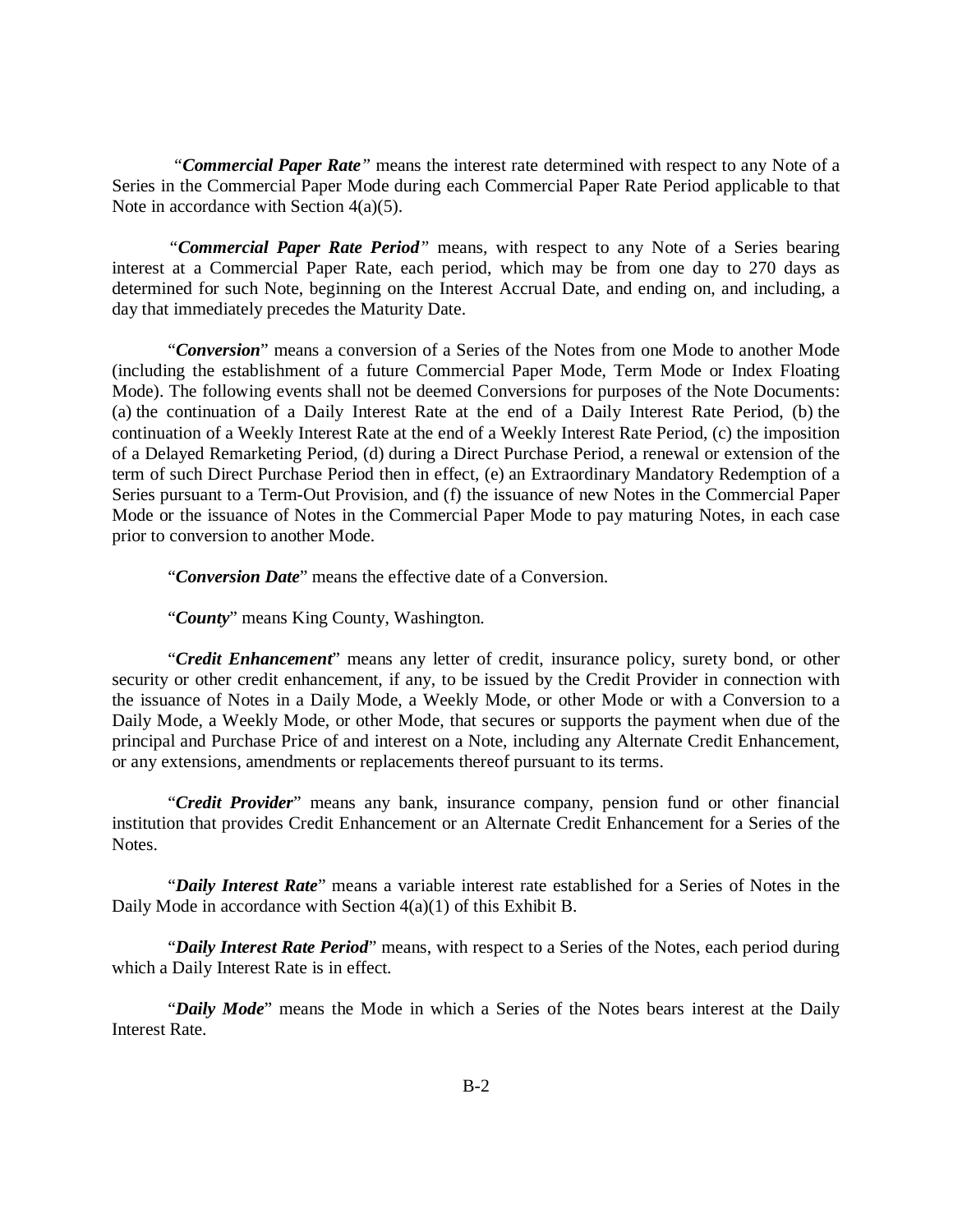"*Dealer"* means BofA Securities, Inc., or any successor dealer appointed pursuant to the Note Legislation.

"*Dealer Agreement*" means the Dealer Agreement between the County and the Dealer with respect to Notes in the Commercial Paper Mode.

"*Default"* means the Defaults defined in the Note Legislation and, in addition, the following: if the County defaults in the observance or performance of any other covenant, condition or agreement on the part of the County contained in this Mode Agreement, and such default has continued for a period of 30 days.

"*Default Rate*" as used in connection with any Direct Purchase Period, has the meaning set forth in the applicable Direct Purchase Agreement as identified by the County to the Paying Agent in writing and, as used in connection with any Bank Notes, has the meaning set forth in the related Credit Enhancement (or Reimbursement Agreement) or Liquidity Facility.

"*Delayed Remarketing Note*" means any Note (or principal portion of a Note) in the Index Floating Mode or Term Mode that is not purchased when tendered for purchase and which becomes a Delayed Remarketing Note pursuant to Section 6(h) of this Exhibit B.

"*Delayed Remarketing Period*" means the period as set forth in Section 8(f) of this Exhibit B applicable to Delayed Remarketing Notes.

"*Delayed Remarketing Rate*" means a per annum interest rate or stepped per annum interest rates as determined by the Remarketing Agent prior to the first Interest Determination Date for such period for Notes in an Index Floating Mode or Term Mode pursuant to Section 4(a)(3) or 4(a)(4)(C) of this Exhibit B.

"*Direct Purchase Agreement*" means, for any Series of the Notes, a written agreement (including a continuing covenant agreement or other similar agreement) between the County and Direct Purchaser for the purchase of all of such Series of the Notes during a Direct Purchase Period. The Dealer Agreement is not a Direct Purchase Agreement.

"*Direct Purchase Notes*" means any Note or Notes held by a Direct Purchaser pursuant to a Direct Purchase Agreement for the duration of the applicable Direct Purchase Period.

"*Direct Purchase Period*" means each period during which the applicable Series of the Notes is purchased and held pursuant to a Direct Purchase Agreement, including any Term-Out Period or other period during which Unremarketed Notes continue to be outstanding while a Direct Purchase Agreement is in effect.

"*Direct Purchaser*" means any bank or other financial institution selected by the County to purchase (or to accept delivery of) one or more Direct Purchase Notes. The Dealer is not a Direct Purchaser.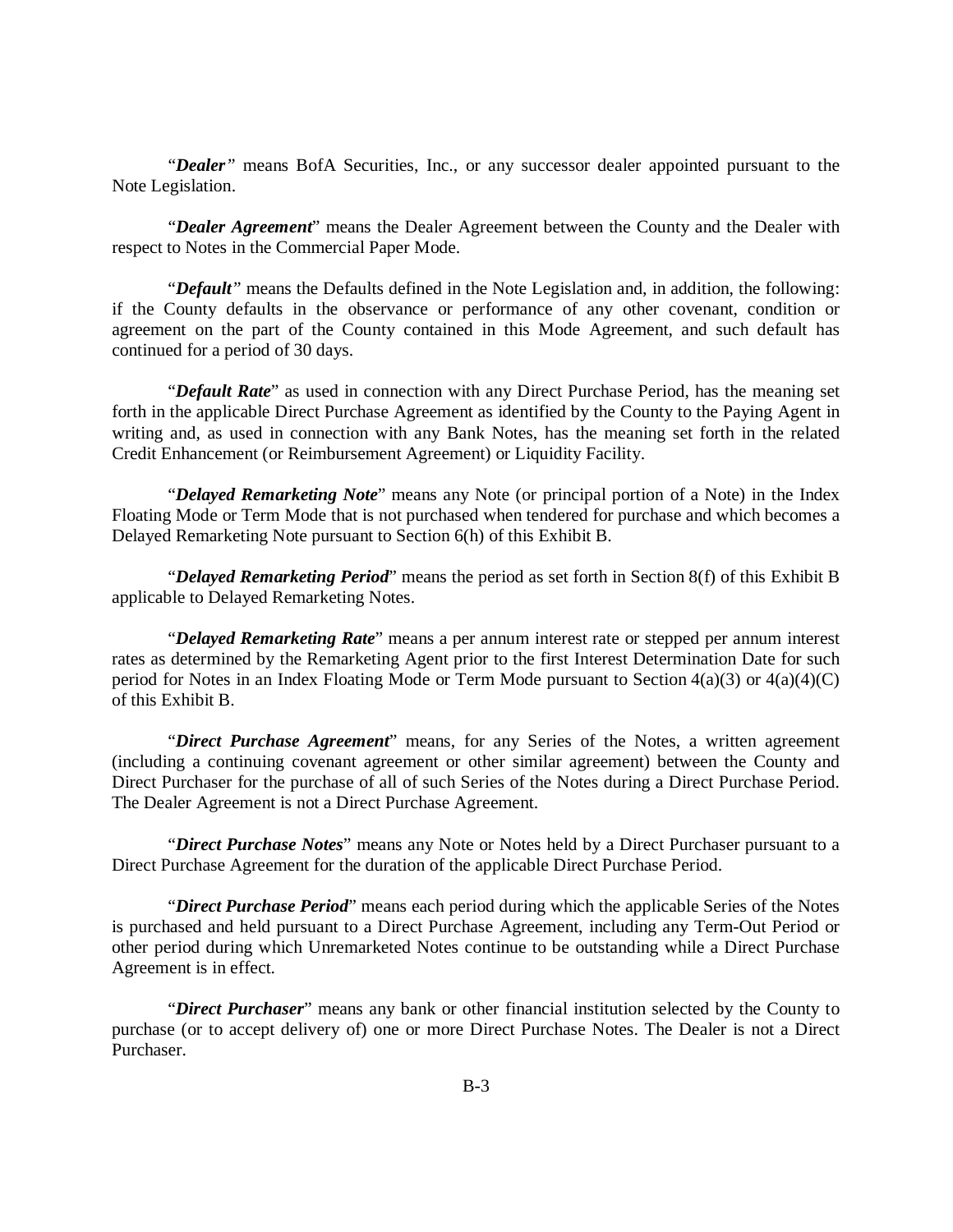"*EFFR Index*" means, on any date, the Effective Federal Funds Rate ("EFFR") calculated and published by the Federal Reserve Bank of New York (the "New York Fed") as a volume weighted median of overnight federal funds transactions reported in the FR 2420 Report of Selected Money Market Rates. The New York Fed publishes the EFFR for the prior Business Day on the New York Fed's website at approximately 9:00 a.m. (Eastern Time).

"*Elect*" or "*Election*" means the election by the Finance Director of a new Mode.

"*Extraordinary Mandatory Redemption*" means the redemption of principal of Unremarketed Notes or Bank Notes in the amounts and on the dates set forth in a Term-Out Provision of a Direct Purchase Agreement or agreement relating to Credit Enhancement (including a Reimbursement Agreement) or a Liquidity Facility.

"*Favorable Opinion of Note Counsel*" means a written legal opinion of bond counsel to the County, addressed (or accompanied by a reliance letter) to the Paying Agent, the Credit Provider (if any), the Index Floating Rate Holder (if any), the Direct Purchaser (if any) and the Remarketing Agent (if any), to the effect that a specified action is permitted under the Note Documents and will not impair the exclusion of interest on the affected Tax-Exempt Notes from gross income for purposes of federal income taxation (subject to customary exceptions).

"*Fixed Mode*" means the Mode in which a Series of the Notes bears interest at a Fixed Rate or Fixed Rates.

*"Fixed Rate"* means during any Fixed Rate Period, a term, fixed (non-variable) interest rate established for Notes of a Series in the Fixed Mode in accordance with Section 4(a)(3) of this Exhibit B.

"*Fixed Rate Period*" means, for any Series of Notes in the Fixed Mode, the period from the Conversion Date upon which the Series of Notes were converted to the Fixed Mode to but not including the Maturity Date for such Notes.

"*Index*" means any of (a) the SIFMA Index, (b) the EFFR Index, (c) the SOFR Index, or (d) any alternate index selected by the Finance Director, conditioned upon the delivery to the Paying Agent on or prior to the applicable Conversion Date of a Favorable Opinion of Note Counsel.

"*Index Floating Mode*" means the Mode in which a Series of the Notes bears interest at the Index Floating Rate.

"*Index Floating Rate*" means a per annum rate of interest, established in accordance with Section 4(a)(4) of this Exhibit B on each Interest Determination Date during an Index Floating Rate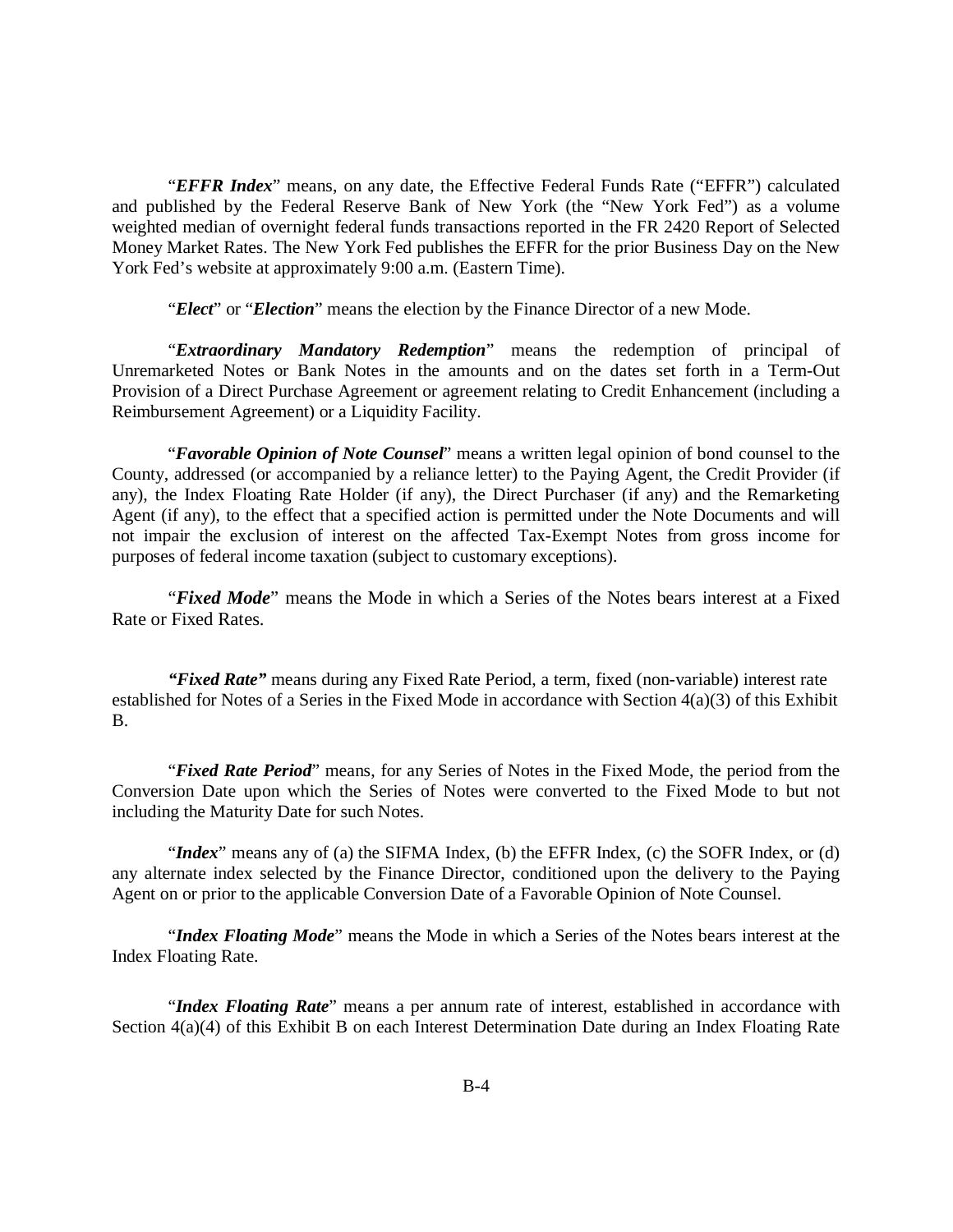Period, equal to the sum of (A) the Index Floating Rate Spread and (B) the product of the applicable Index and the Index Floating Rate Percentage.

"*Index Floating Rate Holder*" means, during any Direct Purchase Period for a Series of the Notes, (a) during which such Series is not held in book-entry only form, (1) if there is a single Registered Owner of all Notes of such Series, the Registered Owner of such Series, or (2) if there is more than one Registered Owner of Notes within such Series, Registered Owners owning a majority of the aggregate principal amount of the then outstanding Notes of such Series; and (b) during which such Series is held in book-entry only form, (1) if there is a single Beneficial Owner of all Notes of such Series, the Beneficial Owner, or (2) if there is more than one Beneficial Owner of the Notes of such Series, Beneficial Owners of a majority of the aggregate principal amount of the then outstanding Notes of such Series.

"*Index Floating Rate Percentage*" means the percentage of the Index Floating Rate selected by the Finance Director pursuant to Section 5(a)(4) of this Exhibit B, as applicable.

"*Index Floating Rate Period*" means, with respect to any Series of the Notes, each period during which an Index Floating Rate is in effect.

"*Index Floating Rate Spread*" means the spread determined on or prior to the Conversion Date that marks the beginning of an Index Floating Rate Period for the Notes of such Series pursuant to Section  $5(a)(4)$  of this Exhibit B, as applicable.

"*Initial Issue Date*" means the first date the aggregate principal amount of Notes issued and outstanding equals or exceeds \$100,000.

"*Interest Accrual Date*" with respect to a Series of the Notes means (a) for any Daily Interest Rate Period, the first day thereof and, thereafter, the first day of each calendar month during such Daily Interest Rate Period; (b) for any Weekly Interest Rate Period, the first day thereof and, thereafter, the first day of each calendar month during such Weekly Interest Rate Period; (c) for any Term Rate Period or Fixed Rate Period, the first day thereof and, thereafter, each Interest Payment Date during that Term Rate Period or Fixed Rate Period, other than the last such Interest Payment Date; (d) for each Index Floating Rate Period, the first day thereof and, thereafter, the first Business Day of each calendar month during such Index Floating Rate Period; and (e) for each Commercial Paper Rate Period, the first day thereof.

"*Interest Determination Date*" means, for each Index Floating Rate Period, (a) if the Index is the SIFMA Index, the EFFR Index or the SOFR Index, the first day of such Index Floating Rate Period and, thereafter, each Wednesday (or, if any such Wednesday is not a Business Day, the preceding Business Day); and (b) if any other Index has been selected by the Finance Director, the first day of such Index Floating Rate Period and thereafter the date(s) selected by the Finance Director in connection with the selection of such Index. Notwithstanding the foregoing, a Direct Purchase Agreement may provide for alternate Interest Determination Dates to be in effect during a Direct Purchase Period.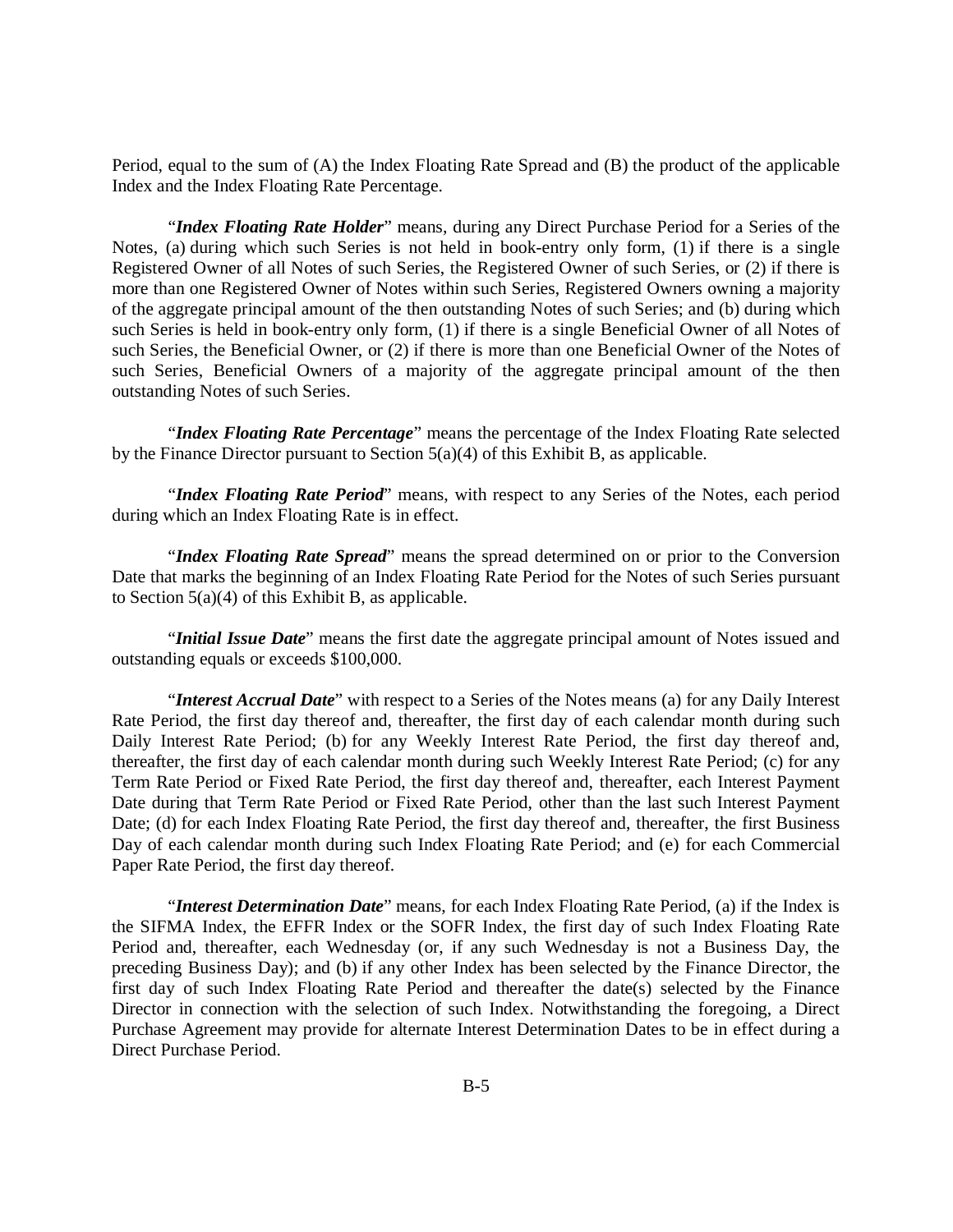#### "*Interest Payment Date*" means:

(a) for interest accrued in (1) any Daily Interest Rate Period, the first Business Day of the next succeeding calendar month; (2) any Weekly Interest Rate Period, the first Business Day of the next succeeding calendar month; (3) (i) with respect to any Term Rate Period or any Fixed Rate Period, each semi-annual payment date specified by the Finance Director in connection with the Conversion of such Notes to the Term Rate Period or Fixed Rate Period, and if such date is not a Business Day, the next succeeding Business Day, (ii) each Purchase Date, and (iii) each date on which all or a portion of the Notes are redeemed; (4) any Index Floating Rate Period, (i) the first Business Day of each calendar month, (ii) each Purchase Date, and (iii) each date on which all or a portion of the Notes are redeemed, unless otherwise specified in a Direct Purchase Agreement in effect for such period; or (5) for any Commercial Paper Rate Period, the first Business Day following the last day of each Commercial Paper Rate Period for such Notes,

(b) without duplication, the first Business Day succeeding the last day of each Interest Rate Period; and

(c) with respect to any Notes during a Term-Out Period or Bank Notes, the dates set forth in the Term-Out Provision or otherwise for Bank Notes in the applicable Direct Purchase Agreement, Liquidity Facility or Credit Enhancement including a Reimbursement Agreement for the payment of interest on such Unremarketed Notes or Bank Notes.

"*Interest Rate Period*" means each Daily Interest Rate Period, Weekly Interest Rate Period, Term Rate Period, Fixed Rate Period, Commercial Paper Rate Period, Index Floating Rate Period, Delayed Remarketing Period, Term-Out Period, or, if applicable, any Direct Purchase Period.

"*Interest Reset Date*" means (a) for each Index Floating Rate Period that is not a Direct Purchase Period (1) if the Index is the SIFMA Index, EFFR Index, or SOFR Index, Thursday of each week, or if not a Business Day, the next succeeding Business Day; and (2) if any other Index has been selected by the Finance Director, the date(s) selected by the Finance Director in connection with selecting the Index; and (b) for each Direct Purchase Period, either (1) the Interest Reset Dates set forth in the Direct Purchase Agreement or (2) if none are specified, the dates set forth in subsection (a) of this definition.

"*Liquidity Facility*" means any line of credit, standby purchase agreement or other instrument then in effect that provides for the payment of the Purchase Price of any Series of Notes upon the tender thereof if remarketing proceeds are insufficient therefor. Initially, there is no Liquidity Facility for the Notes.

"*Liquidity Provider*" means any bank, insurance company, pension fund or other financial institution that provides a Liquidity Facility. Initially, there is no Liquidity Provider for the Notes.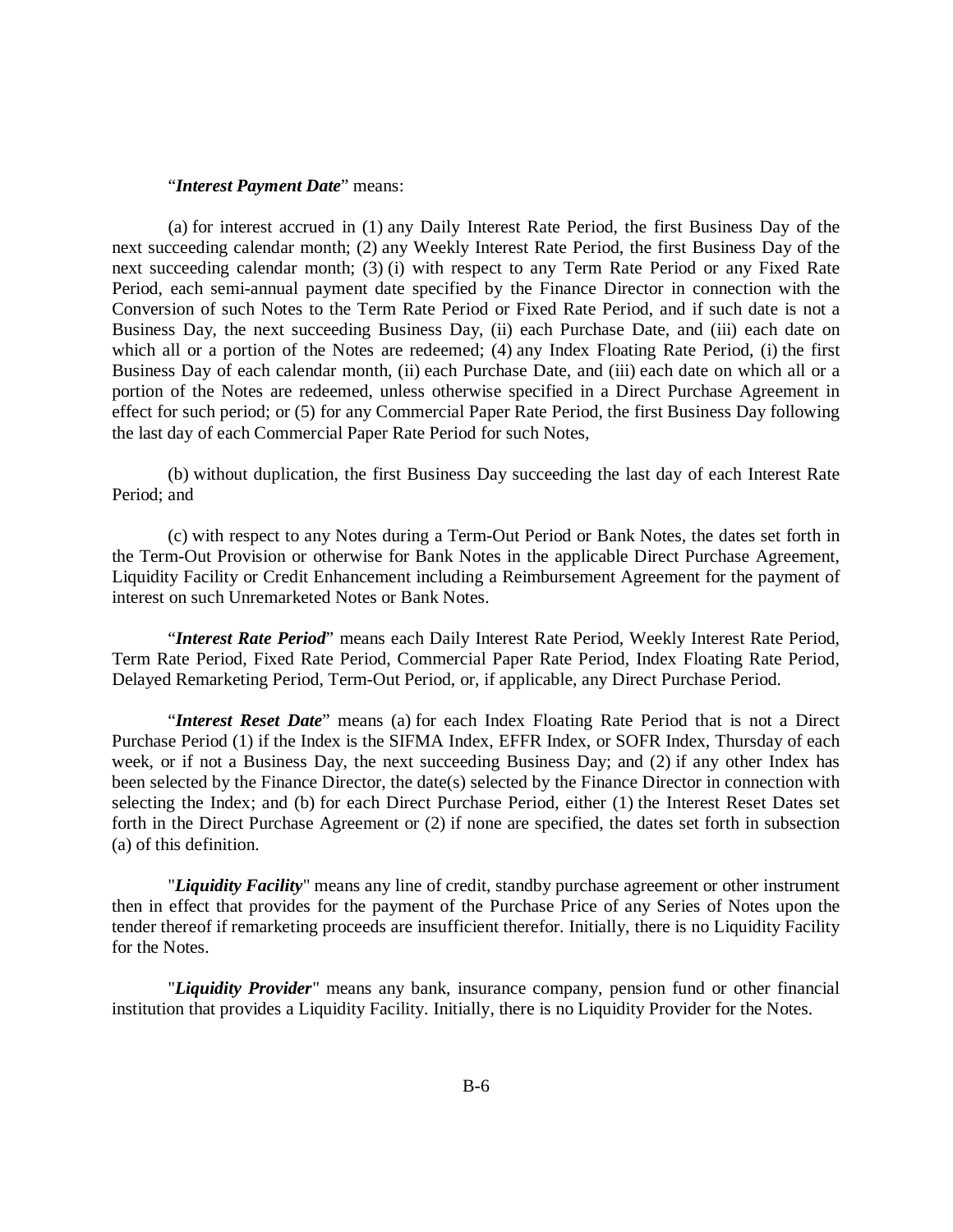"*Mandatory Tender Date*" means each Purchase Date on which a Series of the Notes is required to be tendered for purchase as set forth in Section 8(b) of this Exhibit B.

"*Maturity Date*" means the final date on which the principal of a Note is stated on its face to become due and payable as provided in this Exhibit B, regardless of any sinking fund requirement or optional or mandatory redemption prior to maturity.

"*Maximum Interest Rate*" means (i) for all Notes other than Bank Notes, 12% per annum and (ii) for Bank Notes, the Maximum Interest Rate set forth in the related Credit Enhancement (or Reimbursement Agreement) or Liquidity Facility, calculated in the same manner as interest is calculated for the interest rate then in effect on the affected Series of the Notes. In no event shall the maximum interest rate exceed the maximum rate permitted by applicable law from time to time.

"*Mode*" means the Daily Mode, Weekly Mode, Commercial Paper Mode, Index Floating Mode, Term Mode, or Fixed Mode, as the context may require.

"*New Money Ordinance*" means Ordinance 19114 of the County adopted on June 23, 2020.

"*Note Documents*" means, together, the Note Legislation, the Dealer Agreement, the Mode Agreement (including this Exhibit B) and any Liquidity Facility or Credit Enhancement then in effect.

"*Note Legislation"* means the New Money Ordinance, the Refunding Ordinance and the Sale Motion.

"*Notes*" mean the Series A Notes and the Series B Notes, issued pursuant to the Note Legislation with such series and additional or alternative naming conventions as may be convenient to indicate a Series or other designation.

"*Par Call Date*" means, with respect to any Series of the Notes during any Term Rate Period, Index Floating Rate Period or Direct Purchase Period, the date established by the Finance Director and set forth in the applicable Direct Purchase Agreement, Note Purchase Contract or Remarketing Agreement, and if none is established, the first Business Day after the end of the Index Floating Rate Period Term Rate Period, or Direct Purchase Period, as applicable. Notwithstanding the foregoing, during any Delayed Remarketing Period, the Par Call Date for any Delayed Remarketing Note shall mean any Business Day, and the Par Call Date for any Bank Note shall be as set forth in the applicable Liquidity Facility or Credit Enhancement.

"*Participant*" means, with respect to the Securities Depository, a member of or participant in the Securities Depository.

"*Purchase Date*" means each date on which a Series of the Notes may be or is required to be purchased pursuant to Section 8 of this Exhibit B.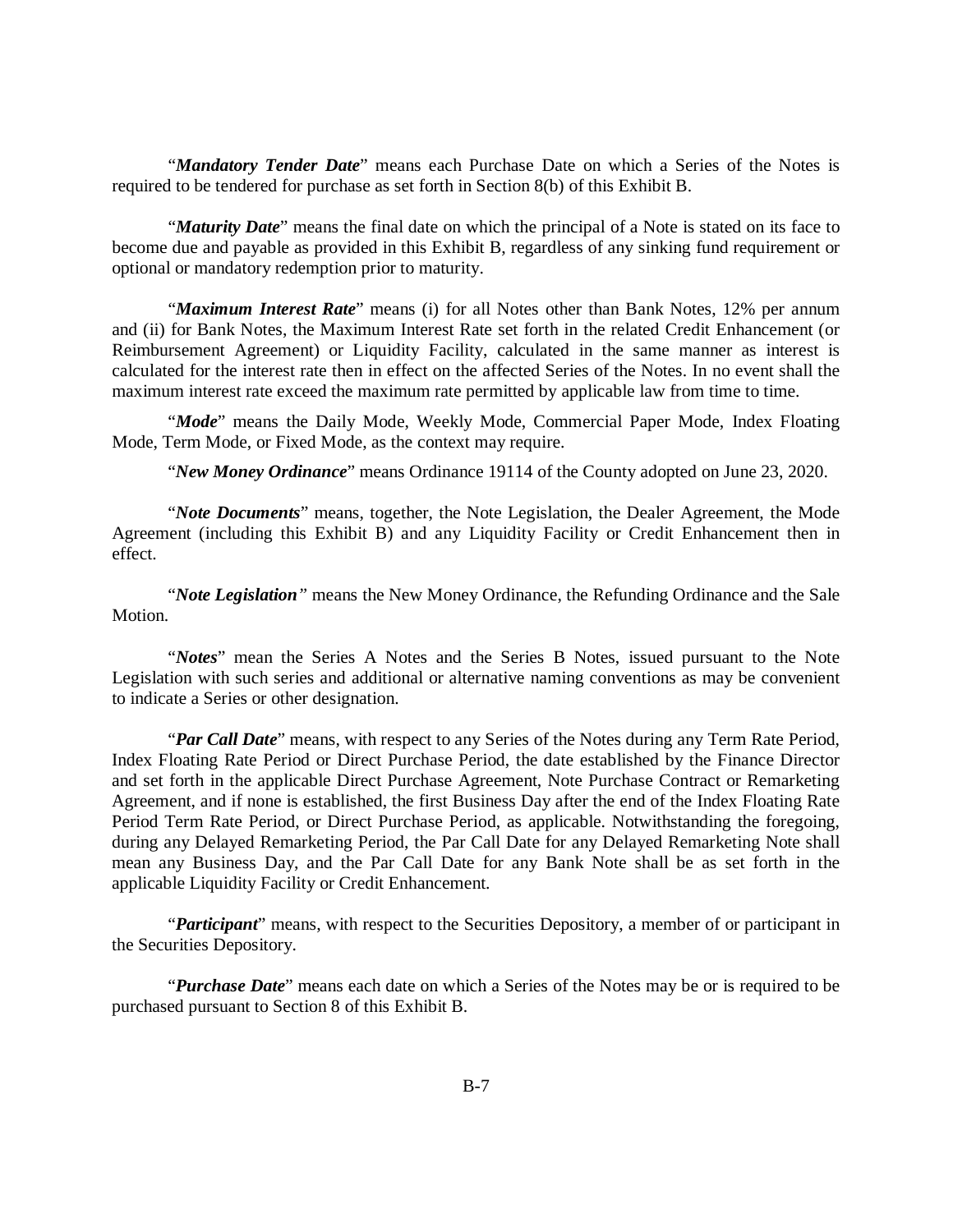"*Purchase Price*" means the purchase price to be paid to the Registered Owner(s) of Notes purchased pursuant to Section 8 of this Exhibit B, which shall be equal to the principal amount of the Notes so tendered for purchase, without premium, plus accrued interest from the immediately preceding Interest Accrual Date to but excluding the Purchase Date (if such date is not an Interest Payment Date), plus any other accrued and unpaid interest. If such date is an Interest Payment Date, the Purchase Price shall equal the principal amount of the Notes so tendered for purchase, without interest.

"*Record Date*" means (a) with respect to any Interest Payment Date in a Daily Interest Rate Period, the last Business Day of each calendar month or, in the case of the last Interest Payment Date in a Daily Interest Rate Period, the Business Day immediately preceding such Interest Payment Date, (b) with respect to any Interest Payment Date in any Term Rate Period or Fixed Rate Period, the 15th day of the month immediately preceding that Interest Payment Date, (c) with respect to any Interest Payment Date in any Weekly Interest Rate Period, the last Business Day of each calendar month or, in the case of the last Interest Payment Date in a Weekly Interest Rate Period, the Business Day immediately preceding such Interest Payment Date, (d) with respect to any Interest Payment Date in any Index Floating Rate Period, the 15<sup>th</sup> day of the month immediately preceding that Interest Payment Date, (e) with respect to any Direct Purchase Period, any date provided in a Direct Purchase Agreement then in effect (as identified by the County to the Paying Agent in writing), and (f) with respect to any Commercial Paper Rate Period, the Business Day next preceding the Interest Payment Date.

"*Refunding Ordinance*" means Ordinance 18898 of the County adopted on May 22, 2019. The County is proceeding to amend Ordinance 18898 to, among other amendments, permit the refunding of other System obligations. Upon the adoption of such amendatory ordinance, the term Refunding Ordinance shall mean Ordinance 18898 of the County adopted on May 22, 2019, as amended by such amendatory ordinance.

"*Reimbursement Agreement*" means any agreement between the County and a Credit Provider, pursuant to which Credit Enhancement or Alternate Credit Enhancement is issued by the Credit Provider, as the same may be amended or supplemented.

"*Remarketing Account*" means each account with that name established within the Note Purchase Fund pursuant to Section 12 of this Exhibit B and in the Remarketing Agreement.

"*Remarketing Agent*" means each remarketing firm qualified under Section 10 of this Exhibit B to act as Remarketing Agent for the Notes and appointed by the Finance Director on behalf of the County. The Dealer is a Remarketing Agent for Notes in the Commercial Paper Mode.

"*Remarketing Agreement*" means any remarketing agreement between the County and the Remarketing Agent whereby the Remarketing Agent undertakes to perform the duties of the Remarketing Agent as provided in this Exhibit B. The Dealer Agreement is a Remarketing Agreement for Notes in the Commercial Paper Mode.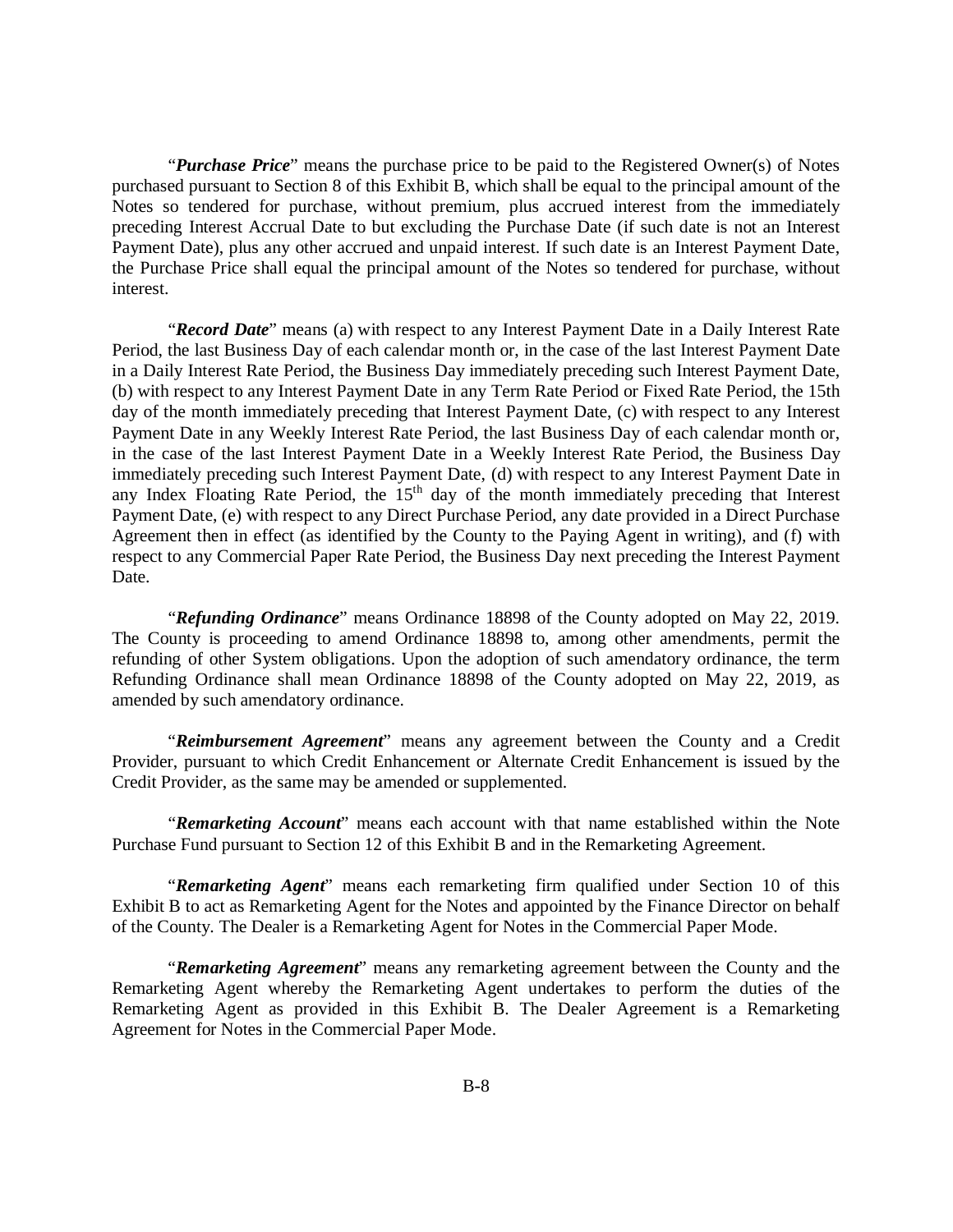"*Sale Motion*" means Motion 1571 adopted on December 8, 2020.

"*S&P Municipal Note 7 Day High Grade Rate Index*" means, on any date, a rate determined on the basis of bonds in the S&P National AMT-Free Municipal VRDO Index that are classified as weekly interest rate reset bonds in minimum par amounts greater than or equal to USD 50 million and rated by at least one of S&P, Moody's or Fitch, with a short-term rating of A-1+, VMIG-1 or F-1+ ,respectively, as produced by S&P Dow Jones Indices (or successor organizations) and published or made available by S&P Dow Jones Indices.

"*Scheduled Mandatory Purchase Date*" means, for any Index Floating Rate Period or Term Rate Period, the date scheduled to be the last day of the Index Floating Rate Period or Term Rate Period, as applicable, selected by the Finance Director pursuant to Section  $5(a)(3)$  or Section  $5(a)(4)$ , as applicable.

"*Series*" as used in this Exhibit B refers to the Series A Notes and the Series B Notes, unless and until consolidated or changed to another series designation by written direction of the Finance Director, issued pursuant to the Note Legislation and subject to the terms set forth in this Exhibit B.

"*Series A Notes"* means the King County, Washington, Multi-Modal Limited Tax General Obligation Notes (Payable from Sewer Revenues) (Commercial Paper), Series A, which may be referred to in the Commercial Paper Mode as the King County, Washington, Limited Tax General Obligation Notes (Payable from Sewer Revenues) (Commercial Paper), Series A, issued pursuant to the Note Legislation.

"*Series B Notes"* means the King County, Washington, Multi-Modal Limited Tax General Obligation Notes (Payable from Sewer Revenues) (Commercial Paper), Series B (Taxable), which may be referred to in the Commercial Paper Mode as the King County, Washington, Limited Tax General Obligation Notes (Payable from Sewer Revenues) (Commercial Paper), Series B (Taxable), issued pursuant to the Note Legislation.

"*SIFMA*" means the Securities Industry and Financial Markets Association (formerly the Bond Market Association).

"*SIFMA Index*" means, on any date, a rate determined on the basis of the seven-day high grade market index of tax-exempt variable rate demand obligations, as produced by Bloomberg (or any successor organization) and published or made available by SIFMA or any person acting in cooperation with or under the sponsorship of SIFMA and effective from such date. If such index is no longer published or is otherwise not available, SIFMA Index shall mean, on any date, a rate determined on the basis of bonds in the S&P Municipal Note 7 Day High Grade Rate Index.

"*SOFR Index*" means, on any date, the Secured Overnight Financing Rate on the Federal Reserve's Website as of 4:00 p.m. (Eastern Time) on the Business Day immediately preceding the SOFR Index Reset Date. If such index is not published or otherwise made available, then all references to the "SOFR Index" shall be deemed to be references to the rate that the Federal Reserve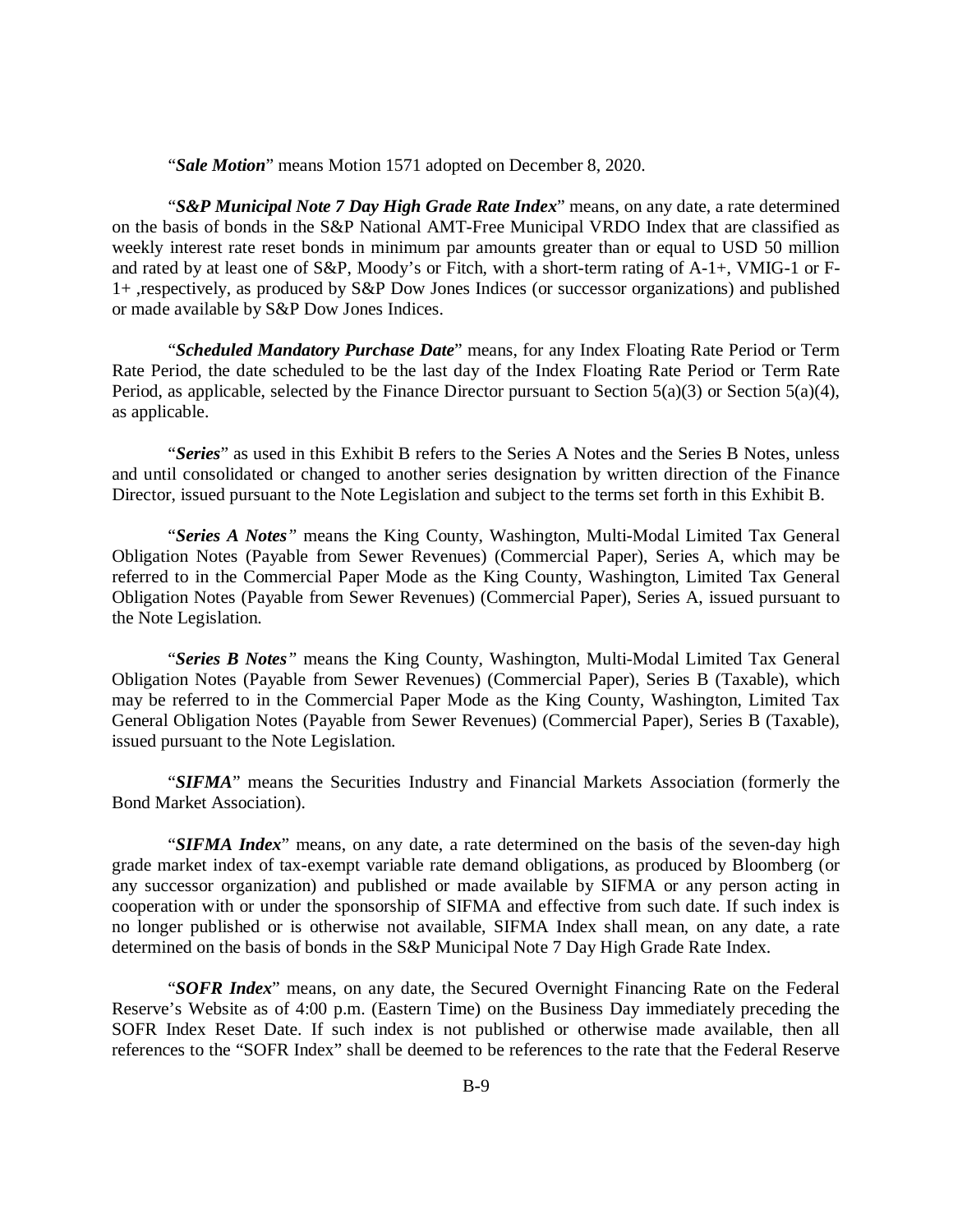recommended as the replacement for the Secured Overnight Financing Rate. If no such replacement index has been established, then all references to the "SOFR Index" shall be deemed to be references to the EFFR Index.

"*Tax-Exempt Notes"* means, initially, the Series A Notes.

"*Taxable Notes*" means, initially, the Series B Notes.

"*Term-Out Period*" means a period, as determined in accordance with a Direct Purchase Agreement, Credit Enhancement, Reimbursement Agreement or Liquidity Facility then in effect, during which Unremarketed Notes or Bank Notes, as applicable, become subject to Extraordinary Mandatory Redemption in periodic, approximately equal installments of principal or as otherwise set forth in the Direct Purchase Agreement, Credit Enhancement, Reimbursement Agreement or Liquidity Facility.

"*Term-Out Provision*" means a provision in a Direct Purchase Agreement or Reimbursement Agreement (or similar agreement related to Credit Enhancement) or in a Liquidity Facility that requires the Extraordinary Mandatory Redemption of principal of Unremarketed Notes or Bank Notes, as applicable, payable in accordance with a scheduled amortization or otherwise of such principal over a Term-Out Period, to be determined as set forth in the applicable Direct Purchase Agreement or Reimbursement Agreement (or other similar agreement related to Credit Enhancement) or Liquidity Facility.

*"Term Mode*" means the Mode in which a Series of Notes bears interest at the Term Rate.

"*Term Rate*" means during any Term Rate Period, a term, fixed (non-variable) interest rate established for Notes of a Series in the Term Mode in accordance with Section 4(a)(3) of this Exhibit B.

"*Term Rate Period*" means, with respect to a Series of the Notes, each period during which a Term Rate is in effect.

"*Undelivered Note*" means any Note that constitutes an Undelivered Note under the provisions of Section 8(d) of this Exhibit B.

"*Underwriter*" means the initial purchasers identified in the Note Purchase Contract.

"*Unremarketed Note*" means any Note (or principal portion of a Note) that is not purchased when tendered for purchase and that becomes an Unremarketed Note pursuant to a Direct Purchase Agreement.

"*Weekly Interest Rate*" means a variable interest rate for a Note in the Weekly Mode established in accordance with Section 4(a)(2) of this Exhibit B.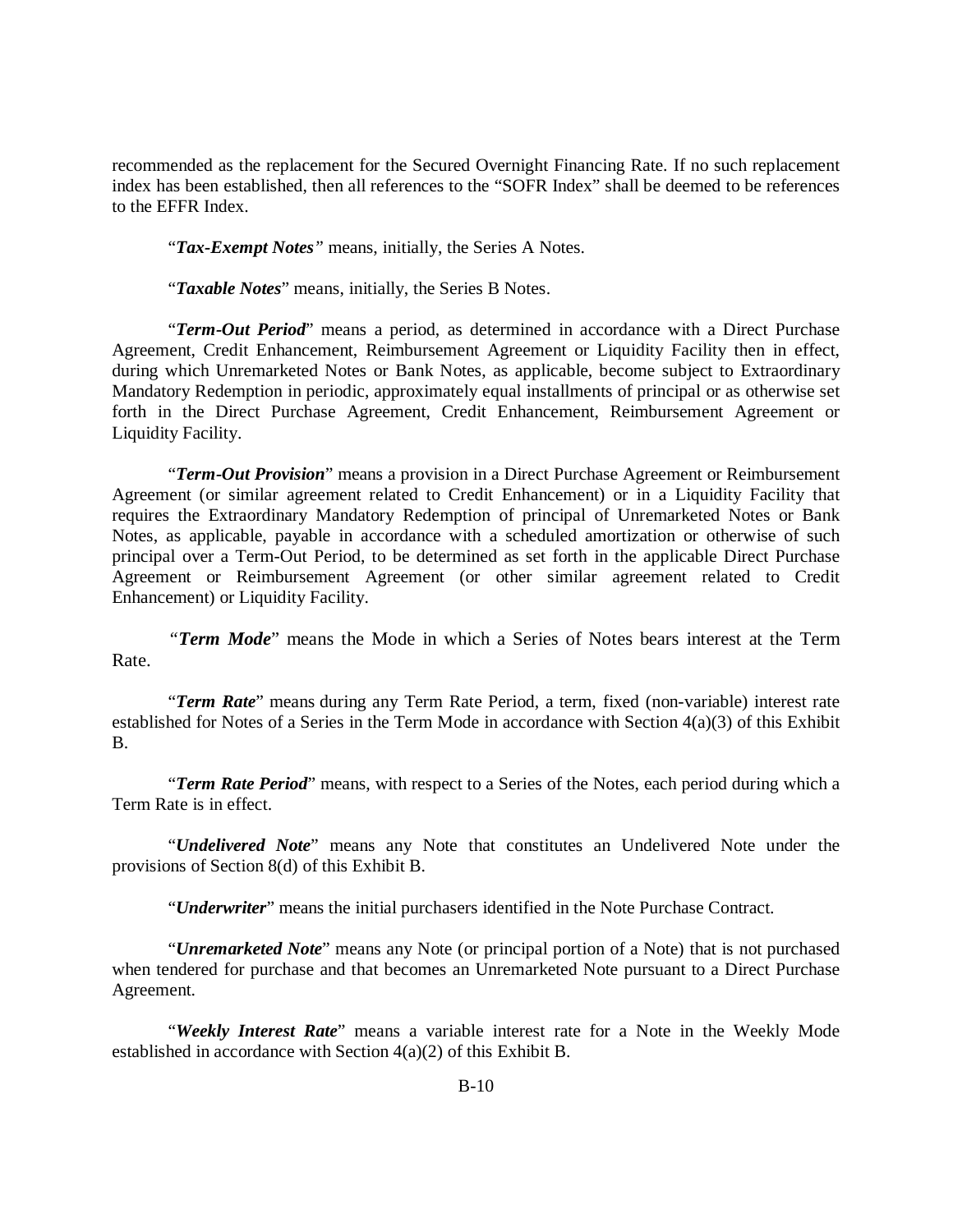"*Weekly Interest Rate Period*" means, with respect to a Series of the Notes, each period during which a Weekly Interest Rate is in effect.

"*Weekly Mode"* means the Mode in which a Series of the Notes bears interest at the Weekly Interest Rate.

## **2. Note Terms**.

The Notes of each Series are issued initially in the Commercial Paper Mode. During the initial Commercial Paper Rate Period, the Notes of each Series have terms set forth in Exhibit A. The Notes may be issued at such times in a principal amount that, together with all other then outstanding Notes, does not exceed \$250,000,000, will be sold to such purchasers at such prices, bear interest, mature on such Business Days and otherwise have such terms and conditions as shall be determined by the Finance Director in concert with the Dealer in accordance with the Dealer Agreement, and shall mature as provided in the Note Legislation.

### **3. Accrual and Payment of Interest.**

(a) **Accrual Dates.** Each Note shall bear interest from its Interest Accrual Date. However, a Note issued in exchange for a Note that is surrendered for transfer or exchange shall bear interest from the date to which interest on such surrendered Note had been paid or duly provided for (or, if no interest has been paid on such surrendered Note, from the Interest Accrual Date of such surrendered Note).

(b) **Payment of Interest.** Interest shall be payable on each Interest Payment Date, on each redemption date, on each Purchase Date and on the Maturity Date, and shall be payable for the final Interest Rate Period to the date on which that Series of the Notes is paid in full, all in accordance with the following:

(1) Interest on each Note held in book-entry only form will be payable in the manner set forth in the Letter of Representations.

(2) Interest on each Note not held in book-entry only form will be payable as set forth in Section 4(E) of the Ordinance.

### (c) **Provisions Specific to Each Interest Rate Period.**

(1) Daily Interest Rate Period. Interest on a Series of the Notes during any Daily Interest Rate Period shall accrue on the basis of the actual number of days elapsed in a 365-day year (or a 366-day year in a leap year) and shall be payable on each Interest Payment Date for the period commencing on the Interest Accrual Date preceding the prior Interest Payment Date and ending on the last day of the month in which such Interest Accrual Date occurs.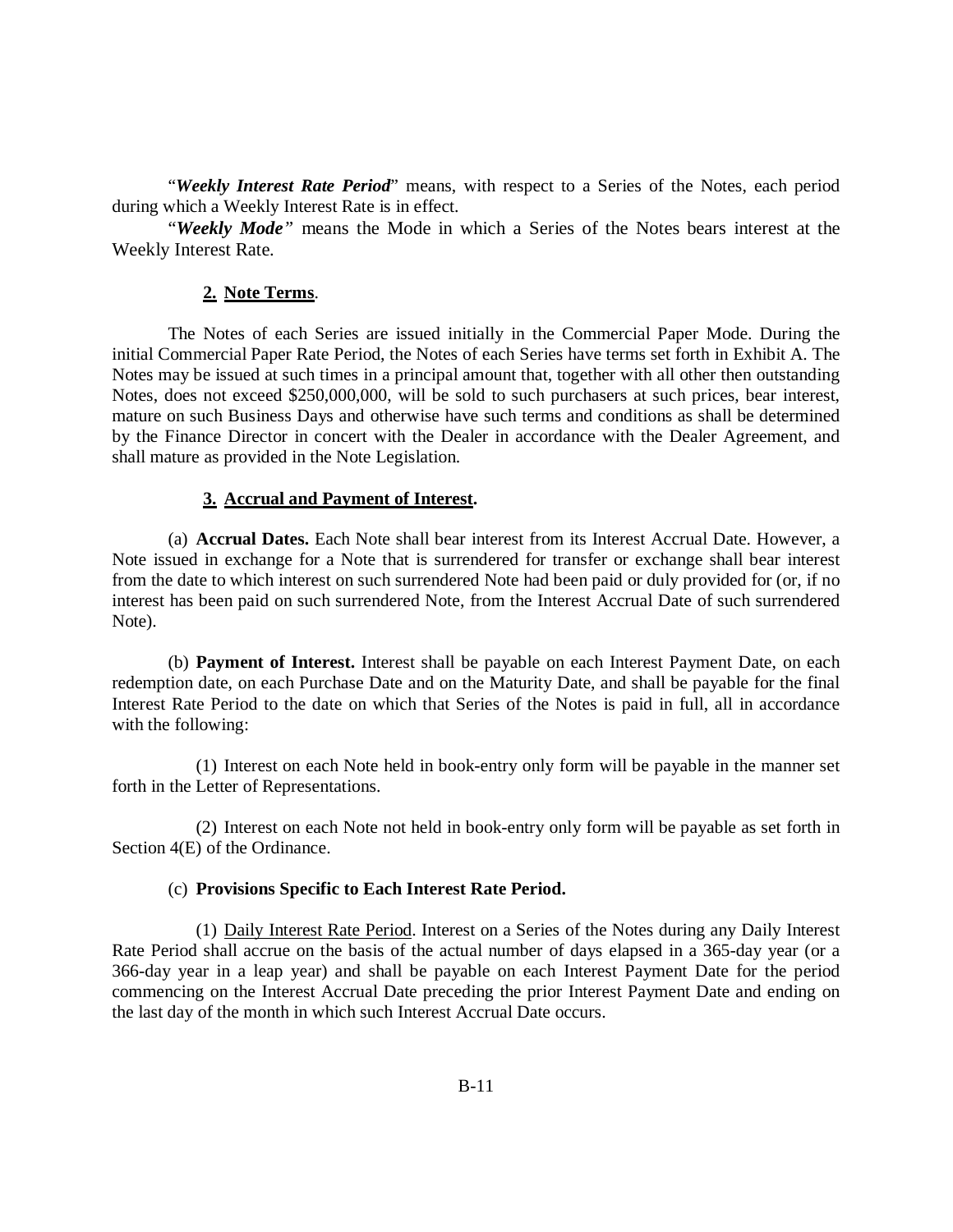(2) Weekly Interest Rate Period. Interest on a Series of the Notes during any Weekly Interest Rate Period shall accrue on the basis of the actual number of days elapsed in a 365-day year (or a 366-day year in a leap year) and shall be payable on each Interest Payment Date for the period commencing on the preceding Interest Accrual Date and ending on the last day of the month in which such Interest Accrual Date occurs.

(3) Term Rate Period and Fixed Rate Period. Interest on a Series of the Notes during any Term Rate Period or Fixed Rate Period shall accrue on the basis of a 360-day year composed of twelve 30-day months and shall be payable on each Interest Payment Date for the period commencing on the Interest Accrual Date of the preceding month and ending on the day preceding the next Interest Accrual Date.

(4) Index Floating Rate Period. During an Index Floating Rate Period:

(A) If the applicable Index is (i) the SIFMA Index, EFFR Index or SOFR Index, interest shall accrue on the basis of the actual number of days elapsed in a 365-day year (or a 366-day year in a leap year); or (ii) another index selected by the Finance Director, interest shall accrue as determined by the Finance Director in connection with the selection of such other index in consultation with the Remarketing Agent; and

(B) Interest shall be payable on each Interest Payment Date for the period commencing on the preceding Interest Accrual Date and ending on the day preceding the next Interest Accrual Date.

(5) Commercial Paper Rate Period. Interest on any Tax-Exempt Note during any Commercial Paper Rate Period shall accrue on the basis of the actual number of days elapsed in a 365-day year (or a 366-day year in a leap year) and interest on any Taxable Note during any Commercial Paper Rate Period shall accrue on the basis of the actual number of days in a 360-day year (comprised of 12 30-day months). Interest on a Series of the Notes during any Commercial Paper Rate Period shall be payable on the Interest Payment Date for the period commencing on the Interest Accrual Date and ending on the last day of the Commercial Paper Rate Period for such Notes.

# **4. Determination of Interest Rates.**

(a) **Determination of Interest Rates.** Interest rates shall be periodically reset as follows, except as set forth in a Direct Purchase Agreement for Direct Purchase Notes:

(1) Determination of Daily Interest Rate. Each Series of the Notes for which a Daily Interest Rate Period has been selected shall bear interest at the Daily Interest Rate, which shall be determined by the Remarketing Agent by 10:00 a.m., New York Time, on each Business Day. The Daily Interest Rate for any day that is not a Business Day shall be the same as the Daily Interest Rate for the preceding Business Day. Each Daily Interest Rate shall be the rate of interest per annum determined by the Remarketing Agent (based on an examination of obligations comparable or of the same general nature and competitive as to credit, liquidity, or maturity (or period of tender), in the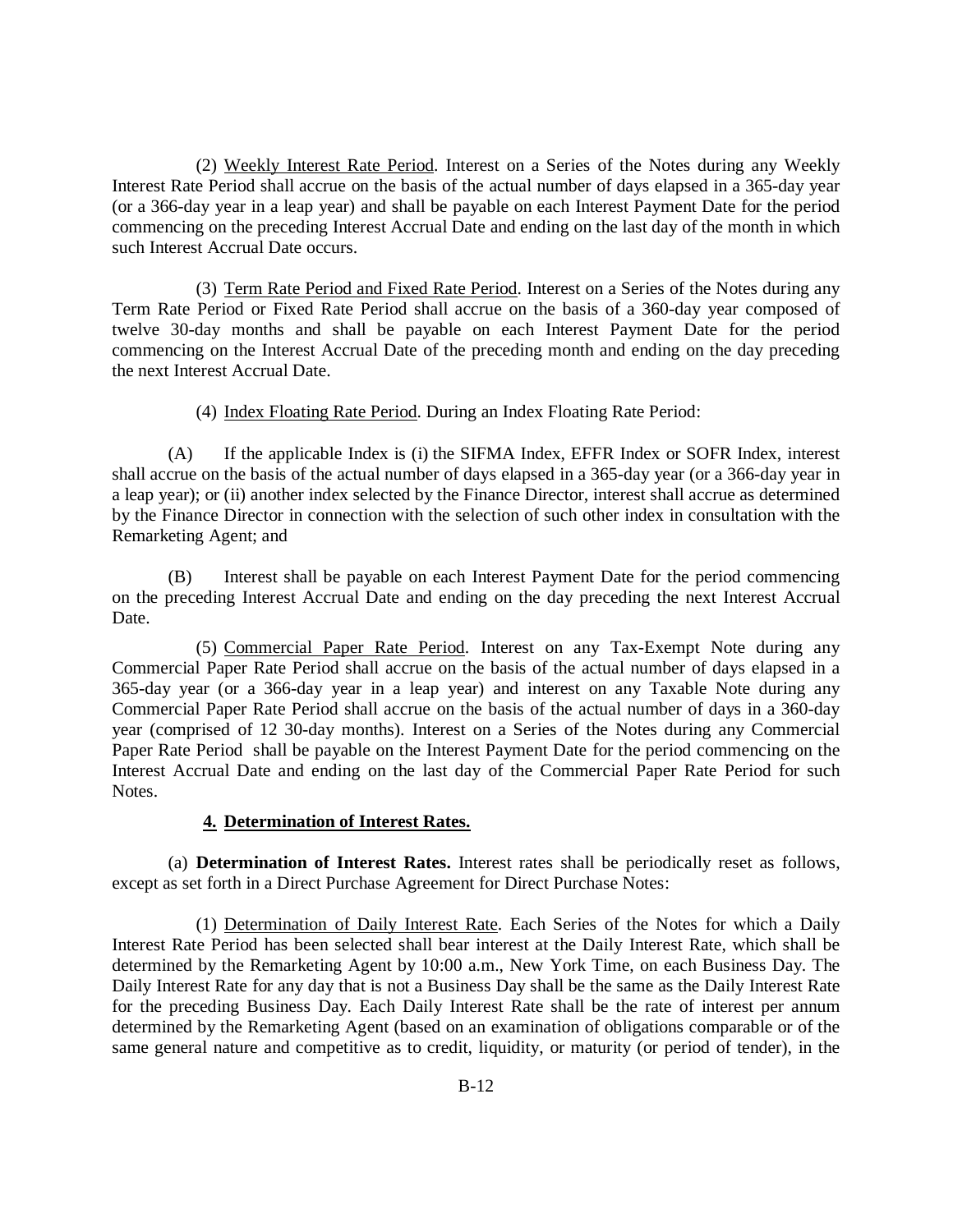judgment of the Remarketing Agent, to such Series of the Notes and known by the Remarketing Agent to have been priced or traded under then-prevailing market conditions) to be the minimum interest rate that, if borne by such Series of the Notes, would enable the Remarketing Agent to sell all of that Series of the Notes, assuming for this purpose that all sold Notes are available to sell on such Business Day at a price (without regard to accrued interest) equal to the principal amount thereof. If no Daily Interest Rate is established by the Remarketing Agent, then the Daily Interest Rate for such Business Day shall be the same as the preceding Daily Interest Rate, and such Daily Interest Rate shall continue to be in effect until the earlier of (A) the date on which the Remarketing Agent determines a new Daily Interest Rate or (B) the seventh day succeeding the first day on which the Daily Interest Rate was not determined by the Remarketing Agent. If the Daily Interest Rate is held to be invalid or unenforceable by a court of law, or if the Remarketing Agent fails to determine the Daily Interest Rate for a period of seven days as described in clause (B) of the preceding sentence, then the Daily Interest Rate shall be equal to 100% of the SIFMA Index in the case of Tax-Exempt Notes or 110% of the SIFMA Index in the case of Taxable Notes, or if such index is no longer available, 85% of the interest rate in the case of Tax-Exempt Notes and 100% in the case of Taxable Notes or Tax-Benefited Notes on 30-day high grade unsecured commercial paper notes sold through dealers by major corporations as reported in The Wall Street Journal on the Business Day such Daily Interest Rate would otherwise have been determined, until the Daily Interest Rate is again validly determined by the Remarketing Agent.

(2) Determination of Weekly Interest Rate. Each Series of the Notes for which a Weekly Interest Rate Period has been selected shall bear interest at the Weekly Interest Rate, which shall be determined by the Remarketing Agent by 5:00 p.m., New York Time, on Tuesday of each week, or if such day is not a Business Day, then on the succeeding Business Day. The first Weekly Interest Rate for each Weekly Interest Rate Period shall be determined on or prior to the first day of such Weekly Interest Rate Period and shall be in effect for the period commencing on and including the first day of such Weekly Interest Rate Period and ending on and including the succeeding Tuesday. Thereafter, each Weekly Interest Rate shall be in effect for the period commencing on and including Wednesday and ending on and including the succeeding Tuesday, unless such Weekly Interest Rate Period ends on a day other than Tuesday, in which event the last Weekly Interest Rate for such Weekly Interest Rate Period shall be in effect for the period commencing on and including the Wednesday preceding the last day of such Weekly Interest Rate Period and ending on and including the last day of such Weekly Interest Rate Period. Each Weekly Interest Rate shall be the rate of interest per annum determined by the Remarketing Agent (based on an examination of obligations comparable or of the same general nature and competitive as to credit, liquidity, or maturity (or period of tender), in the judgment of the Remarketing Agent, to such Series of the Notes and known by the Remarketing Agent to have been priced or traded under then-prevailing market conditions) to be the minimum interest rate that, if borne by the applicable Series of the Notes, would enable the Remarketing Agent to sell all of that Series of the Notes, assuming for this purpose that all sold Notes are available to sell on the effective date of that rate at a price (without regard to accrued interest) equal to the principal amount thereof. If no Weekly Interest Rate is established by the Remarketing Agent, then the Weekly Interest Rate shall be the same as the preceding Weekly Interest Rate if such Weekly Interest Rate was determined by the Remarketing Agent. If the preceding Weekly Interest Rate was not determined by the Remarketing Agent, or if the Weekly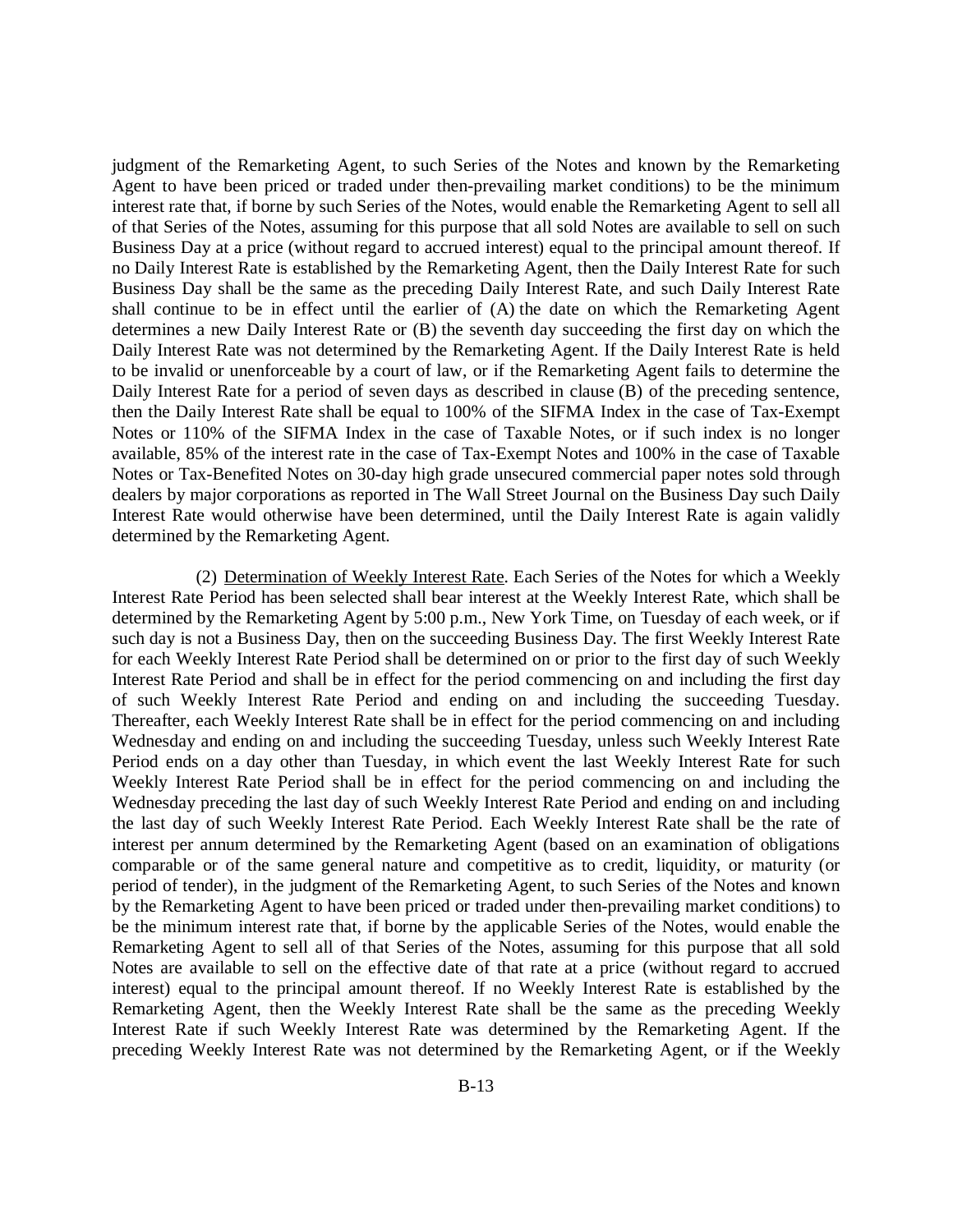Interest Rate determined by the Remarketing Agent is held to be invalid or unenforceable by a court of law, then the Weekly Interest Rate shall be equal to 100% of the SIFMA Index in the case of Tax-Exempt Notes or 110% of the SIFMA Index in the case of Taxable Notes or Tax-Benefited Notes, or if such index is no longer available, 85% of the interest rate in the case of Tax-Exempt Notes or 100% in the case of Taxable Notes or Tax-Benefited Notes on 30-day high grade unsecured commercial paper notes sold through dealers by major corporations as reported in The Wall Street Journal on the day such Weekly Interest Rate would otherwise have been determined, until the Weekly Interest Rate is again validly determined by the Remarketing Agent.

(3) Determination of Term Rate or Fixed Rate. Each Series of the Notes for which a Term Rate Period or Fixed Rate Period has been selected shall bear interest at the Term Rate or Fixed Rate, as applicable, which shall be determined by the Remarketing Agent on a Business Day no later than the first day of such Term Rate Period or Fixed Rate Period, as applicable. The Term Rate or Fixed Rate, as applicable, shall be the rate of interest per annum determined by the Remarketing Agent (based on an examination of obligations comparable, in the judgment of the Remarketing Agent, to such Series of the Notes and known by the Remarketing Agent to have been priced or traded under then-prevailing market conditions) to be the minimum interest rate at which the Remarketing Agent will agree to purchase such Series of the Notes on the effective date of that rate and as set forth in the Remarketing Agreement. The Delayed Remarketing Rate(s) applicable during any Term Rate Period to be in effect during a Delayed Remarketing Period shall be set forth in the Note Purchase Contract or the Remarketing Agreement or an amendment thereto. For any Term Rate Period, the Delayed Remarketing Rate(s) shall be determined on a Business Day no later than the first day of such Term Rate Period and shall remain in effect throughout such period. The Fixed Rate shall remain in effect until the Maturity Date for such Series of Notes in the Fixed Mode.

(4) Determination of Index Floating Rate. Each Series of the Notes for which an Index Floating Rate Period has been selected shall bear interest at the Index Floating Rate, determined as follows:

(A) *Index Floating Rate Periods.* The Index Floating Rate for any Index Floating Rate Period shall be determined by the Remarketing Agent after consultation with and approval by the Finance Director on the first Interest Determination Date for such Index Floating Rate Period, in accordance with the following:

- (i) The Index and the term of the Index Rate Floating Rate Period shall be selected by the Finance Director. The Index Floating Rate shall be the sum of (i) the Index multiplied by the Index Floating Rate Percentage, plus (ii) the Index Floating Rate Spread.
- (ii) The Index Floating Rate Percentage shall be selected by the Finance Director in connection with each Index Floating Rate Period (and if not so selected, shall be equal to 100%) and shall remain in effect throughout such period.
- (iii) The Index Floating Rate Spread shall be determined on or prior to the first Interest Determination Date with respect to an Index Floating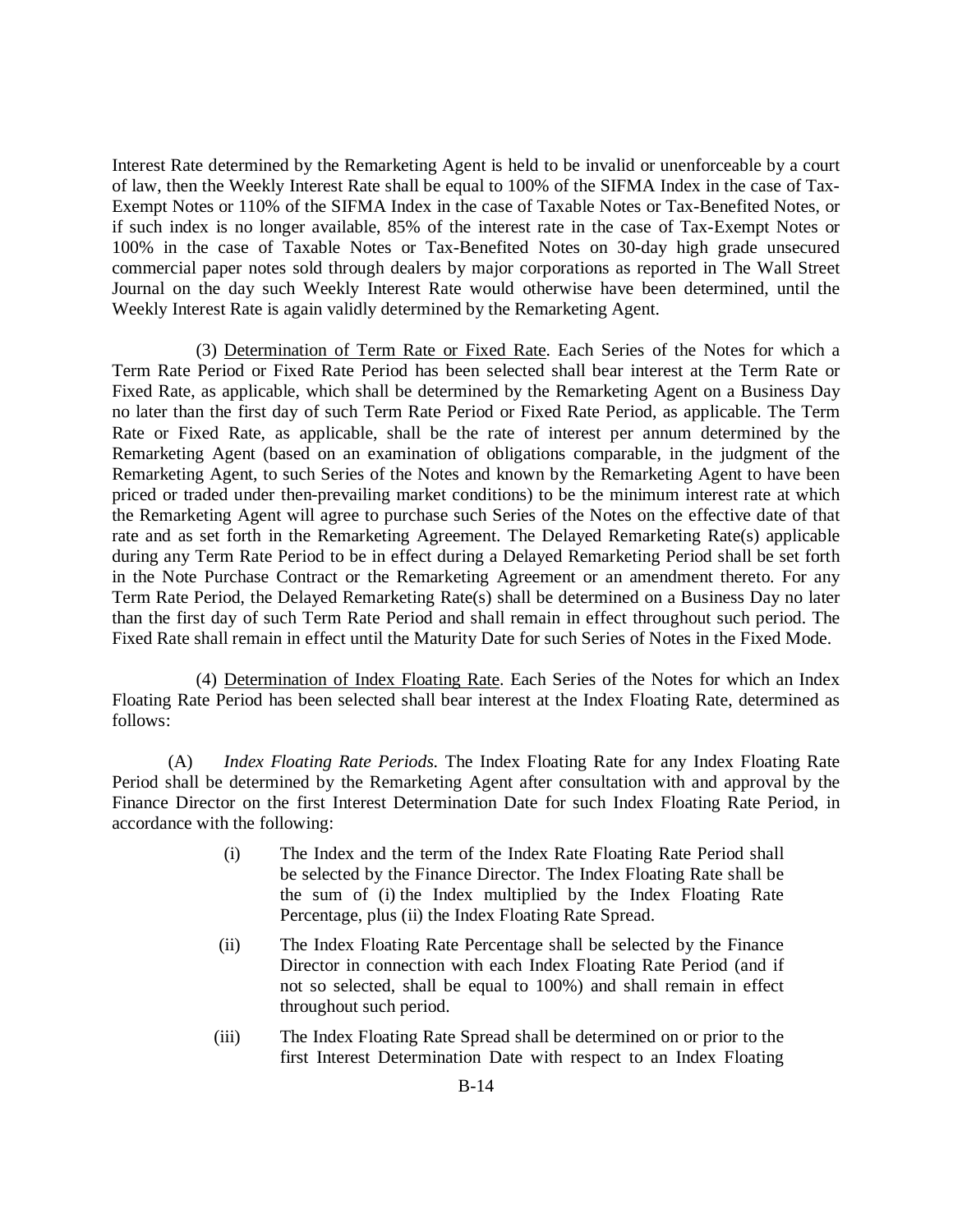Rate Period and shall remain in effect throughout such period. The Index Floating Rate Spread shall be the spread to such index determined by the Remarketing Agent (based on an examination of obligations comparable, in the judgment of the Remarketing Agent and known by the Remarketing Agent to have been priced or traded under then-prevailing market conditions) to be the minimum spread which, when added to the Index (multiplied by the Index Floating Rate Percentage), equals the interest rate at which, if borne by such Series of the Notes, the Remarketing Agent will agree to purchase such Series of the Notes on the effective date of that rate and as set forth in the Remarketing Agreement at a price equal to the principal amount thereof.

(B) *Calculation of Index Floating Rate Reset on Interest Determination Dates*. The first Index Floating Rate for any Index Floating Rate Period shall be in effect for the period commencing on the first day of such Index Floating Rate Period to but excluding the first Interest Reset Date of such Index Floating Rate Period. With respect to each Interest Reset Date, the Index Floating Rate shall be calculated by the Paying Agent on each Interest Determination Date, and such Index Floating Rate shall be in effect for the period commencing on each Interest Reset Date to but excluding the following Interest Reset Date.

(C) *Delayed Remarketing Period; Delayed Remarketing Rate.* For any Index Floating Rate Period, the Delayed Remarketing Rate(s) shall be determined on or prior to the first Interest Determination Date for such Index Floating Rate Period and shall remain in effect throughout such period.

(5) Determination of Commercial Paper Rates. Each Note from a Series of the Notes for which a Commercial Paper Rate Period has been selected shall bear interest at the Commercial Paper Rate, which shall be determined by the Remarketing Agent on a Business Day no later than the first day of such Commercial Paper Rate Period. The Commercial Paper Rate Period and the Commercial Paper Rate for each Note need not be the same for any two Notes, even if determined on the same date (and the County may designate subseries as necessary to accommodate different Commercial Paper Rate Periods or Commercial Paper Rates). Each Commercial Paper Rate shall be for a period of days within the range or ranges announced as possible Commercial Paper Rate Periods no later than 12:30 p.m. (New York Time) on the first day of each Commercial Paper Rate Period by the Remarketing Agent. The Commercial Paper Rate for each Note in a Commercial Paper Rate Period shall be the rate of interest per annum determined by the Remarketing Agent to be the minimum interest rate which, if borne by such Note, would enable the Remarketing Agent to sell such Note on the effective date of such rate at a price (without regarding accrued interest) equal to the principal amount thereof.

(b) **Determinations of Remarketing Agent Binding.** The Remarketing Agent shall provide prompt notice of each determination of the interest rate for each Series of the Notes to the County, Paying Agent, Liquidity Provider, and Credit Provider (if any). The Paying Agent shall provide notice of such interest rate determination to the Registered Owner of any Note upon request. Absent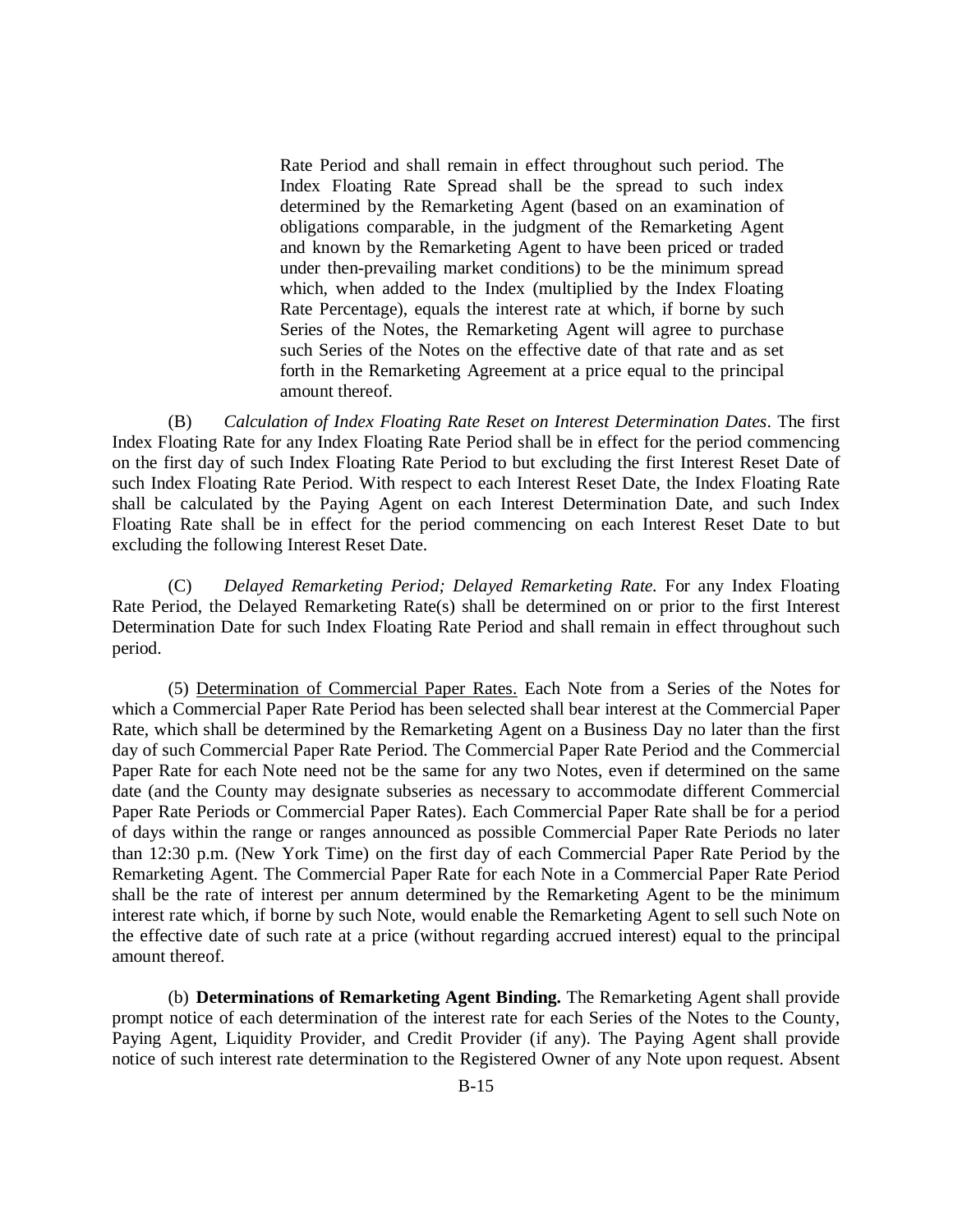manifest error, each such determination shall be conclusive and binding upon the County, the Paying Agent, the Liquidity Provider, the Credit Provider (if any) and the Owner of each Note.

(c) **Rounding Convention.** All percentages resulting from any calculation of any interest rate for any Series of the Notes shall be rounded upward to the second decimal place, unless otherwise provided during a Direct Purchase Period.

(d) **Maximum Interest Rate; Excess Interest.** Notwithstanding any provision in this Exhibit B to the contrary, at no time shall any Series of the Notes bear interest at a rate higher than the Maximum Interest Rate.

**5. Election of Interest Rate Periods.** The Interest Rate Period for any Series of the Notes may be adjusted pursuant to an Election by the Finance Director, pursuant to this section, to effect a Conversion in accordance with Section 6 of this Exhibit B. The Interest Rate Period for a Series of the Notes may not be adjusted except on a Purchase Date and except for a Conversion of all outstanding Notes of such Series.

(a) **Available Modes.** Each Series of the Notes shall bear interest in one of the following Modes: Daily Mode, Weekly Mode, Commercial Paper Mode, Index Floating Mode, Term Mode, or Fixed Mode. All Notes of a single Series must be in the same Mode.

(1) Election of Daily Interest Rate Period. The Finance Director, on behalf of the County may, from time to time, by written notice to the Paying Agent, Credit Provider (if any), Liquidity Provider (if any), Moody's and S&P, and the Remarketing Agent (if any), Elect that any Series of the Notes bear interest at a Daily Interest Rate. The notice of Election given by the Finance Director shall (A) specify the proposed Conversion Date, which shall be (i) in each case, a Business Day not earlier than the 30th day following the second Business Day after receipt by the Paying Agent of such notice; (ii) in the case of a Conversion from a Commercial Paper Rate Period, the day following the last day of such Commercial Paper Rate Period or a day on which such Series of the Notes would otherwise be subject to optional redemption pursuant to Section 7(a) of this Exhibit B if such Conversion did not occur; and (iii) in the case of a Conversion from an Index Floating Rate Period or Term Rate Period, the day following the last day of such Index Floating Rate Period or Term Rate Period or on or after a Par Call Date; (iv) and, if applicable, the day specified pursuant to a Direct Purchase Agreement then in effect; and (B) state whether Credit Enhancement and/or a Liquidity Facility is to be in effect on the Conversion Date.

(2) Election of Weekly Interest Rate Period. The Finance Director, on behalf of the County, may, from time to time, by written notice to the Paying Agent, Credit Provider (if any), Liquidity Provider (if any), Moody's and S&P, and the Remarketing Agent (if any), Elect that any Series of the Notes bear interest at a Weekly Interest Rate. The notice of Election given by the Finance Director shall (A) specify the proposed Conversion Date, which shall be (i) in each case, a Business Day not earlier than the 30th day following the second Business Day after receipt by the Paying Agent of such notice; (ii) in the case of a Conversion from a Commercial Paper Rate Period,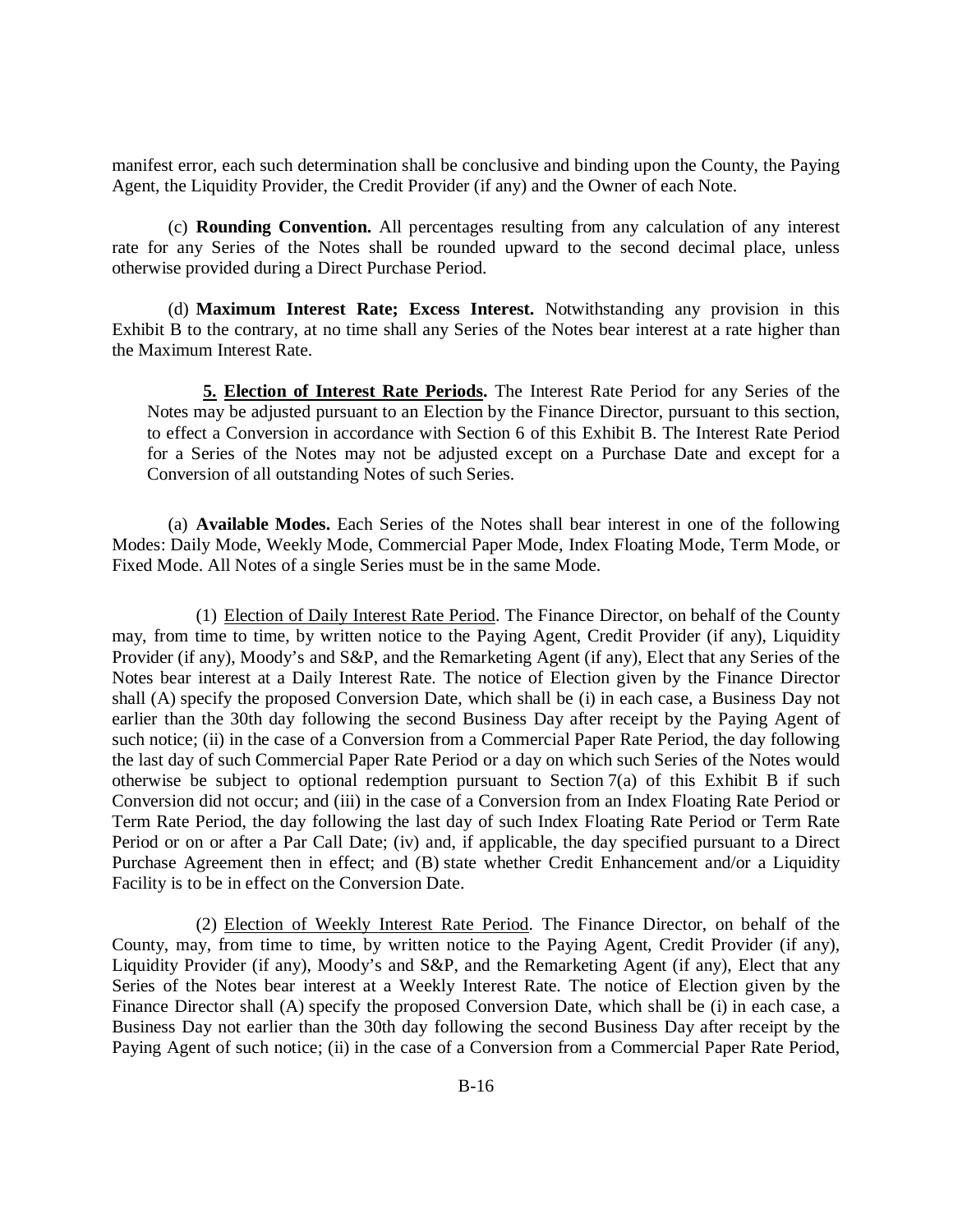the day following the last day of such Commercial Paper Rate Period or a day on which that Series of the Notes would otherwise be subject to optional redemption pursuant to Section 7(a) of this Exhibit B if such Conversion did not occur; (iii) in the case of a Conversion from an Index Floating Rate Period or Term Rate Period, the day following the last day of such Index Floating Rate Period or Term Rate Period or on or after a Par Call Date; and (iv) if applicable, the day specified pursuant to a Direct Purchase Agreement then in effect; and (B) state whether Credit Enhancement and/or a Liquidity Facility is to be in effect on the Conversion Date.

(3) Election of Term Rate Period or Fixed Rate Period. The Finance Director, on behalf of the County, may, by written notice to the Paying Agent, Credit Provider (if any), Liquidity Provider (if any), Moody's and S&P, and the Remarketing Agent (if any), Elect that any Series of the Notes bear, or continue to bear, interest at the Term Rate or bear interest at the Fixed Rate. The notice of Election given by the Finance Director shall specify (A) the proposed Conversion Date, which shall be (i) in each case, a Business Day not earlier than the 30th day following the second Business Day after receipt by the Paying Agent of such notice; (ii) in the case of a Conversion from a Commercial Paper Rate Period, the day following the last day of such Commercial Paper Rate Period or a day on which such Series of the Notes would otherwise be subject to optional redemption pursuant to Section 7(a) of this Exhibit B if such Conversion did not occur; (iii) in the case of a Conversion from an Index Floating Rate Period or another Term Rate Period, the day following the last day of such Index Floating Rate or Term Rate Period or on or after a Par Call Date; and (iv) if applicable, the day specified pursuant to a Direct Purchase Agreement then in effect; (B) the last day of the Term Rate Period for Notes in the Term Mode, which shall be either the day prior to the Maturity Date or a day that both immediately precedes a Business Day and is at least 181 days after the proposed Conversion Date; and (C) whether some or all of the Notes to be converted shall be converted to serial Notes and, if so, the applicable serial maturity dates and serial payments.

(4) Election of Index Floating Rate Period. The Finance Director, on behalf of the County may, from time to time, by written notice to the Paying Agent, Credit Provider (if any), Liquidity Provider (if any), Moody's and S&P, and the Remarketing Agent (if any), Elect that any Series of the Notes bear, or continue to bear, interest at an Index Floating Rate. The notice of Election given by the Finance Director shall specify (A) the proposed Conversion Date, which shall be (i) in each case, a Business Day not earlier than the 30th day following the second Business Day after receipt by the Paying Agent of such notice; (ii) in the case of a Conversion from a Commercial Paper Rate Period, the day following the last day of such Commercial Paper Rate Period or a day on which such Series of the Notes would otherwise be subject to optional redemption pursuant to Section 7(a) of this Exhibit B if such Conversion did not occur; (iii) in the case of a Conversion from an Index Floating Rate Period or Term Rate Period, the day following the last day of such Index Floating Rate Period or Term Rate Period or on or after a Par Call Date; and (iv) if applicable, the day specified pursuant to a Direct Purchase Agreement then in effect; (B) the date on which the Index Floating Rate Period is to end (which date shall be a Scheduled Mandatory Purchase Date) or, if applicable, a statement that the Index Floating Rate Period is to end on the day prior to the Maturity Date; (C) the Index that is to be in effect, and the Index Floating Rate Percentage (if other than 100%); and (D) the Par Call Date for such Index Floating Rate Period.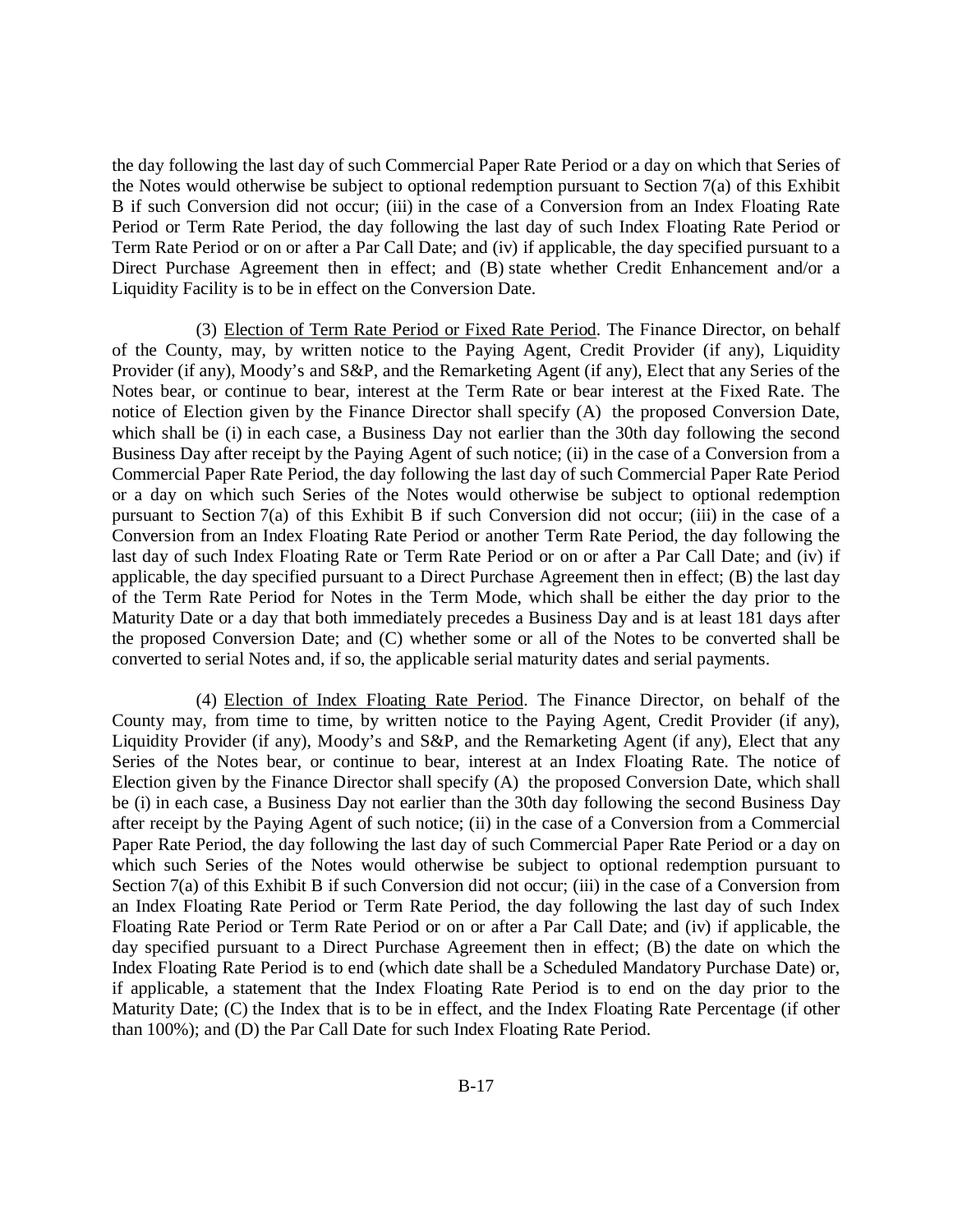(5) Election of Future Commercial Paper Rate Period. The notice of Election of a Conversion to a future Commercial Paper Period from a Mode with an Interest Rate Period other than the Commercial Paper Period shall be given by the Finance Director and shall specify (A) the proposed Conversion Date, which shall be (i) in each case, a Business Day not earlier than the 30th day following the second Business Day after receipt by the Paying Agent of such notice; (ii) a day on which such Series of the Notes would otherwise be subject to optional redemption pursuant to Section 7(a) of this Exhibit B if such Conversion did not occur; (iii) in the case of a Conversion from an Index Floating Rate Period or Term Rate Period, the day following the last day of such Index Floating Rate Period or Term Rate Period or on or after a Par Call Date and (iv) if applicable, the day specified pursuant to a Direct Purchase Agreement then in effect; (B) the date on which the Commercial Paper Rate Period is to end; and (C) whether Credit Enhancement or a Liquidity Facility is to be in effect on the Conversion Date.

(b) **Rescission of Election to Effect a Conversion.** The Finance Director may rescind any Election to effect a Conversion by delivering to the Paying Agent, Credit Provider (if any), Liquidity Provider (if any), Moody's and S&P, and the Remarketing Agent (if any), on or prior to 10:00 a.m., New York Time, on the second Business Day preceding a proposed Conversion Date, a notice to the effect that the County has determined to rescind its Election to effect such Conversion. If the County rescinds its Election to effect a Conversion of a Series of the Notes, then such Series shall continue to bear interest as follows: (1) if a Daily Interest Rate Period is in effect immediately prior to the proposed Conversion, such Series shall continue to bear interest at the Daily Interest Rate; (2) if a Weekly Interest Rate Period is in effect immediately prior to the proposed Conversion, such Series shall bear interest at a Weekly Interest Rate; (3) if an Index Floating Rate Period or Term Rate Period such Series shall continue to bear interest at the applicable Index Floating Rate or Term Rate, or (4) if a Direct Purchase Period is in effect immediately prior to the proposed Conversion, the effect of a rescission shall be that the Notes remain outstanding under and subject to the terms of such Direct Purchase Agreement. Unless otherwise provided in a Direct Purchase Agreement then in effect, if notice of a Conversion of a Series of the Notes to an Index Floating Rate Period has been mailed to the Registered Owner(s) of such Series of the Notes as provided in Section 6(e), and the County subsequently rescinds its Election to effect such Conversion, such Series of the Notes shall nevertheless be subject to mandatory tender for purchase on the proposed Conversion Date.

(c) **Provisions Applicable to Direct Purchase Periods.** In connection with any Election to effect a Conversion of a Series to a Direct Purchase Period or to amend, extend or renew a Direct Purchase Agreement then in effect, the Finance Director, on behalf of the County, may negotiate, execute and deliver a Direct Purchase Agreement (or an agreement amending, renewing, extending, restating or otherwise modifying a Direct Purchase Agreement then in effect) on behalf of the County, consistent with the Note Documents, in such form as shall be approved by the Finance Director.

**6. Conversion of Interest Rate Periods.** The Paying Agent shall provide notice of the County's Election to effect a Conversion of a Series of the Notes to a new Mode, not less than 20 days prior to the proposed Conversion Date, as directed in writing by the County. At the direction of the Finance Director and in his or her sole discretion, the notice of Conversion may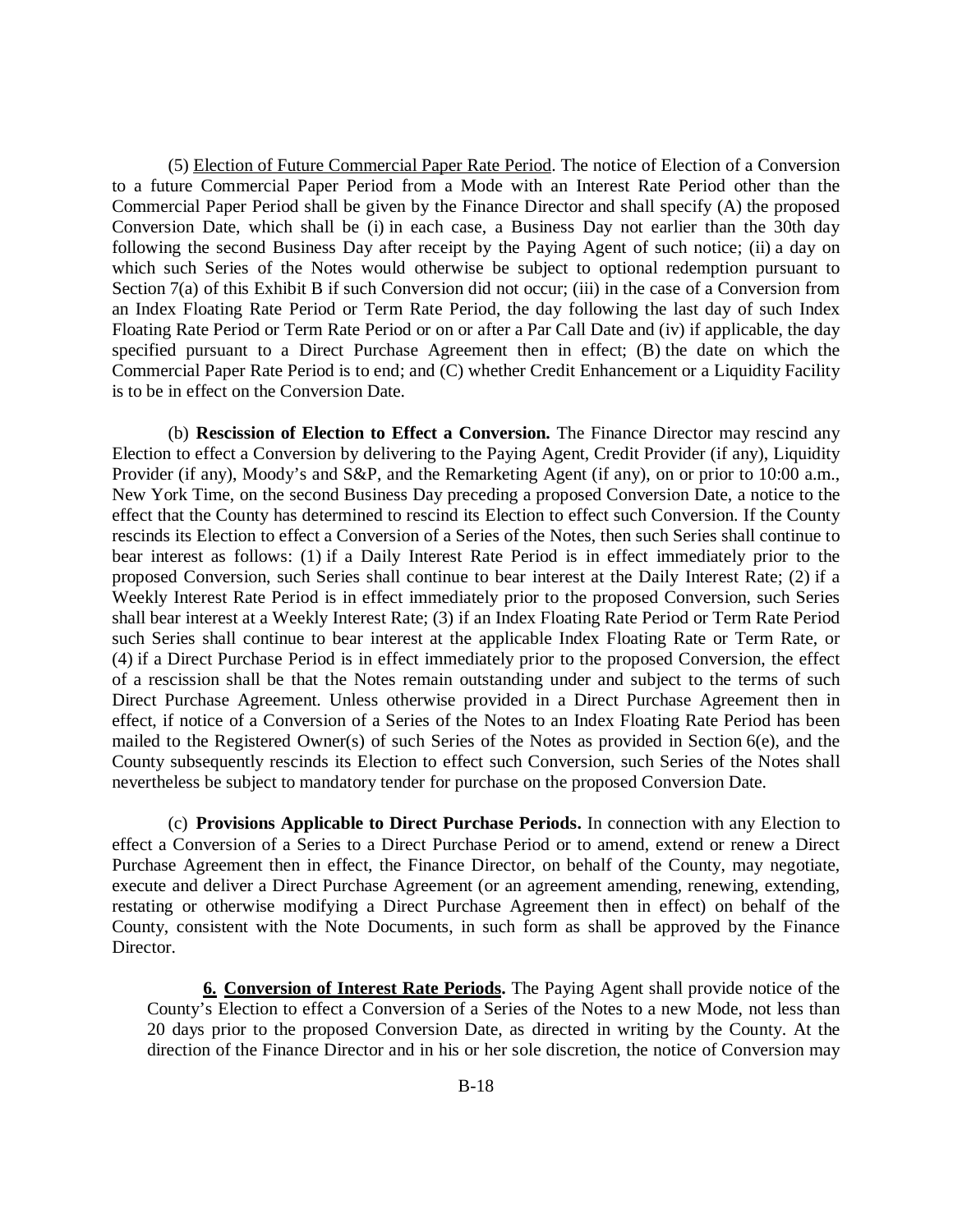be combined with the notice of mandatory tender by inclusion of the information required under Section 8(c) of this Exhibit B. The notice to be provided to the Registered Owner(s) of the affected Series of the Notes (at their addresses as they appear on the Note Register as of the date of such notice) must state, if applicable, that the Beneficial Owners may not elect to retain ownership of the Notes, and must provide the following information:

(a) **Notice of Conversion to Daily Interest Rate Period.** In connection with a Conversion to a Daily Interest Rate Period pursuant to Section 5(a)(1) of this Exhibit B, the notice of the Paying Agent must state: (1) that the interest rate will be converted to a Daily Interest Rate unless the County rescinds its Election pursuant to Section 5(b) of this Exhibit B; (2) the proposed Conversion Date; (3) that such Series shall be subject to mandatory tender for purchase on the proposed Conversion Date after the giving of a notice of mandatory tender pursuant to Section 8(c) of this Exhibit B; (4) the Purchase Price; and (5) the place of delivery for purchase of such Series of the Notes.

(b) **Notice of Conversion to Weekly Interest Rate Period.** In connection with a Conversion to a Weekly Interest Rate Period pursuant to Section 5(a)(2) of this Exhibit B, the notice of the Paying Agent must state: (1) that the interest rate will be converted to a Weekly Interest Rate unless the County rescinds its Election pursuant to Section 5(b) of this Exhibit B; (2) the proposed Conversion Date; (3) that such Series shall be subject to mandatory tender for purchase on the proposed Conversion Date; (4) the Purchase Price; and (5) the place of delivery for purchase of such Series of the Notes.

(c) **Notice of Conversion to Term Rate Period.** In connection with a Conversion to a Term Rate Period pursuant to Section 5(a)(3) of this Exhibit B, the notice of the Paying Agent must state: (1) that the interest rate will be converted to, or continue to be, a Term Rate unless either (A) the County rescinds its Election pursuant to Section 5(b) of this Exhibit B, or (B) all of such Series of the Notes is not remarketed on the proposed Conversion Date; (2) the proposed Conversion Date; (3) the last day of the new Term Rate Period (or, if applicable, that the Term Rate Period is to end on the day prior to the Maturity Date); (4) that such Series shall be subject to mandatory tender for purchase on the proposed Conversion Date; (5) the Purchase Price; and (6) the place of delivery for purchase of such Series of the Notes.

(d) **Notice of Conversion to Fixed Rate Period.** In connection with a Conversion to a Fixed Rate Period pursuant to Section 5(a)(3) of this Exhibit B, the notice of the Paying Agent must state: (1) that the interest rate will be converted to a Fixed Rate or Rates unless either (A) the County rescinds its Election pursuant to Section 5(b) of this Exhibit B, or (B) all of such Series of the Notes is not remarketed on the proposed Conversion Date; (2) the proposed Conversion Date; (3) that the Fixed Rate Period is to end on the day prior to the Maturity Date; (4) that such Series shall be subject to mandatory tender for purchase on the proposed Conversion Date; (5) the Purchase Price; and (6) the place of delivery for purchase of such Series of the Notes.

(e) **Notice of Conversion to Index Floating Rate Period.** In connection with a Conversion to an Index Floating Rate Period pursuant to Section  $5(a)(4)$  of this Exhibit B, the notice of the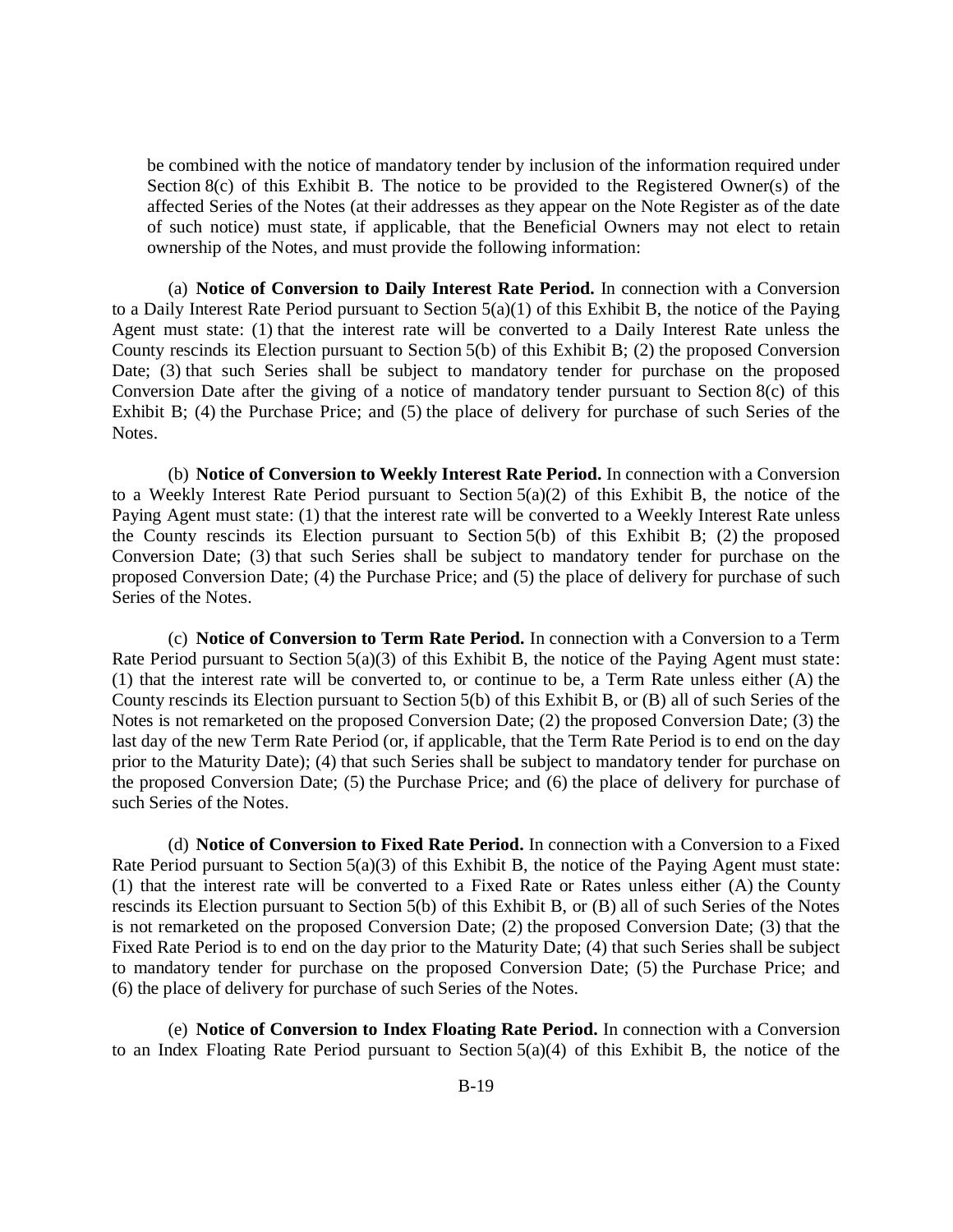Paying Agent must state: (1) that the interest rate will be converted to, or continue to be, an Index Floating Rate, unless the County rescinds its Election pursuant to Section 5(b) of this Exhibit B; (2) the proposed Conversion Date; (3) the last day of the new Index Floating Rate Period (or, if applicable, that the Index Floating Rate Period is to end on the day prior to the Maturity Date); (4) that such Series of the Notes shall be subject to mandatory tender for purchase on the proposed Conversion Date; (5) the Purchase Price; and (6) the place of delivery for purchase of such Series of the Notes.

(f) **Notice of Conversion to Commercial Paper Rate Period.** In connection with a Conversion to a future Commercial Paper Rate Period pursuant to Section 5(a)(5) of this Exhibit B, the notice of the Paying Agent must state: (1) that the interest rate will be converted to, or continue to be, the Commercial Paper Rate unless the County rescinds its Election pursuant to Section 5(b) of this Exhibit B; (2) the proposed Conversion Date; (3) the last day of the new Commercial Paper Rate Period (or, if applicable, that the Commercial Paper Rate Period is to end on the day prior to the Maturity Date); (4) that such Series shall be subject to mandatory tender for purchase on the proposed Conversion Date; (5) the Purchase Price; and (6) the place of delivery for purchase of such Series of the Notes.

(g) **Certain Additional Conditions.** No Conversion shall take effect unless each of the following conditions (1) through (4), to the extent applicable, has been satisfied and the Paying Agent may conclusively assume, without inquiry, investigation or notice to any other party, that each such condition has been satisfied in connection with any notice of Conversion it is instructed to provide under this Section 6. If any applicable condition has not been satisfied, the Conversion shall not occur, and Notes in the Daily Mode shall continue to bear interest at the Daily Interest Rate, Notes in the Weekly Mode shall continue to bear interest at the Weekly Interest Rate, Notes in the Index Floating Mode or Term Mode shall bear interest at the Delayed Remarketing Rate, and Notes in a Direct Purchase Period shall bear interest as provided in the Direct Purchase Agreement.

(1) If the notice of the Finance Director's Election to convert indicates that Credit Enhancement and/or a Liquidity Facility will be in effect during the subsequent Interest Rate Period, such Credit Enhancement and/or Liquidity Facility must be in effect as of the Conversion Date;

(2) If a Direct Purchase Agreement or an agreement entered into in connection with Credit Enhancement or a Liquidity Facility is in effect prior to the Conversion and requires consent of the Index Floating Rate Holder, Direct Purchaser, Credit Provider, or Liquidity Provider, such consent must have been obtained or waived as of the Conversion Date;

(3) The County must obtain a Favorable Opinion of Note Counsel with respect to such Conversion dated as of the Conversion Date; and

(4) Except as provided in subsection (h) of this section with respect to Delayed Remarketing Notes and as provided in subsection (i) of this section with respect to Unremarketed Notes, the Paying Agent must have sufficient funds on hand from remarketing or refunding proceeds, proceeds of a draw on the Credit Enhancement or request pursuant to a Liquidity Facility, or other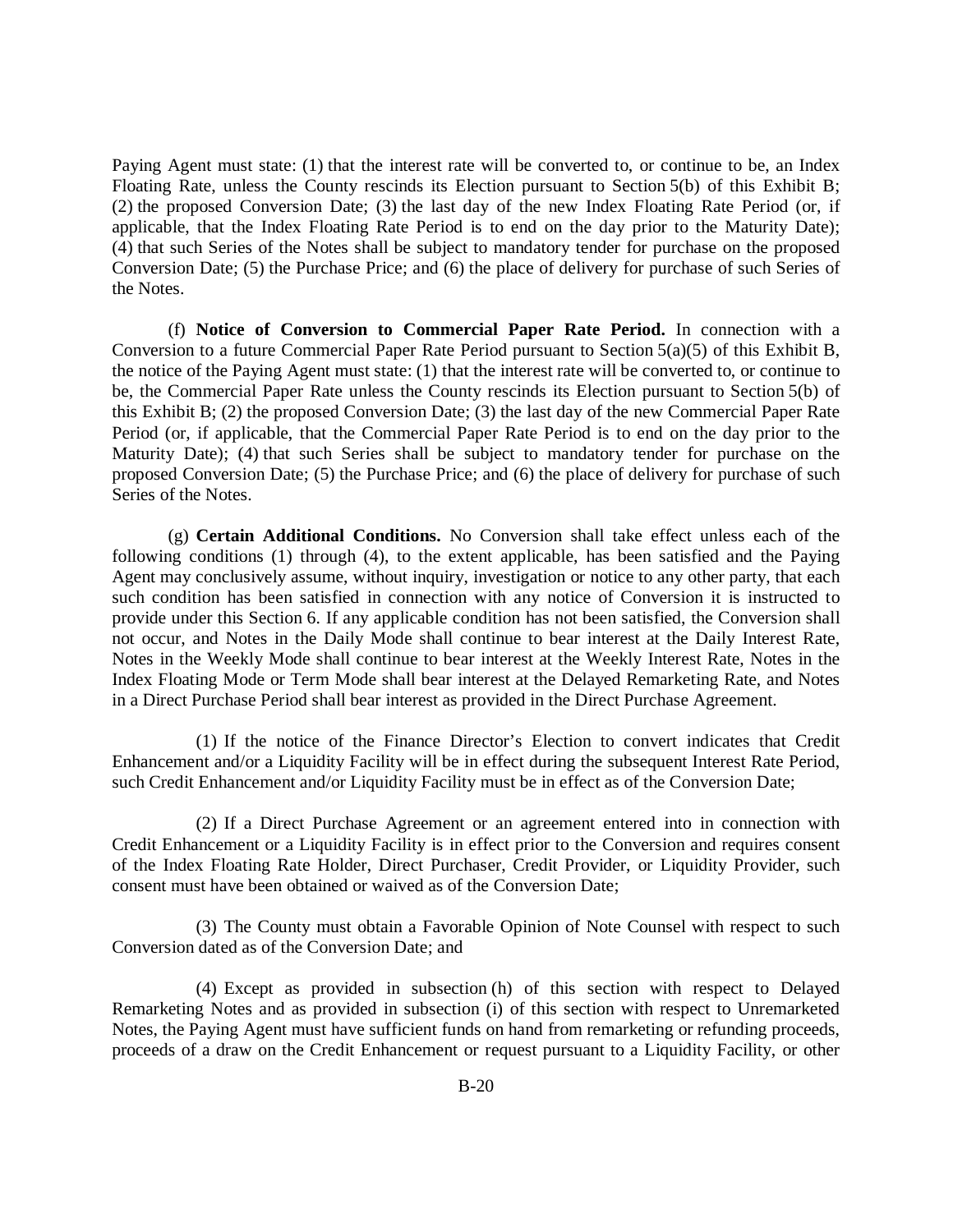funds made available by the County, to pay the Purchase Price of such Series of the Notes on the Conversion Date.

(h) **Delayed Remarketing Notes; Delayed Remarketing Period.** Notes of a Series (or any principal portion thereof) in an Index Floating Mode or Term Mode that are subject to a Delayed Remarketing Period as set forth in Section 8(f) of this Exhibit B shall be deemed to be a Delayed Remarketing Note. Unless otherwise provided in a Direct Purchase Agreement applicable to such Notes, such Delayed Remarketing Note shall bear interest at the Delayed Remarketing Rate until such Note ceases to be a Delayed Remarketing Note. A Delayed Remarketing Note shall cease to be a Delayed Remarketing Note only if such Delayed Remarketing Note is remarketed and transferred, or such Delayed Remarketing Note is redeemed in full.

(i) **Unremarketed Notes.** Unremarketed Notes may become subject to Extraordinary Mandatory Redemption in accordance with a Direct Purchase Agreement.

(j) **Bank Notes**. Notes (or any principal portion thereof) that become Bank Notes as set forth in Section 9(d) shall bear interest at the Bank Note Rate or the Default Rate as applicable, until such Notes are no longer Bank Notes. Bank Notes shall be subject to Extraordinary Mandatory Redemption in accordance with a Reimbursement Agreement, or other agreement relating to the applicable Credit Enhancement including a Reimbursement Agreement or Liquidity Facility. Upon the occurrence of a default hereunder or under any Credit Enhancement, Reimbursement Agreement or Liquidity Facility, Bank Notes shall bear interest at the Default Rate applicable thereto as provided in the related Credit Enhancement, Reimbursement Agreement or Liquidity Facility.

### **7. Redemption and Payment of Notes.**

(a) **Optional Redemption.** The Note Legislation requires notice of redemption to be provided and provides that any notice for redemption may be conditional, in which case the conditions shall be set forth therein. The County shall provide, or direct the Paying Agent to provide, a copy of the written notice of redemption to Moody's and S&P for any redemption. The County may make such redemption conditioned upon the occurrence of any specified event or events, including the deposit of funds. If such event or events do not occur, then the County may cancel such redemption by delivering a written notice of rescission to the Paying Agent rescinding such notice of redemption not later than 5:00 p.m., Pacific Time, on the second business day prior to the redemption date and such notice of redemption and redemption shall be rescinded, cancelled and of no force of effect. Upon such receipt of the rescission notice from the County, the Paying Agent shall send a copy of the Notice to the Registered Owners of the Notes subject to the notice in the same manner as the notice of redemption was given.

(1) Weekly or Daily Interest Rate Period. During a Daily Interest Rate Period or a Weekly Interest Rate Period, each Series of the Notes (or principal portion thereof) then in a Daily Mode or Weekly Mode shall be subject to optional redemption at the written direction of the Finance Director on any Business Day, in whole or in part, at a redemption price of 100% of the principal amount thereof plus interest, if any, accrued to the date fixed for redemption.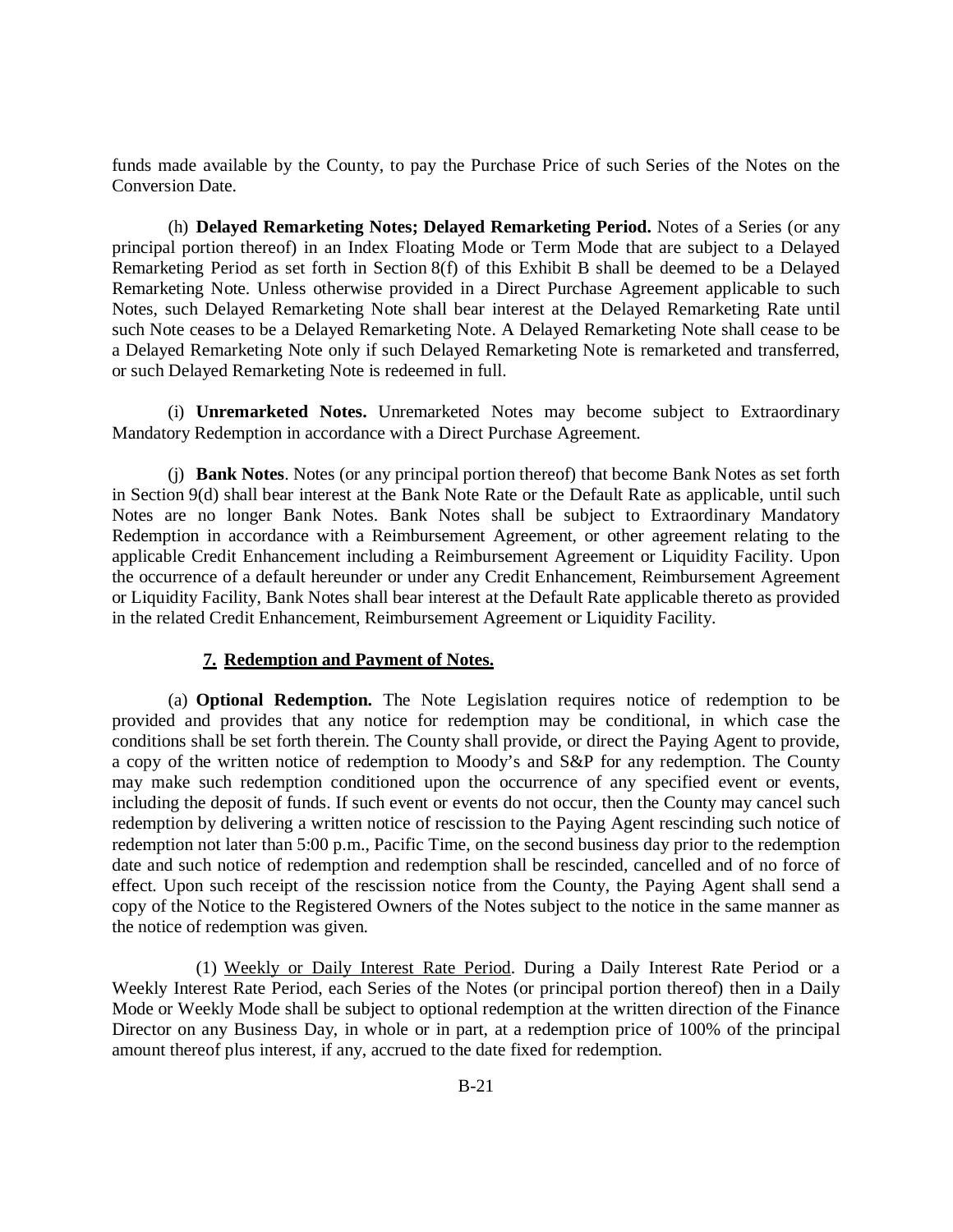(2) Commercial Paper Rate Period. During a Commercial Paper Rate Period, each Series of the Notes then in a Commercial Paper Rate Mode shall not be subject to optional redemption.

(3) Fixed Rate Period. During a Fixed Rate Period, each Series of the Notes (or principal portion thereof) then in a Fixed Rate Mode shall be subject to optional redemption at the written direction of the Finance Director on any day during the periods specified below in whole or in part, at the redemption prices (expressed as a percentage of principal amount) specified in the schedule of redemption prices set forth below (plus interest, if any, accrued to the date fixed for redemption):

| Length to End of                    |                                                       |
|-------------------------------------|-------------------------------------------------------|
| <b>Interest Rate Period (years)</b> | <b>Redemption Prices</b>                              |
| Greater than 10                     | after 10 years at $100\%$                             |
| Less than or equal to 10            | after eight years at $101\%$ , declining by 0.5% each |
|                                     | following year to 100% in ten years                   |

The Finance Director may select an alternate schedule of redemption prices to apply following a Conversion Date by delivery to the Paying Agent, prior to the Conversion Date of (A) a certificate of the Finance Director setting forth the alternate schedule of redemption prices to apply during such Fixed Rate Period, and (B) a Favorable Opinion of Note Counsel.

If the Conversion Date for a Series of the Notes to be converted to a Fixed Rate is other than a day that would be an Interest Payment Date during such Fixed Rate Period, then the date on which such Series is first subject to redemption pursuant to the foregoing table (after the first day of such Fixed Rate Period) shall be the first Interest Payment Date succeeding the date on which such Series otherwise would be subject to redemption, and the redemption price shall be adjusted on each anniversary of that Interest Payment Date as provided in such table.

(4) Index Floating Rate Period or Term Rate Period. During an Index Floating Rate Period or Term Rate Period, each Series of the Notes (or principal portion thereof) then in an Index Floating Rate Period or Term Rate Period, as applicable, shall be subject to optional redemption at the written direction of the Finance Director on any Business Date on or after any Par Call Date, in whole or in part, at a redemption price of 100% of the principal amount thereof plus interest, if any, accrued to the date fixed for redemption.

(5) During Delayed Remarketing Period. Delayed Remarketing Notes (or a principal portion thereof) in a Delayed Remarketing Period are subject to optional redemption upon the written direction of the Finance Director, on any Business Day, in whole or in part, at a redemption price of 100% of the principal amount thereof plus interest, if any, accrued to the date fixed for redemption.

(6) During Direct Purchase Periods. During a Direct Purchase Period, the Notes are subject to optional redemption as set forth in the Direct Purchase Agreement.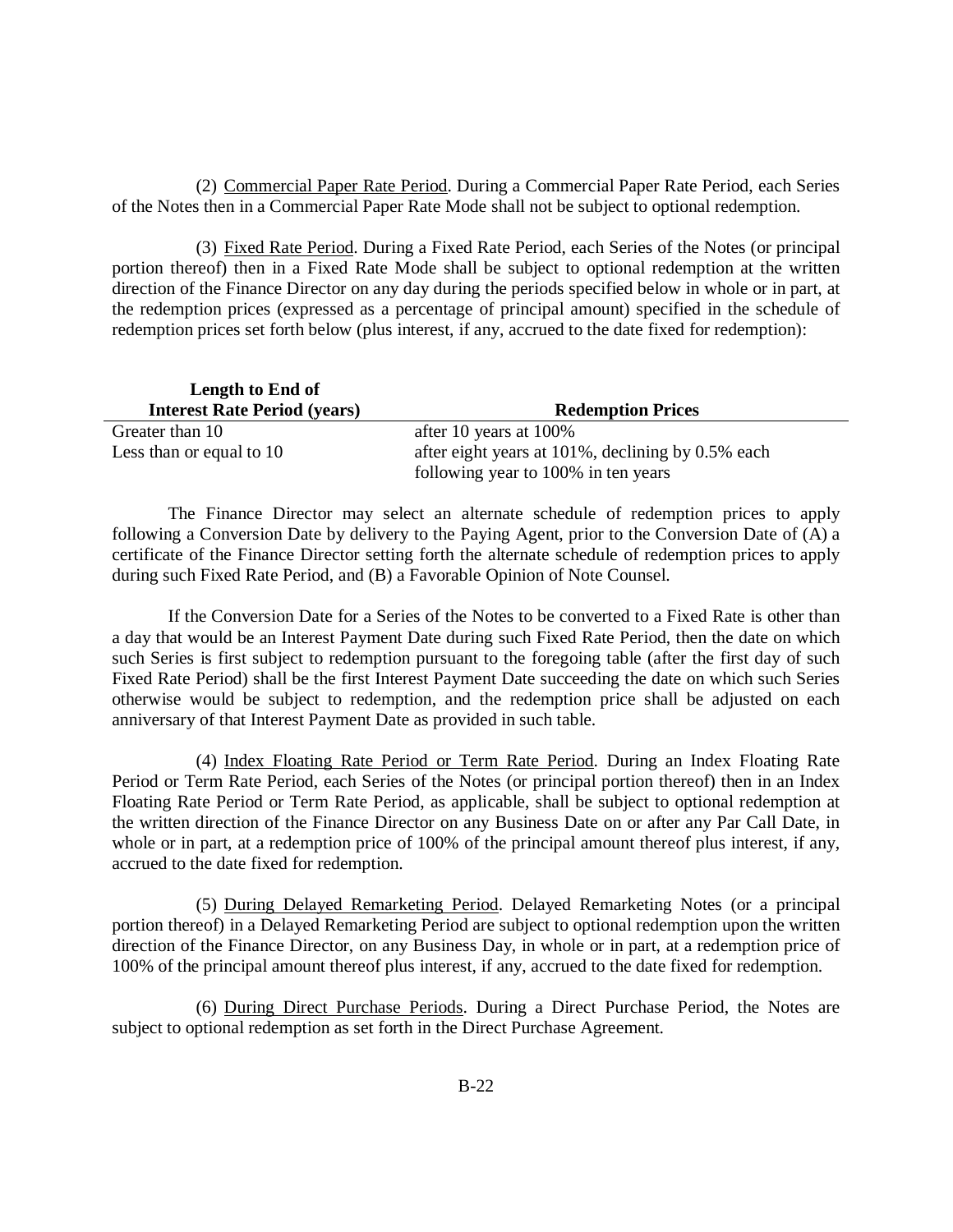(7) Bank Notes. Bank Notes are subject to optional redemption as set forth in the applicable Credit Enhancement (or Reimbursement Agreement) and/or Liquidity Facility. Bank Notes shall be redeemed prior to Notes that are not Bank Notes.

(b) **Mandatory Sinking Fund Redemption.** Each Series of the Notes designated as a term note shall, if not redeemed or purchased at the County's option prior to the Maturity Date, be redeemed at a price equal to the principal amount thereof to be redeemed plus accrued interest, on the dates in each of the years and the sinking fund requirements, if any, set forth in **Exhibit A** to the Mode Agreement (or the Note Purchase Contract, Remarketing Agreement or Direct Purchase Agreement, as applicable).

(c) **Extraordinary Mandatory Sinking Fund Redemption.** In the case of a Series that is subject to a Direct Purchase Agreement, Credit Enhancement or Liquidity Facility with a Term-Out Provision, Unremarketed Notes and/or Bank Notes shall be subject to Extraordinary Mandatory Redemption during the Term-Out Period in the amounts, on the dates and in the manner as set forth in the County's written direction to the Paying Agent, which direction shall be consistent with the Term-Out Provision of the applicable Direct Purchase Agreement, Credit Enhancement or Liquidity Facility.

# **8. Optional and Mandatory Tender and Purchase; Payment of Notes in the Commercial Paper Mode.**

(a) **Optional Tender for Purchase.** During any Weekly Interest Rate Period or Daily Interest Rate Period, the Notes in a Daily Mode or Weekly Mode shall be subject to tender for purchase at the option of the Registered Owner (or Beneficial Owner, if such Series of the Notes is held in book-entry only form) as set forth below, and if tendered in accordance with this subsection (a), shall be payable as set forth in subsection (e).

(1) Daily Interest Rate Period. Notes of a Series that is in a Daily Mode may be tendered for purchase in any Authorized Denomination (provided that the amount of such Series that is not tendered for purchase must also be in an Authorized Denomination) upon delivery by the Registered Owner of such Notes to the Paying Agent and Remarketing Agent by no later than 11:00 a.m., New York Time, on any Business Day, of an irrevocable written notice (or an irrevocable telephonic notice, promptly confirmed by email or other written notice), that states (A) the principal amount of such Notes to be purchased and (B) the Purchase Date, which shall be that Business Day on which the notice is timely delivered. Any such notice delivered to the Paying Agent after 11:00 a.m., New York Time, shall be deemed to have been delivered on the succeeding Business Day. If the Notes so tendered for purchase are not registered in the name of the Securities Depository, the Registered Owner must deliver the Notes to the Paying Agent at its designated office for delivery of Notes at or prior to 12:00 noon, New York Time, on the Purchase Date, accompanied by an instrument of transfer in a form satisfactory to the Paying Agent.

(2) Weekly Interest Rate Period. Notes of a Series that is in a Weekly Mode may be tendered for purchase in any Authorized Denomination (provided that the amount of such Series that is not tendered for purchase must also be in an Authorized Denomination) upon delivery by the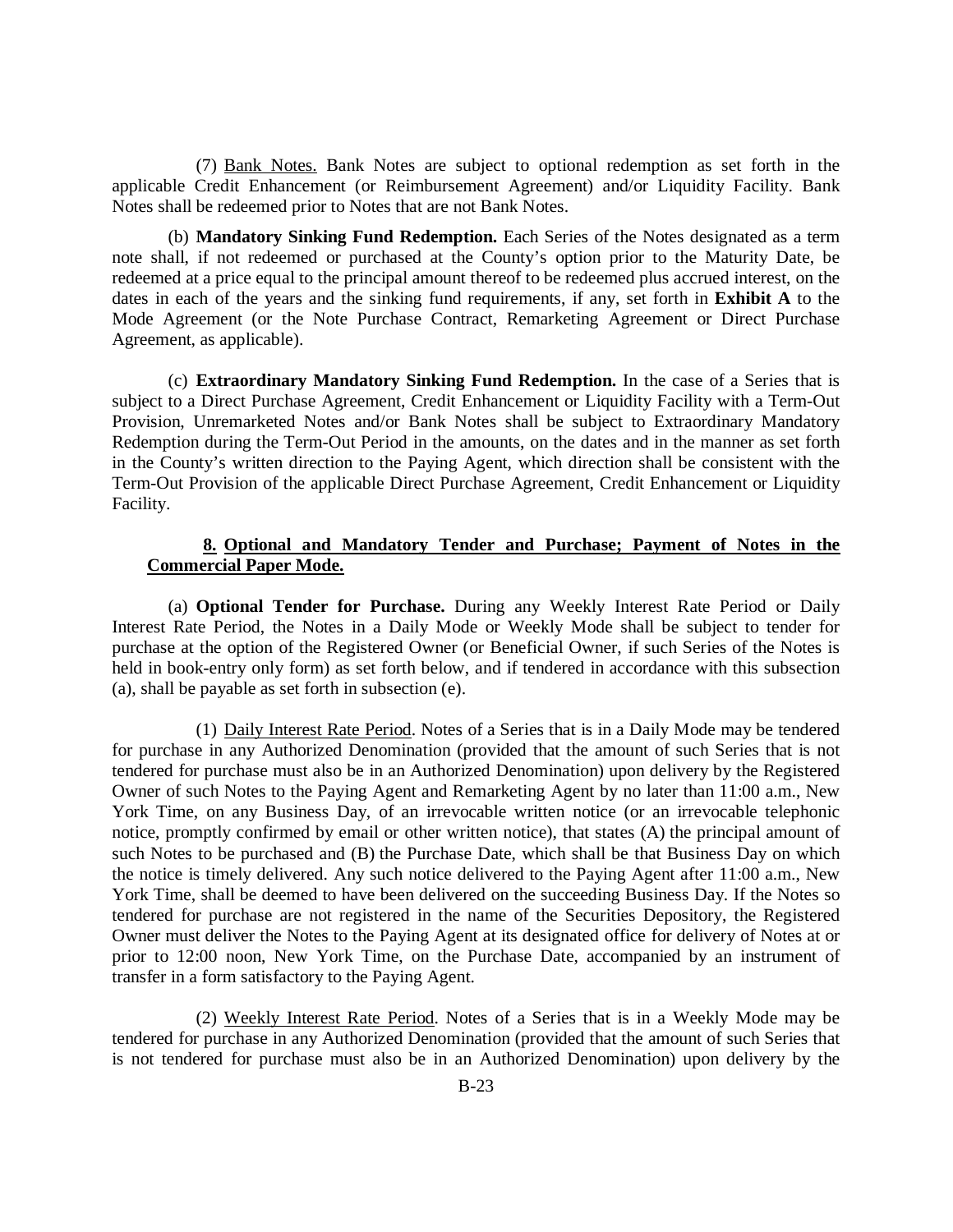Registered Owner to the Paying Agent and to the Remarketing Agent of an irrevocable written notice that states (A) the principal amount of such Notes to be purchased and (B) the Purchase Date, which may be any Business Day not prior to the seventh day after the date of the delivery of such notice to the Paying Agent and the Remarketing Agent. Any such notice delivered to the Paying Agent after 4:00 p.m., New York Time, shall be deemed to have been delivered on the succeeding Business Day. If the Notes so tendered for purchase are not in book-entry only form, the Registered Owner shall deliver the Notes to the Paying Agent at its designated office for delivery of Notes at or prior to 10:00 a.m., New York Time, on the Purchase Date, accompanied by an instrument of transfer in a form satisfactory to the Paying Agent.

(3) Irrevocable Notice Deemed to be Tender of Notes. The giving of notice of optional tender for purchase by a Registered Owner or Participant as provided in this subsection (a) shall constitute the irrevocable tender for purchase of those Notes with respect to which such notice is given regardless of whether such Notes are delivered to the Paying Agent for purchase on the applicable Purchase Date. If Notes tendered for purchase are in book-entry only form, such tender is subject to confirmation by the Securities Depository to the Paying Agent that the Participant has the required Ownership interest in those Notes.

## (b) **Mandatory Tender for Purchase.**

(1) Notes Subject to Mandatory Tender. Each Series of the Notes shall be subject to mandatory tender for purchase at the Purchase Price on the following Purchase Dates (without duplication):

- (i) on any Scheduled Mandatory Purchase Date for a Series of the Notes;
- (ii) on the first day of each Interest Rate Period (except if such new Interest Rate Period is the result of an extension or renewal of a Direct Purchase Agreement in connection with a Direct Purchase Period);
- (iii) on each proposed Conversion Date for which notice of mandatory tender has been given to the Registered Owner(s) pursuant to subsection (c) of this section;
- (iv) on each proposed redemption date on or after the Par Call Date for which notice of mandatory tender has been given to the Registered Owner(s) pursuant to subsection (c) of this section;
- (v) during any Interest Rate Period in which the Series is subject to Credit Enhancement and/or a Liquidity Facility, in the event that such Series ceases to be subject to that Credit Enhancement or Liquidity Facility, as set forth in subsection (b)(2) of this section;
- (vi) at any time during a Delayed Remarketing Period, upon notice given by the Remarketing Agent to the Paying Agent in accordance with Section 11 of this Exhibit B of a successful remarketing and the availability of funds sufficient to pay the Purchase Price for all such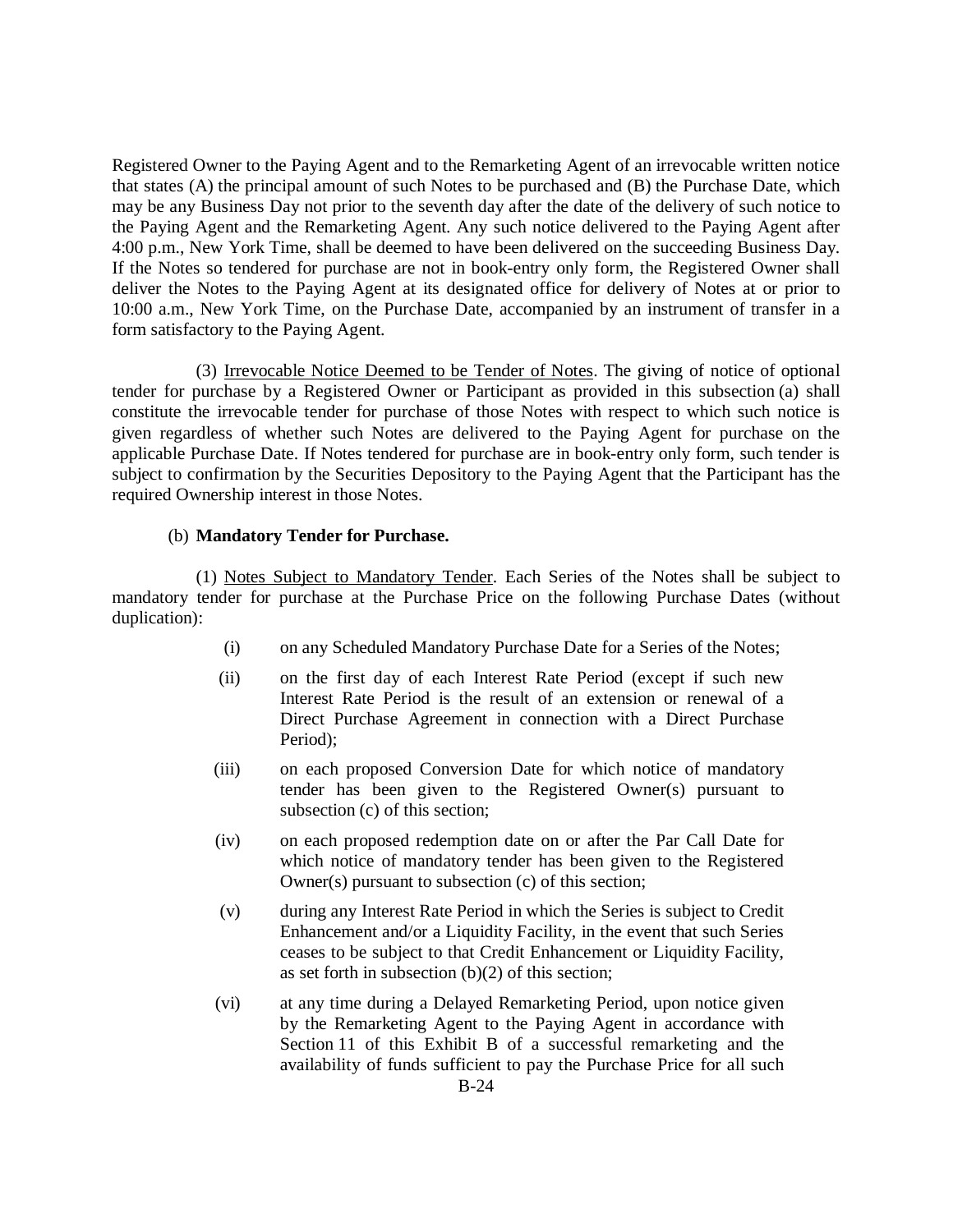Notes (or principal portions thereof in Authorized Denominations), without regard to any notice requirements set forth in subsection (c) of this section; and

(vii) during any Direct Purchase Period, as specified in a Direct Purchase Agreement then in effect.

(2) Mandatory Tender of Notes Upon Expiration or Termination of Credit Enhancement or Liquidity Facility. In addition, each Series of the Notes with respect to which Credit Enhancement and/or a Liquidity Facility is then in effect shall be subject to mandatory tender for purchase if at any time the Paying Agent receives notice that such Series will cease to be subject to purchase pursuant to such Credit Enhancement or Liquidity Facility as a result of (A) the termination, replacement or expiration of such Credit Enhancement or Liquidity Facility (including upon termination of the Credit Enhancement or Liquidity Facility at the option of the County and including upon an event of default or other mandatory tender event under the Reimbursement Agreement or Liquidity Facility, as applicable), or (B) a Conversion. The Purchase Date for such mandatory tender shall be determined by the County as (A) the fifth Business Day preceding any such expiration or termination of such Credit Enhancement or Liquidity Facility (if no Alternate Credit Enhancement or Alternate Liquidity Facility is to be delivered to the Paying Agent), (B) the Business Day on which such Alternate Credit Enhancement or Alternate Liquidity Facility is delivered to the Paying Agent, or (C) the Conversion Date.

(c) **Notice of Mandatory Tender for Purchase.** In connection with any mandatory tender for purchase of a Series of the Notes pursuant to subsection (b) of this section, the Paying Agent shall be directed by the County in writing to give notice to the Registered Owner(s) of the affected Notes (at their addresses as they appear on the Note Register as of the date of such notice) not less than 20 days prior to the Purchase Date, and to provide a copy of such notice to Moody's and S&P. A notice of mandatory tender must contain the following information (and may, at the direction of the Finance Director and in his or her sole discretion, be combined with a notice of Conversion delivered to the Registered Owner(s) under Section 6):

(1) Each notice shall state that if the Purchase Price is provided to the Paying Agent from remarketing or refunding proceeds, proceeds of a draw on Credit Enhancement or request under a Liquidity Facility, as applicable, or other funds made available by the County, such Series will be purchased on the Purchase Date from such remarketing or refunding proceeds, proceeds of a draw on the Credit Enhancement or request under the Liquidity Facility, or other funds made available by the County, and, in the case of an Index Floating Rate Period or Term Rate Period, the Notes (or principal portions thereof in Authorized Denominations) not purchased will be subject to a Delayed Remarketing Period and will bear interest at the Delayed Remarketing Rate as set forth in subsection (f) of this section; and

(2) In the case of a mandatory tender for purchase pursuant to subsection (b)(1), the notice shall state (A) the Purchase Date, and (B) if in conjunction with a Conversion, the type of Interest Rate Period to which such Series will be converted on the Purchase Date; and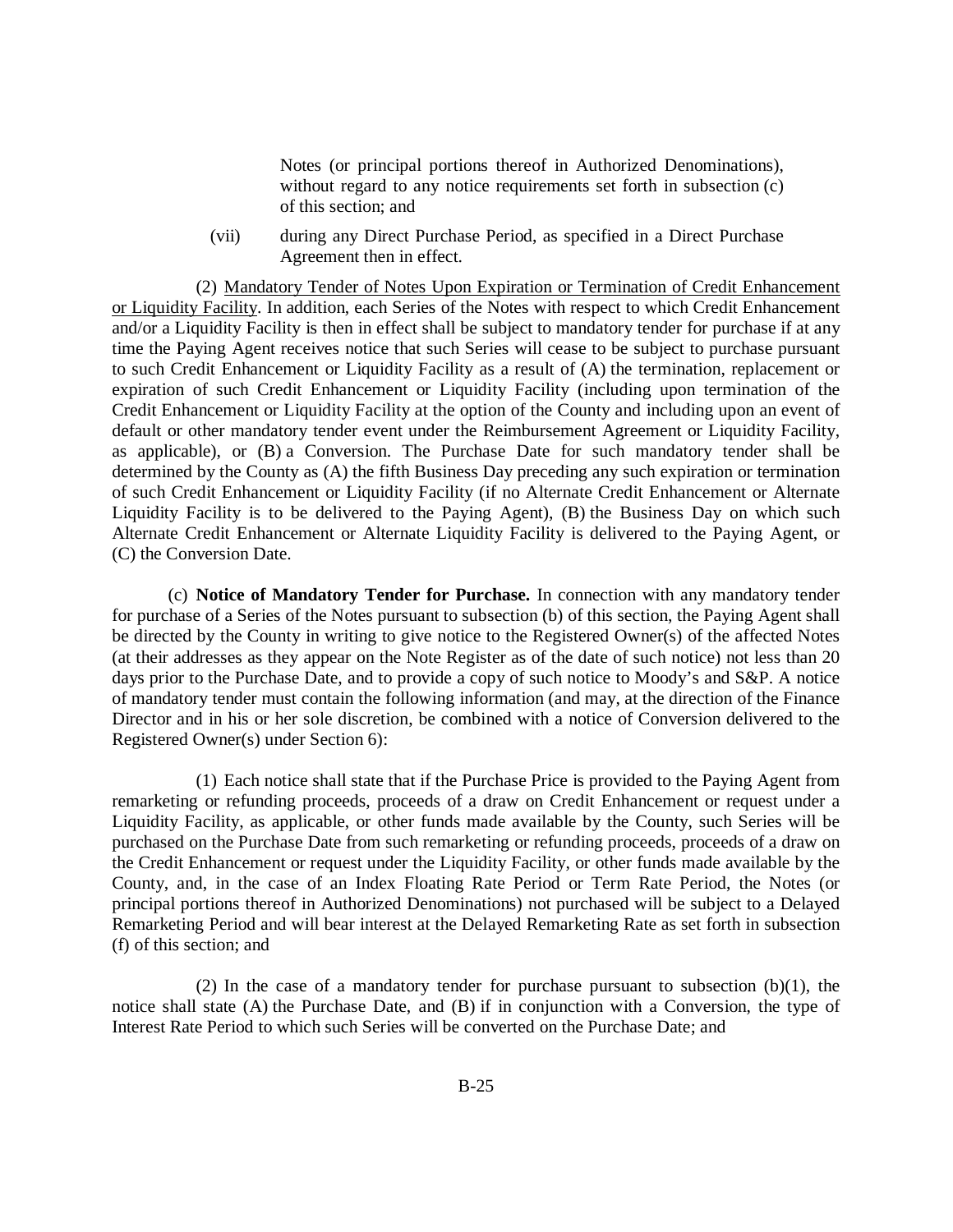(3) In the case of a mandatory tender for purchase pursuant to subsection (b)(2), the notice shall state (A) that the Credit Enhancement and/or Liquidity Facility, as applicable, will expire, terminate or be replaced, (B) that after the Purchase Date, such Series will no longer be purchased pursuant to the Credit Enhancement and/or Liquidity Facility, as applicable, then in effect, and (C) that the short-term ratings applicable to such Series may be lowered or withdrawn; and

(4) In the case of a Series that is not in book-entry only form, the notice shall state that (A) the Purchase Price will be payable only upon surrender of such Notes to the Paying Agent at its designated office for delivery of Notes, accompanied by an instrument of transfer, in form satisfactory to the Paying Agent, executed in blank by the Registered Owner or its duly authorized representative, with such signature guaranteed by a commercial bank, trust company or member firm of the New York Stock Exchange, and (B) if the Registered Owner of any such Note does not surrender that Note to the Paying Agent for purchase on the Purchase Date, then that Note shall be deemed to be an Undelivered Note, no interest shall accrue on such Note on and after the Purchase Date and the Registered Owner shall have no rights under the Note Documents other than to receive payment of the Purchase Price for such Undelivered Note.

(d) **Delivery of Notes Subject to Optional or Mandatory Tender; Undelivered Notes.** Payment of the Purchase Price of a Series subject to mandatory tender for which a notice has been given in accordance with subsection (c) shall be as set forth in subsection (e), below. Notes to be so purchased that are not in book-entry only form must be delivered at or prior to 10:00 a.m., New York Time, on the Purchase Date to the Paying Agent at its designated office for delivery of Notes, accompanied by an instrument of transfer in form satisfactory to the Paying Agent and satisfying the conditions set forth in the notice of mandatory tender. If the Registered Owner of a Note subject to optional or mandatory tender for purchase that is not in book-entry only form fails to deliver its Note to the Paying Agent at the place and on the Purchase Date and by the time specified, or fails to deliver its Note properly endorsed, such Note shall constitute an Undelivered Note. If funds in the amount of the Purchase Price of an Undelivered Note are available for payment to the Registered Owner thereof on the Purchase Date at the time specified, then from and after the Purchase Date and time of that required delivery (1) the Undelivered Note shall be deemed to be purchased and shall no longer be deemed to be outstanding under the Note Documents; (2) interest shall no longer accrue on the Undelivered Note; and (3) funds in the amount of the Purchase Price of the Undelivered Note shall be held uninvested and without liability for interest by the Paying Agent for the benefit of the Registered Owner thereof, to be paid on delivery (and proper endorsement) of the Undelivered Note to the Paying Agent at its designated office for delivery of Notes.

# (e) **Payment of Purchase Price; Payment of Principal and Interest on Notes in the Commercial Paper Mode.**

(1) Notes tendered for purchase under subsection (a) or (b) of this section shall be purchased on the Purchase Date specified in the applicable notice by payment of the Purchase Price made by the Paying Agent, from the sources specified in this subsection, payable in immediately available funds to the Registered Owner (and not to any Participant), by 2:30 p.m., New York Time, on the Purchase Date, or as soon as practicable thereafter upon the receipt by the Paying Agent of the Purchase Price in the Note Purchase Fund as set forth in Section 12. The Purchase Price of any Notes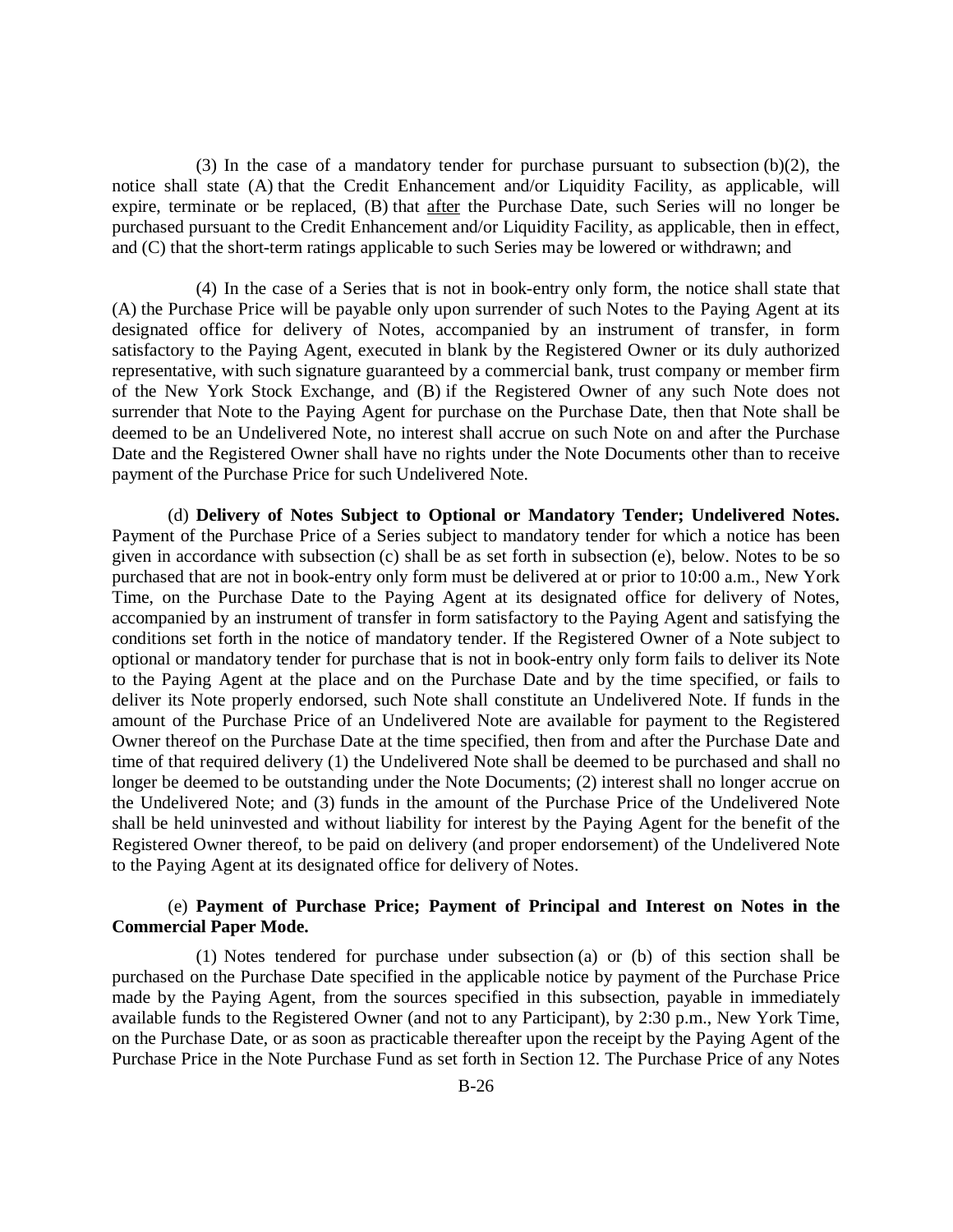to be purchased on any Purchase Date shall be made from the following sources in the following order of priority as directed by the County in writing: (1) proceeds of the remarketing of such Notes; (2) proceeds of refunding bonds issued by the County; (3) proceeds of a draw on the Credit Enhancement or request under the Liquidity Facility, as applicable; and (4) other funds made available by the County to the extent legally available for such purpose consistent with the Note Documents.

(2) The principal of and interest on Notes in the Commercial Paper Mode shall be paid on the Interest Payment Date for such Notes from the sources specified in this subsection, payable in immediately available funds to the Registered Owner (and not to any Participant), by 2:30 p.m., New York Time, on such Interest Payment Date, or as soon as practicable thereafter upon the receipt by the Paying Agent of the principal of and interest on the applicable Notes in the Note Purchase Fund as set forth in Section 12. The Purchase Price of any Notes to be purchased on any Purchase Date, and the principal of and interest on any Notes in the Commercial Paper Mode coming due on an Interest Payment Date, shall be made from the following sources in the following order of priority as directed by the County in writing: (1) proceeds of the sale of other Notes; (2) proceeds of refunding bonds issued by the County; (3) proceeds of a draw on the Credit Enhancement or request under the Liquidity Facility, as applicable; and (4) other funds made available by the County to the extent legally available for such purpose consistent with the Note Documents.

(f) **Failure to Pay Purchase Price of Notes in Index Floating Rate Period or Term Rate Period; Delayed Remarketing Notes.** During any Index Floating Rate Period or any Term Rate Period, if the entire Purchase Price for any Series of the Notes subject to mandatory tender for purchase under subsection (b)(1) of this section cannot be paid on the applicable Purchase Date, then the Notes of such Series shall not be purchased and shall become Delayed Remarketing Notes or Unremarketed Notes, subject to the following:

(1) Delayed Remarketing Period – No Direct Purchase Agreement in Effect. With respect to Delayed Remarketing Notes for which no Direct Purchase Agreement is in effect, a Delayed Remarketing Period will commence on the Purchase Date with respect to the Notes (or principal portions thereof) for which funds were insufficient to pay the entire Purchase Price. During a Delayed Remarketing Period, the following will apply: (A) the Delayed Remarketing Notes will bear interest at the Delayed Remarketing Rate during the Delayed Remarketing Period; (B) interest shall continue to be due and payable on each Interest Payment Date and also shall be payable on the last day of the Delayed Remarketing Period for the Delayed Remarketing Notes; (C) the Remarketing Agent (if any) will continue to be obligated to remarket the applicable Notes; (D) the Delayed Remarketing Notes will continue to be subject to optional redemption by the County as described in Section 7 of this Exhibit ; (E) the Finance Director on behalf of the County, by notice to the Paying Agent and the Remarketing Agent, may Elect to effect a Conversion of the Delayed Remarketing Notes as described in Sections 5 and 6 of this Exhibit B; and (F) if and when the Delayed Remarketing Notes are successfully remarketed as described in Section 11 of this Exhibit B, the Registered Owner(s) of the Delayed Remarketing Notes will be obligated to tender their Notes to the Paying Agent for purchase. Commencement of a Delayed Remarketing Period is not a default hereunder.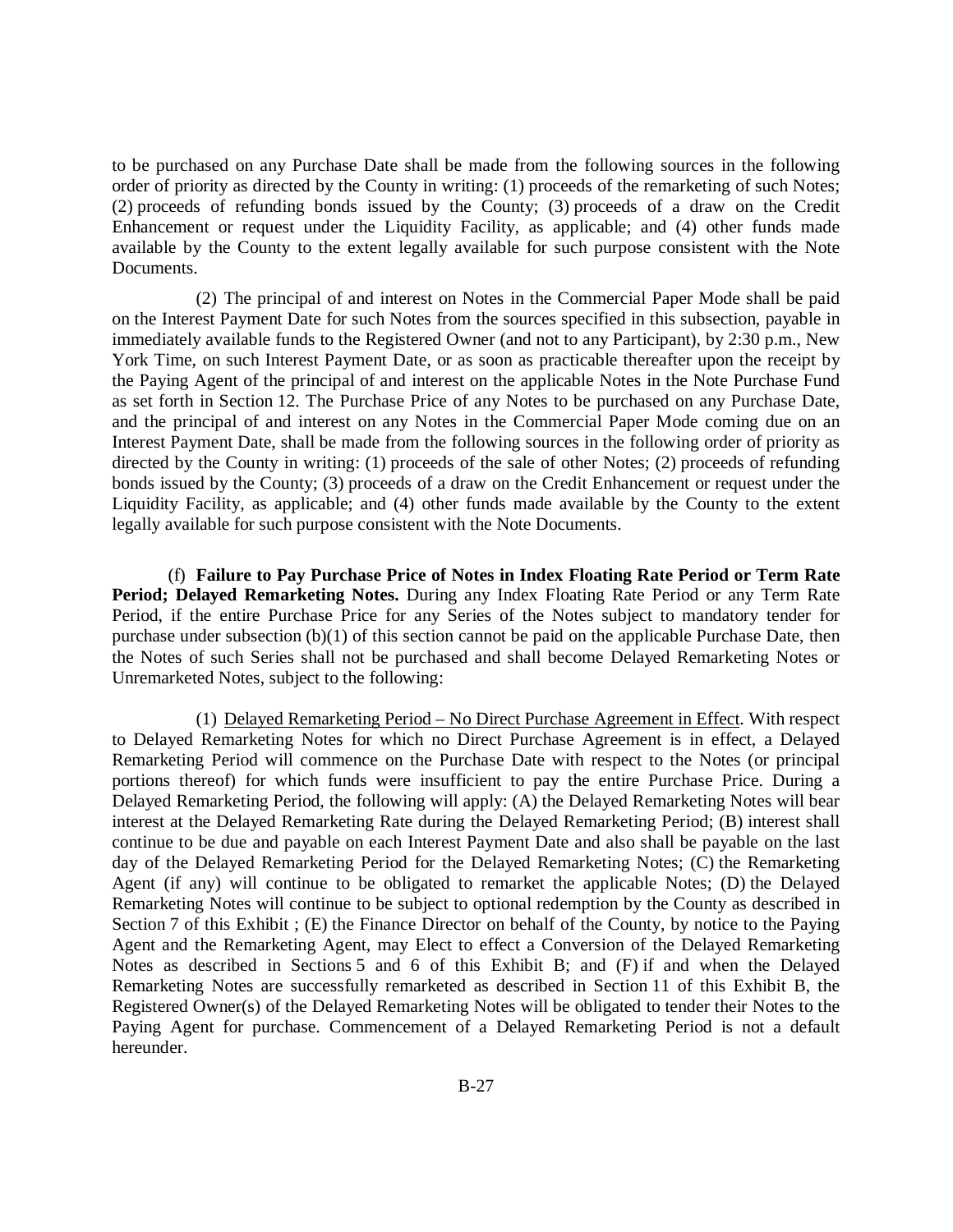(2) Term-Out Period or Delayed Remarketing Period When Direct Purchase Agreement in Effect. If a Direct Purchase Agreement is then in effect for such Series, the Unremarketed Notes shall remain subject to the provisions of such Direct Purchase Agreement, which may include Extraordinary Mandatory Redemption of such Unremarketed Notes in the amounts and on the dates as set forth in a Term-Out Provision (if any) if the failure to purchase the Unremarketed Notes occurred on a Mandatory Tender Date. To the extent not inconsistent with the Direct Purchase Agreement then in effect, Unremarketed Notes will continue to be subject to optional redemption by the County pursuant to Section 7 of this Exhibit B and the Finance Director may Elect to effect a Conversion pursuant to Sections 5 and 6 of this Exhibit B. Commencement of a Term-Out Period or Delayed Remarketing Period is not a default hereunder.

(g) **Inadequate Funds for Tenders**. If sufficient funds are not available for the purchase of all Notes tendered or deemed tendered and required to be purchased on any Purchase Date (including a failure of the Liquidity Provider or Credit Provider to honor a properly presented draw request and a failure in connection with the occurrence of an immediate termination event or suspension of the Liquidity Facility, if any), all tendered Notes that are not Delayed Remarketing Notes shall be returned to their respective Registered Owners and shall bear interest at the Maximum Rate from the date of such failed purchase until all such Notes are further remarketed or otherwise paid in full in accordance with the terms of the Ordinance. The Paying Agent shall continue to take all such action available to it to obtain remarketing proceeds from the Remarketing Agent and sufficient other funds pursuant to the relevant Credit Enhancement or Liquidity Facility, and shall pursue remedies available to it and Owners in accordance with the terms of the Ordinance.

#### **9. Bank Notes.**

(a) **Draws for Credit and/or Liquidity Support.** In the case of Credit Enhancement that secures, supports or guarantees the payment of principal of and interest on (and may secure or support the payment of the Purchase Price of) the Notes, the County hereby requests and directs the Paying Agent to draw on any Credit Enhancement on the County's behalf for amounts eligible to be drawn thereunder (including for the purchase of Notes eligible to be purchased thereunder) by delivering to the Credit Provider a draw request substantially in the form provided in the Credit Enhancement, at the times and otherwise as provided under the Credit Enhancement in an amount that, together with any other proceeds then on hand at the time of the draw request and available for payment of such amount, will be sufficient to make the necessary payment. The County hereby requests and directs the Paying Agent, solely as agent for the County and not in any independent capacity, to draw on any Credit Enhancement on behalf of the County at the times set forth in the Credit Enhancement.

In the case of a Liquidity Facility, the County hereby requests and directs the Paying Agent to request purchases of Notes eligible to be purchased under the Liquidity Facility by delivering to the Liquidity Provider a request for purchase substantially in the form provided in the Liquidity Facility, at the times and otherwise as provided thereunder in an amount that, together with any other proceeds then on hand at the time of the draw request and available for payment of the Purchase Price, will be sufficient to pay the Purchase Price. The County hereby requests and directs the Paying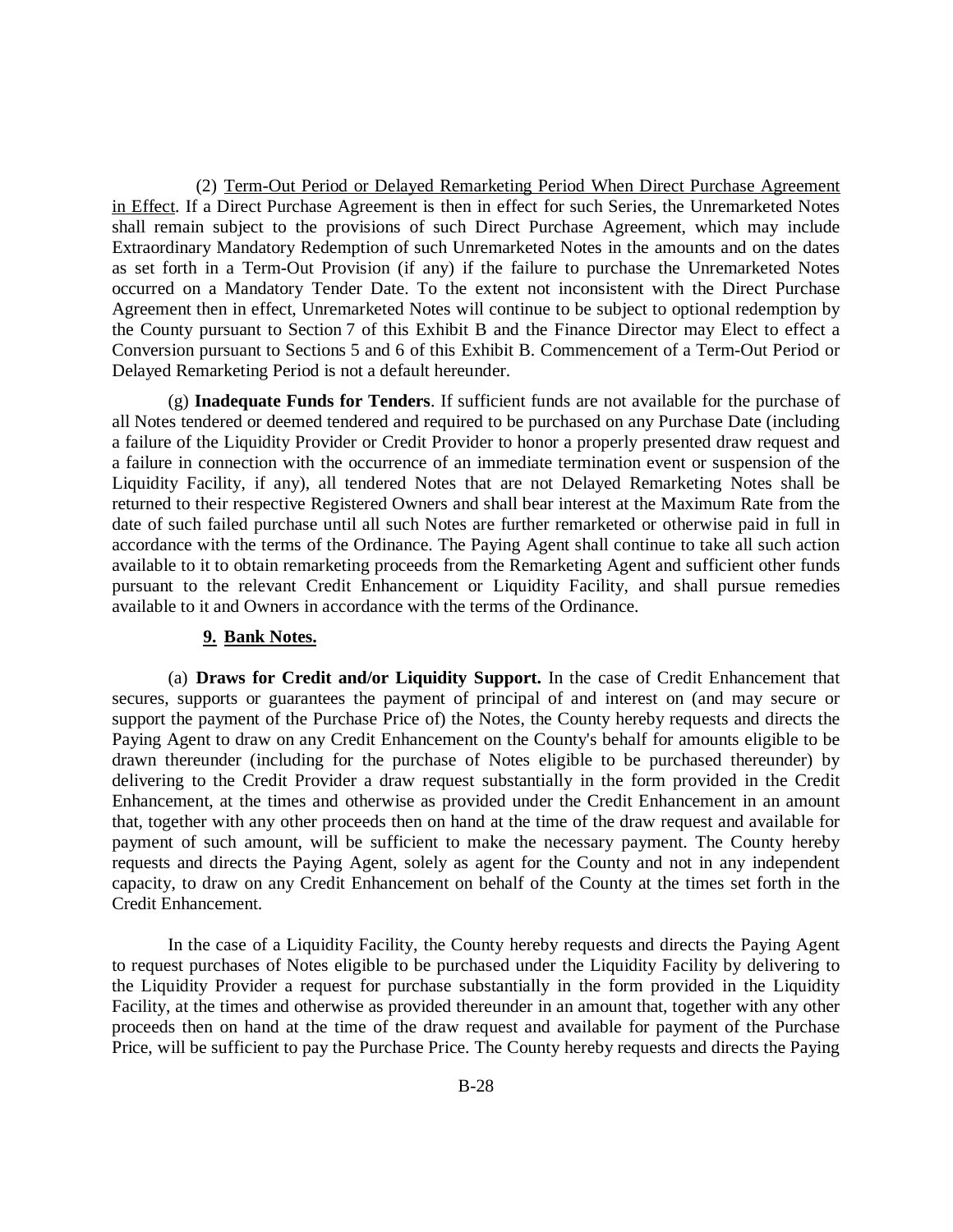Agent, solely as agent for the County and not in any independent capacity, to submit requests for purchase to the Liquidity Provider on behalf of the County at the times set forth in the Liquidity Facility.

(b) **Notice of Termination.** The Paying Agent shall, pursuant to the County's written direction, give notice to the Remarketing Agent, Moody's, S&P, and the Registered Owner(s) of such Series of Notes of the termination, expiration, amendment or extension of any Credit Enhancement or Liquidity Facility in accordance with its terms. Notices to S&P hereunder shall be provided to [pubfin\\_structured@spglobal.com.](mailto:pubfin_structured@standardandpoors.com)

(c) **Bank Notes.** Credit Enhancement (including any Reimbursement Agreement related thereto) or a Liquidity Facility may provide that a Note that is purchased by the Paying Agent with amounts paid or provided by a Credit Provider under Credit Enhancement or by a Liquidity Provider under a Liquidity Facility shall become a Bank Note and shall bear interest at the Bank Note Rate for each day from and including the day such Note becomes a Bank Note to and excluding the day such Bank Note (i) ceases to be a Bank Note and the Paying Agent receives notice that such Note is eligible to be purchased or paid from amounts provided under the Credit Enhancement or Liquidity Facility, as applicable, or (ii) is paid in full. Interest on each Bank Note shall be calculated and be payable on the dates and in the manner specified in the Credit Enhancement, Reimbursement Agreement or Liquidity Facility, as applicable (as the Paying Agent is directed in writing by the County). To the extent there are not remarketing proceeds or refunding bond proceeds available to pay a Bank Note on any interest or principal payment date in the Multi-Modal LTGO/Sewer Revenue Bond Fund for those Bank Notes, the County shall make such payment to the Paying Agent from the Multi-Modal LTGO/Sewer Revenue Bond Fund for those Bank Notes. The Credit Enhancement Reimbursement Agreement or Liquidity Facility may include a Term-Out Provision applicable to Bank Notes, providing for the Extraordinary Mandatory Redemption of such Bank Notes in accordance with the sinking fund requirements (or otherwise), if any, specified in the Credit Enhancement, Reimbursement Agreement or Liquidity Facility.

**10. Remarketing Agent.** If the Finance Director on behalf of the County Elects to effect a Conversion of any Series to a Daily Interest Rate Period, Weekly Interest Rate Period, Commercial Paper Period, Fixed Rate Period, Term Rate Period or Index Floating Rate Period, the Finance Director shall appoint and enter into a Remarketing Agreement with a Remarketing Agent to carry out the remarketing of such Series on the Purchase Date. A Remarketing Agent appointed by the Finance Director on behalf of the County shall designate its principal office in the Remarketing Agreement. The Remarketing Agent shall signify its acceptance of the duties and obligations imposed upon it under the Note Documents by a written instrument of acceptance (which may be the Remarketing Agreement) delivered to the County, the Paying Agent and the Credit Provider and/or Liquidity Provider (if any), under which the Remarketing Agent shall agree to keep such books and records related to the remarketing of such Series as is consistent with prudent industry practice and to make such books and records directly related to the remarketing of such Series, to the extent such information is not otherwise available to the County, available for inspection by the County, at all reasonable times upon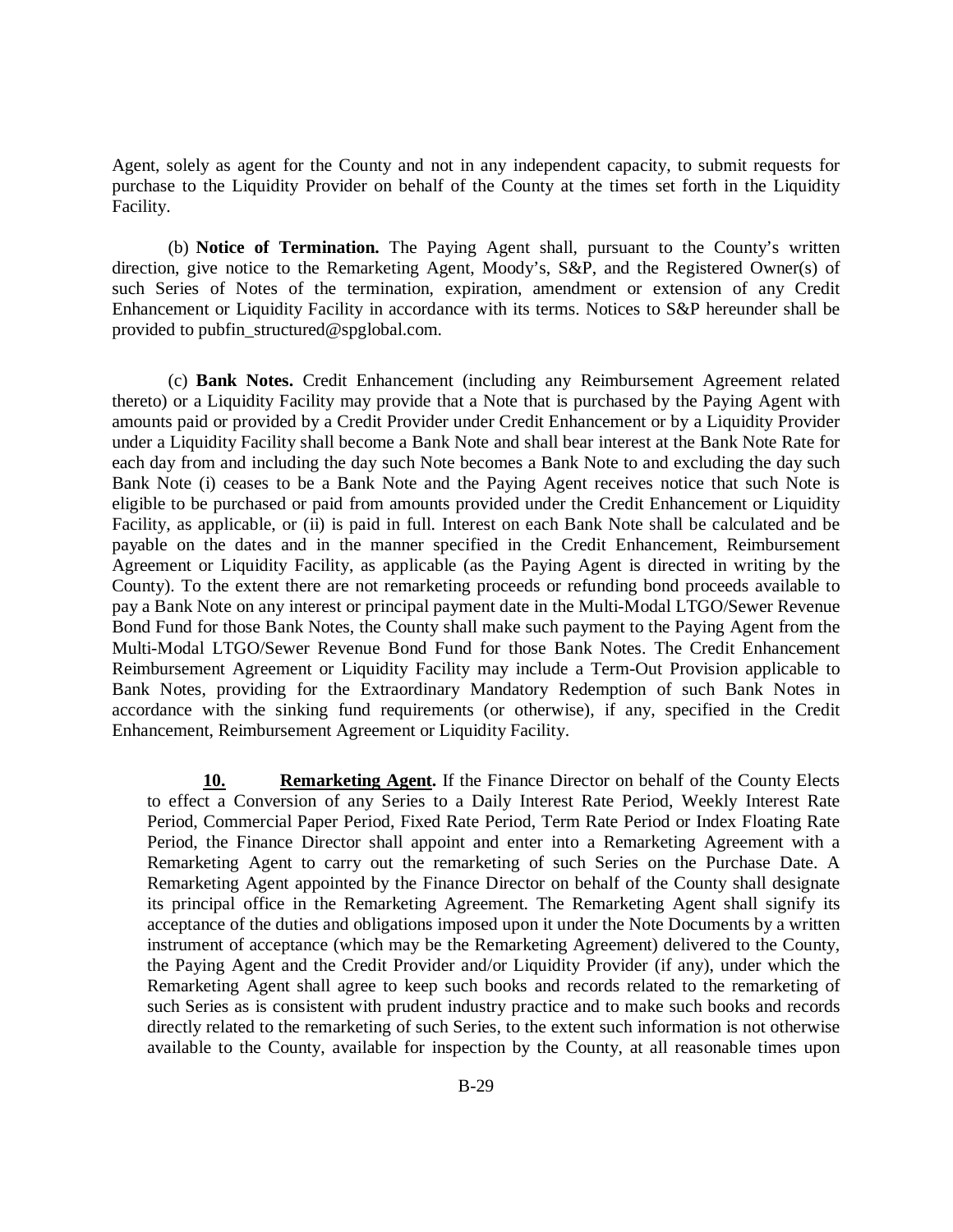reasonable advance notice. This provision shall not obligate the Remarketing Agent to make available any confidential or attorney-client privilege communications and emails.

To be eligible to serve as Remarketing Agent, an institution must have a combined capital stock, surplus and undivided profits of at least \$50,000,000, and be authorized by law to perform all the duties imposed upon it by the Note Documents and the Remarketing Agreement. The Remarketing Agent must also be acceptable to the relevant Credit Provider and/or Liquidity Provider (if any). A Remarketing Agent may at any time resign and be discharged of the duties and obligations created by this Exhibit B by giving notice to the County, Paying Agent, Credit Provider and/or Liquidity Provider (if any), Moody's and S&P. Such resignation shall take effect as provided in the Remarketing Agreement. A Remarketing Agent may be removed as provided in the Remarketing Agreement, by an instrument signed by the Finance Director, approved by the Credit Provider and/or Liquidity Provider (if any), and delivered to the Remarketing Agent, Paying Agent, Credit Provider and/or Liquidity Provider (if any), and Moody's and S&P. Except as provided in Section 12 of the Remarketing Agreement, such resignation or removal shall not be effective until the County has appointed a successor Remarketing Agent, with prior written notice to Moody's and S&P, and any funds held under the Remarketing Agreement are transferred to such successor.

#### **11. Remarketing of Notes; Notice of Interest Rates.**

(a) **Remarketing.** Upon a mandatory tender for purchase of a Series as required by Section 8(b) of this Exhibit B or notice of optional tender for purchase of a Series under Section 8(a) of this Exhibit B, the Remarketing Agent shall offer for sale and use its best efforts to sell such Notes on the Purchase Date and, if not remarketed on the Purchase Date, thereafter until sold, at the Purchase Price.

(b) **Notice of Purchase and Remarketing.** The Remarketing Agent shall give notice to the Paying Agent and the County by facsimile transmission, telephone, e-mail or similar electronic means promptly confirmed by a written notice, in no event later than 11:45 a.m., New York Time, on each Purchase Date on which Notes are purchased pursuant to a tender for purchase under Section 8 of this Exhibit B, specifying the principal amount of such Notes successfully remarketed and transferring the proceeds of such remarketing to the Paying Agent. If such Notes are not in bookentry only form, the Remarketing Agent shall also provide a list of the purchasers showing the names and Authorized Denominations in which such Notes are to be registered and the addresses and taxpayer identification numbers of such purchasers.

(c) **During a Delayed Remarketing Period.** During a Delayed Remarketing Period, in accordance with Section 8(f) of this Exhibit B, the Registered Owner(s) of Delayed Remarketing Notes will be obligated to tender their Notes to the Paying Agent for purchase upon notice given as set forth in subsection (b) of this section, on any date on which any of the Delayed Remarketing Notes or principal portion thereof in any Authorized Denominations have been successfully remarketed, on any redemption date including any Par Call Date or any Conversion Date.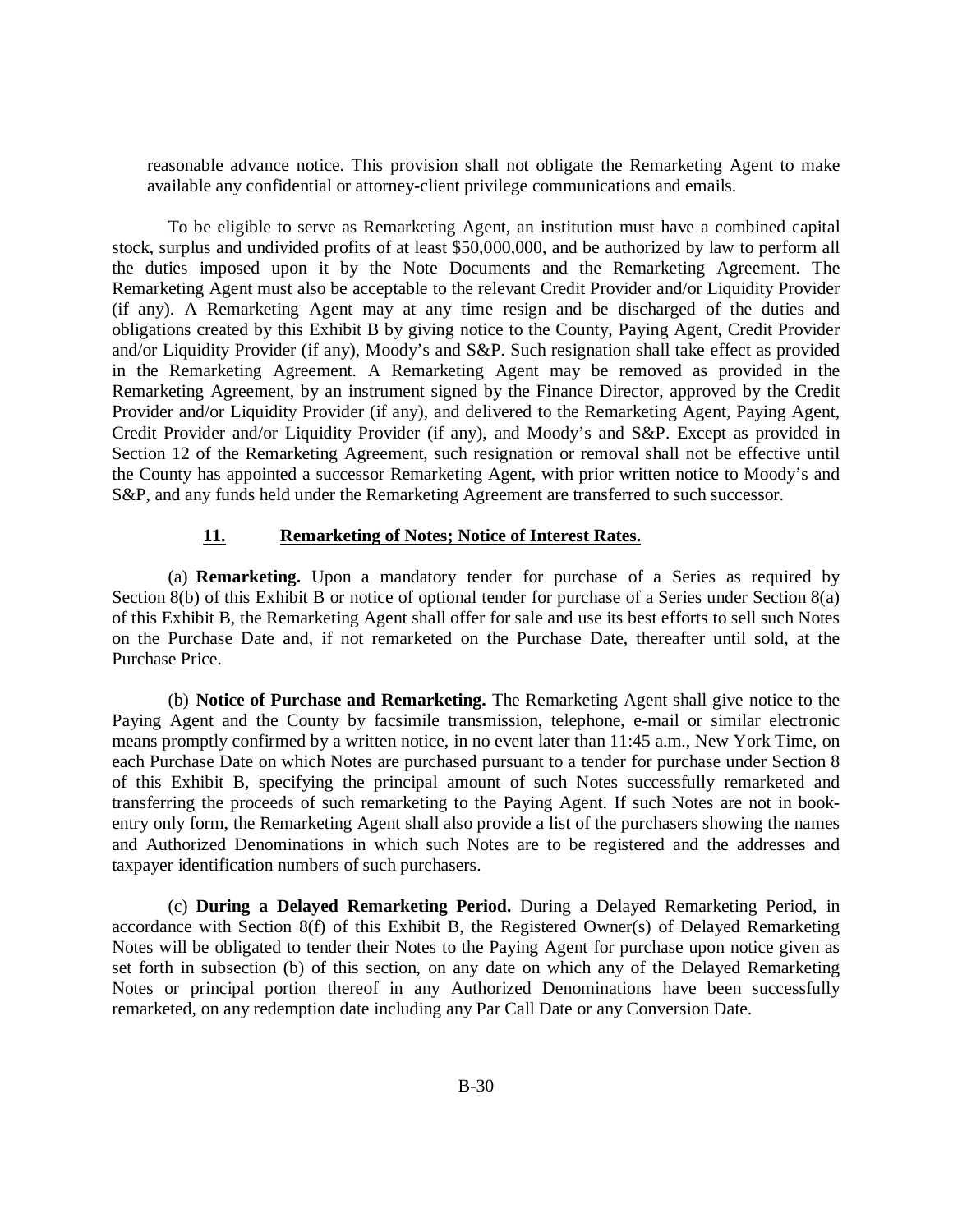**12. Note Purchase Fund.** In conjunction with any remarketing, the Paying Agent agrees to establish and maintain on behalf of the County a separate fund to be designated the "Note Purchase Fund." The Paying Agent further agrees to establish within the Note Purchase Fund a separate account to be designated the "Remarketing Account" and, if Credit Enhancement or a Liquidity Facility is delivered in connection with a Conversion, a separate account to be designated the "Credit Enhancement Purchase Account" or "Liquidity Facility Purchase Account," as applicable, as follows:

(a) **Remarketing Account.** Upon receipt of the proceeds of a remarketing of a Series of the Notes on a Purchase Date, the Paying Agent shall deposit such proceeds in the Remarketing Account of the Note Purchase Fund for application to the Purchase Price of such Notes.

(b) **Purchase Accounts.** Upon receipt from the Credit Provider of immediately available funds, the Paying Agent shall deposit such funds in the Credit Enhancement Purchase Account of the Note Purchase Fund for application to the Purchase Price of such Notes required to be purchased on a Purchase Date to the extent that the money on deposit in the Remarketing Account of the Note Purchase Fund is not sufficient. Any amounts deposited in the Credit Enhancement Purchase Account and not needed on any Purchase Date for the payment of the Purchase Price for any Notes shall be promptly returned to the Credit Provider. Any amounts in the Credit Enhancement Purchase Account shall be used only to purchase such Notes. Upon receipt from the Liquidity Provider of immediately available funds, the Paying Agent shall deposit such funds in the Liquidity Facility Purchase Account of the Note Purchase Fund for application to the Purchase Price of such Notes required to be purchased on a Purchase Date to the extent that the money on deposit in the Remarketing Account of the Note Purchase Fund is not sufficient. Any amounts deposited in the Liquidity Facility Purchase Account and not needed on any Purchase Date for the payment of the Purchase Price for any Notes shall be promptly returned to the Liquidity Provider. Any amounts in the Liquidity Facility Purchase Account shall be used only to purchase such Notes.

(c) **Other County Funds; Defeasance of Variable Rate Notes.** Amounts contributed by the County to pay the Purchase Price as provided in Section 8(e) of this Exhibit B shall be transferred to the Paying Agent and deposited into the Remarketing Account for use in accordance with subsection (a) of this section. Amounts contributed by the County to defease a portion of the Notes shall be held in a separate fund created and held under Section 31 of the New Money Ordinance and Section 32 of the Refunding Ordinance, and shall be applied as provided therein. Except for Notes in the Fixed Mode, any defeasance plan for Notes subject to this Mode Agreement shall provide for payment of interest on the Notes to be defeased (the "defeased Notes") calculated at the Maximum Rate, shall require the County to deliver a report of a certified accountant verifying the sufficiency of the amount contributed to defease the defeased Notes, shall provide for the redemption or mandatory tender of the defeased Notes on the earliest optional redemption or mandatory tender date available under this Mode Agreement, following the date of defeasance, and shall require written notice of defeasance be provided to Moody's and S&P. The notice of defeasance shall state that Notes continue to be subject to optional tender as provided in Section 8(a) of this Mode Agreement until paid. In the event that defeased Notes are optionally tendered and cannot be remarketed on the Purchase Date for the optional tender, the defeasance plan shall provide for a direction to the Paying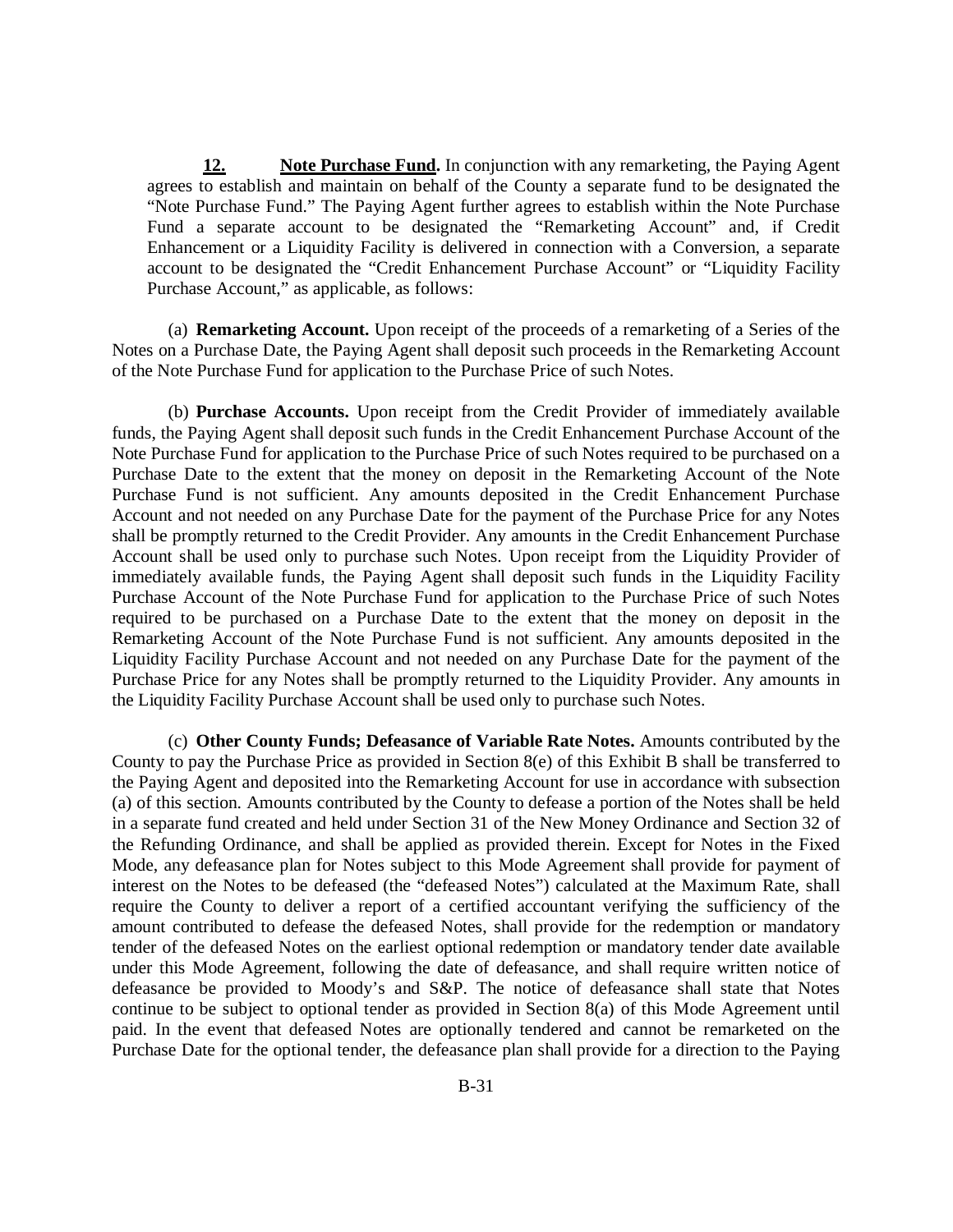Agent to apply amounts set aside to defease the defeased Notes to redeem and cancel such tendered Notes on the Purchase Date.

(d) **County Contribution.** Failure of the County to make such contribution pursuant to Section 8(e) of this Exhibit B in connection with a Purchase Date while the Notes bear interest at a Daily Interest Rate or a Weekly Interest Rate and are secured by a Liquidity Facility or a Credit Enhancement, as applicable, shall not constitute a Default if: (i) the failure is the result of a failure by the Liquidity Provider or the Credit Provider, as applicable, to honor a properly presented and conforming draw under the Liquidity Facility or the Credit Enhancement, as applicable, to pay the Purchase Price of the tendered Notes and (ii) the County contribution to pay the Purchase Price of the tendered Notes with respect to which the failure occurred is deposited with the Paying Agent and applied to pay the Purchase Price of the tendered Notes within 370 days of the date on which such tendered Notes were required to be purchased.

**13. Time.** Time is of the essence in every provision herein contained. In the computation of any period of time provided for in this Exhibit B or by law, the day of the act or event from which said period of time runs shall be excluded, and the last day of such period shall be included, unless it is not a Business Day, in which case the period shall be deemed to run until 5:00 p.m. (New York Time) of the next day that is a Business Day. Except as otherwise expressly provided herein, all time periods expiring on a specified date or period herein shall be deemed to expire at 5:00 p.m. (New York Time) on such specified date or period.

**14. Defaults**. In addition to the Defaults set forth in Section 21 of the New Money Ordinance and Section 22 of the Refunding Ordinance, a default by the County in the observance or performance of any covenant, condition or agreement on the part of the County contained in this Mode Agreement, shall constitute a Default described in Section 21.C of the New Money Ordinance and Section 22. C of the Refunding Ordinance if such default has continued for a period of 30 days or, in the case of a Default under Section 16, such other period set forth in Section 16.

**15. Unclaimed Funds**. In the event any Note is not presented for payment when the principal thereof becomes due, if funds sufficient to pay the principal and interest accrued thereon to such date shall have been made available to the Registrar for the benefit of the Owner thereof, the Registrar shall hold such principal and interest accrued thereon to such date without liability to the Owner for further interest thereon, for the benefit of the Owner of such Note, for a period of five years from the date such Note shall have become due, and thereafter the Registrar shall remit said funds pursuant to the Uniform Unclaimed Property Act, RCW 63.29, as amended, or its successor. In the event the Uniform Unclaimed Property Act, as amended, or its successor, should require by law other action to be taken by the Registrar, then the Registrar shall comply with such law and this section shall be deemed amended. After the payment pursuant to the Uniform Unclaimed Property Act as herein provided, the Registrar's liability for payment to the Owner of such Note shall cease, terminate and be completely discharged and thereafter the Owner shall be restricted exclusively to his or her rights of recovery provided under the Uniform Unclaimed Property Act, as amended.